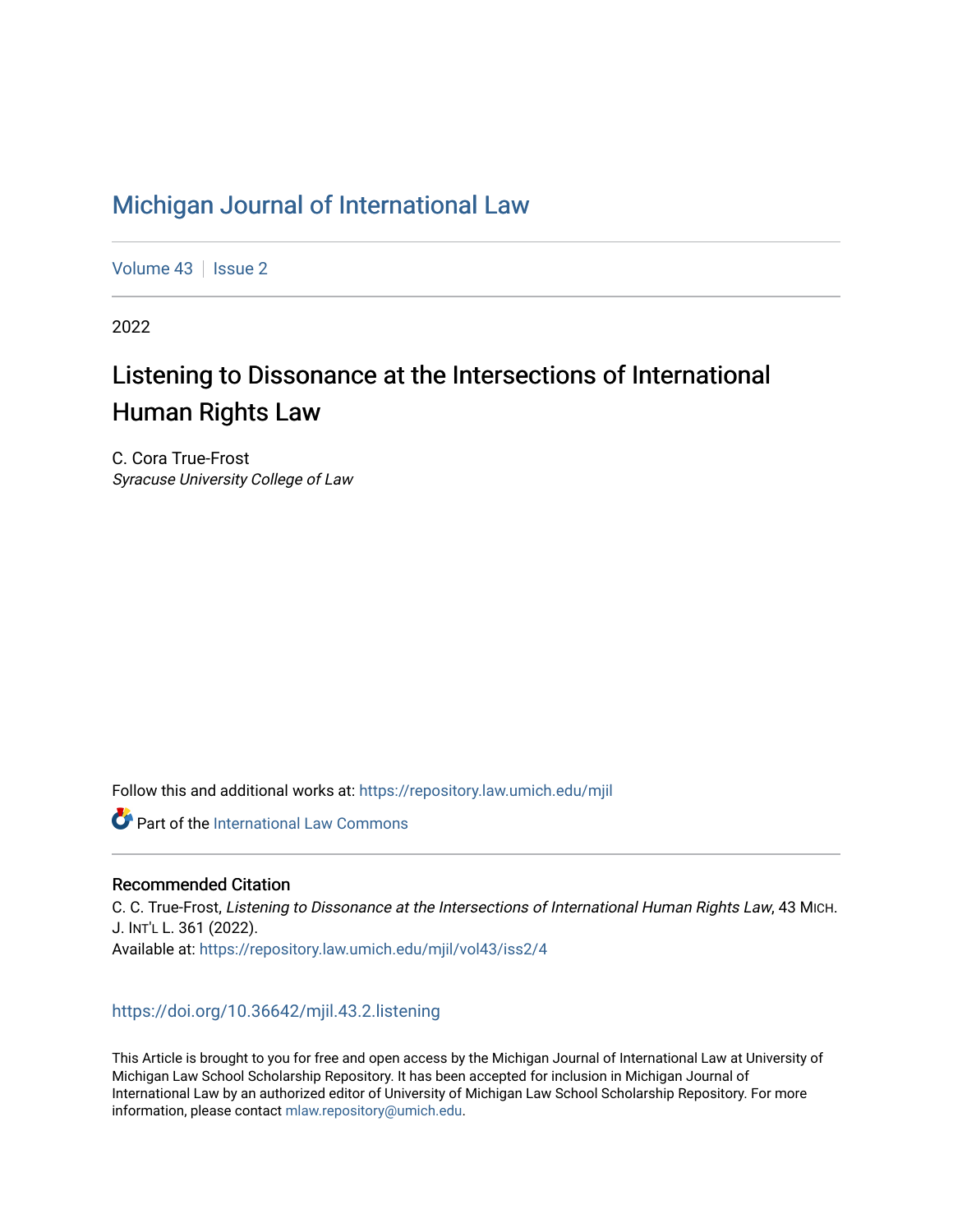## **LISTENING TO DISSONANCE AT THE INTERSECTIONS OF INTERNATIONAL HUMAN RIGHTS LAW**

## *C. Cora True-Frost*[\\*](#page-1-0)

#### <span id="page-1-6"></span>I. INTRODUCTION

Rights frequently are pitted against each other. During the COVID-19 pandemic, for example, in countries across the world, both harmony and dissonance emerged from the varying ways states interpreted and prioritized the right to work, the right to religious freedom, the right to peacefully assemble, and the rights to life and health.<sup>1</sup> In two covenants and many treaties, inter-national human rights law recognizes these rights.<sup>[2](#page-1-2)</sup> According to the United Nations ("UN"), all rights in human rights treaties are officially "interdependent and mutually reinforcing."[3](#page-1-3) Within the UN human rights system, it is the ten treaty bodies<sup>[4](#page-1-4)</sup> or "Committees" that offer the most authoritative sources of interpretations of the ten human rights treaties.<sup>5</sup>

<span id="page-1-0"></span>Bond, Schoeneck and King Distinguished Professor of Law, Syracuse University College of Law. The Author wishes to thank Peter Blanck, Rachel Brewster, Keith Bybee, Christian Day, Doron Dorfman, Lauryn Gouldin, Arlene Kanter, Martha Minow, Gerry Neuman, Chris Ramsdell, Michael Stein, and participants in the Faculty Workshop at SUCOL for helpful comments. Any errors remain my sole responsibility. Thanks also to Grace Mandry, Maddy Cittadino, Caleb Geiger, Matt McCartin, Tiffany Love, and Justin Lange for excellent research assistance on this project.

<span id="page-1-1"></span><sup>1</sup>*. See* Ingrid Nifosi-Sutton, *Human Rights and COVID-19 Responses: Challenges, Advantages, and an Unexpected Opportunity*, 24 HUM. RTS. BRIEF 18 (2020) (discussing the human rights implications of the COVID-19 pandemic and arguing that the COVID-19 pandemic, and future pandemics, should be addressed through the implementation of a rights-based approach); *see also* Eric Richardson & Colleen Devine, *Emergencies End Eventually: How to Better Analyze Human Rights Restrictions Sparked by the COVID-19 Pandemic Under the International Covenant on Civil and Political Rights*, 42 MICH. J. INT'L L. 105 (2020) (analyzing the ICCPR standards that apply to emergency regulation in times of public health crisis and arguing that derogation best protects human rights and the treaty structure).

<span id="page-1-2"></span><sup>2.</sup> International Covenant on Civil and Political Rights, *opened for signature* Dec. 19, 1966, 999 U.N.T.S. 171; International Covenant on Economic, Social and Cultural Rights, *opened for signature* Dec. 16, 1966, 993 U.N.T.S. 3; *see also infra* Table A.

<span id="page-1-3"></span><sup>3.</sup> World Conference on Human Rights, *Vienna Declaration and Programme of Action*, U.N. Doc. A/CONF.157/23 (June 25, 1993).

<sup>4</sup>*. See infra* Table A.

<span id="page-1-5"></span><span id="page-1-4"></span><sup>5</sup>*. See* discussion on weight of General Comments*, infra* Part II*.* The UN human rights system also consists of Charter-Based bodies such as the Office of the High Commissioner for Human Rights, the Human Rights Council, the Universal Periodic Review, and the Special Procedures. As explained further, *infra* Part III, it is beyond the scope of this article to examine conflicting interpretations outside the treaty-based human rights system, though aspects of this analysis have implications for broader conflicts. Further research is recommended.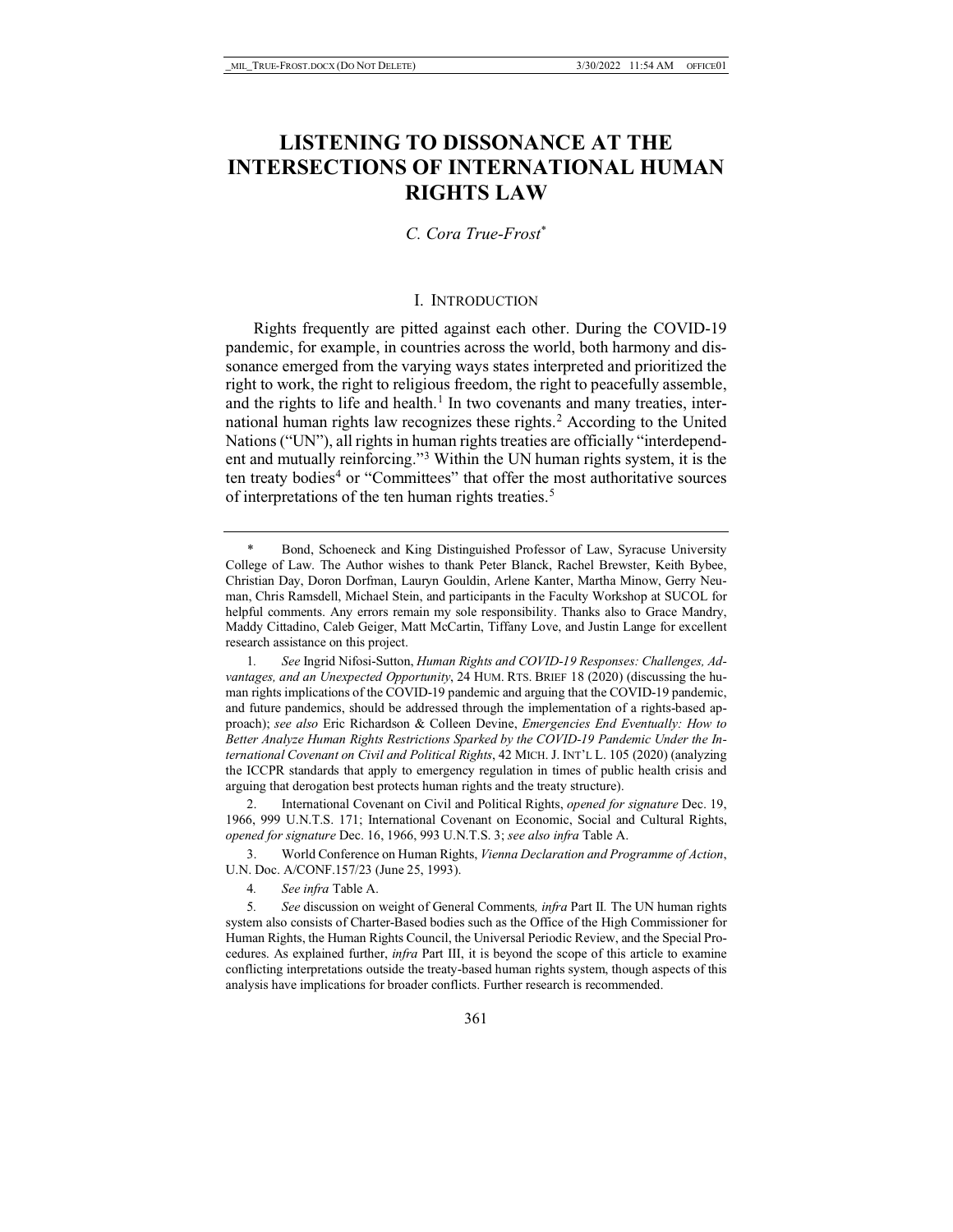<span id="page-2-10"></span><span id="page-2-9"></span>As their number has grown, $6$  and with no formal hierarchy of authority among their respective interpretive bodies, risk of conflicting interpretations has increased.<sup>[7](#page-2-1)</sup> Variations and conflicts within the treaty body system have included issues related to autonomy-related rights such as reproductive free-dom, involuntary detention, and the right to live with a family.<sup>[8](#page-2-2)</sup>

<span id="page-2-7"></span><span id="page-2-6"></span>When the content of and balance between these rights is interpreted differently by the various international human rights treaty bodies, $9$  how should conflicts and variations between these international organs' interpretations be reconciled, and by whom?[10](#page-2-4) In domestic systems, hierarchies of authority ultimately resolve such conflicts. For example, in the United States, the Supreme Court is the court of last resort for federal issues and cases. Divergent or conflicting interpretations may be appealed to a court of last resort. Yet in international law, unlike in domestic law, it is often unclear how, and under whose authority, conflicts and divergences between rights interpretations should be resolved.

<span id="page-2-8"></span>The interpretations generated by the treaty body system matter to successful rights promotion. State parties have the obligation to implement all provisions of treaties, subject to their valid reservations.<sup>[11](#page-2-5)</sup> What happens

8. *See infra* Part IV.

<span id="page-2-3"></span><span id="page-2-2"></span>9. As explained further *infra* Part II, it is beyond the scope of this article to examine other components of the international human rights system, such as regional human rights courts and domestic constitutional courts, though future research into the further intersections and variations is recommended.

<span id="page-2-4"></span>10. The authority of treaty bodies' interpretations is discussed further *infra* in the text accompanying note 17. This article investigates conflicts and variations between human rights treaty bodies' interpretations within the UN human rights treaty system itself. The problem this article addresses is not the problem of conflicts between two different bodies of overlapping law, as in the case of international human rights law and international humanitarian law which is the subject of an extensive literature. *See, e.g.*, Anthony E. Cassimatis, *International Humanitarian Law, International Human Rights Law, and Fragmentation of International Law*, 56(3) INT'L AND COMP. L.Q. 623 (2007) (Discussing how the "closeness" of IHL and IHRL "ensure[s] overlapping operation and greater scope for conflict."); Christian Tomuschat, *Human Rights and International Humanitarian Law*, 21(1) EUR. J. INT'L L. 15, 16 (2010) (analyzing the interrelationship of and distinctions between IHL and IHRL); Jens Ohlin, *The Duty to Capture*, CORNELL L. FAC. PUB'NS 567 (2013) (discussing how whether there is a duty to capture depends on whether IHL or IHRL applies).

<span id="page-2-5"></span>11*. See* Vienna Convention on the Law of Treaties art. 26, May 23, 1969, 1155 U.N.T.S. 331; *see also* U.N. Charter art. 2(2) (noting that "All Members, in order to ensure to all of them the rights and benefits resulting from membership, shall fulfil in good faith the obligations assumed by them in accordance with the present Charter.").

<span id="page-2-0"></span><sup>6</sup>*. See, e.g.*, Gerald L. Neuman, *Arbitrary Detention and the Human Rights Committee's General Comment 35*, *in* JUSTICE ET DROITS DE L'HOMME 111, 122 (Pedone ed., 2019) ("From another perspective, the treaty bodies are independent institutions created by separate treaties with overlapping sets of state parties. Their jurisdiction is defined by their own treaties and their preeminent interpretive authority extends only to their own treaties.").

<span id="page-2-1"></span><sup>7</sup>*. See, e.g.*, Walter Kälin, *Examination of State Reports*, *in* UN HUMAN RIGHTS TREATY BODIES: LAW AND LEGITIMACY 16, 19 (Helen Keller & Geir Ulfstein eds., 2012) (Former UN Human Rights Commissioner Navi Pillay also noted with concern, "[A]t times recommendations from different human rights mechanisms [even] contradict one another.").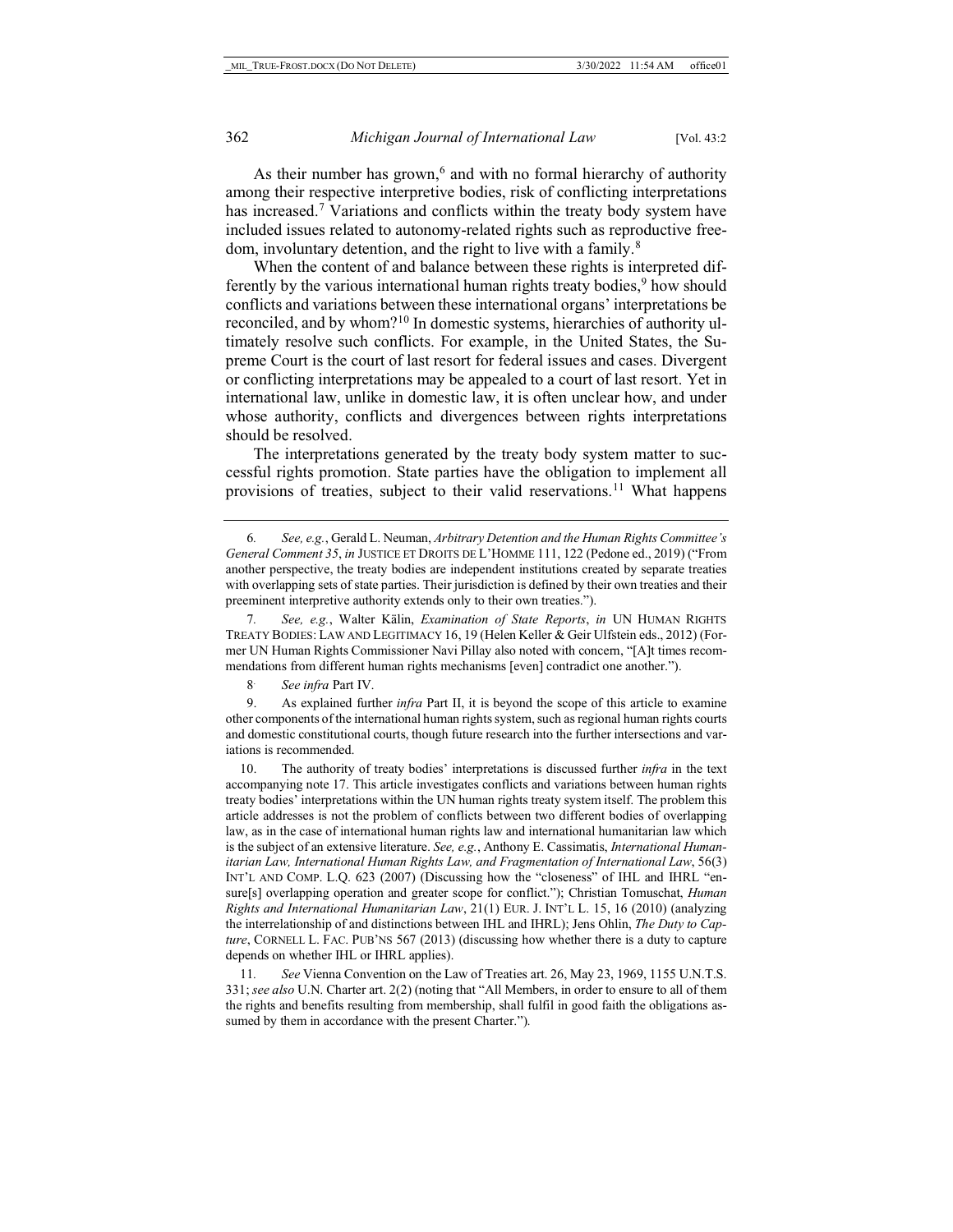before the treaty bodies matters to states and can have tremendous impacts for individual rights claimants.[12](#page-3-0) In the *American Journal of International Law*, Cosette Creamer and Beth Simmons recently theorized why the treaty bodies' state reporting processes matter, and how these processes are often successful in inculcating state compliance.<sup>[13](#page-3-1)</sup> Yet the treaty body system faces many challenges, including a backlog of state reports, lack of adequate re-sources, and the disconnect of varied working methods,<sup>[14](#page-3-2)</sup> and thus has been the focus of UN General Assembly efforts to strengthen the system.<sup>15</sup>

<span id="page-3-6"></span>The legal issue of varying and conflicting interpretations of rights di-rectly affects the credibility and authority<sup>[16](#page-3-4)</sup> of the distinct human rights treaty regimes[.17](#page-3-5) These treaty regimes have been particularly vulnerable in recent years, when human rights law and human rights authorities have been under

<span id="page-3-2"></span>14. U.N. President of the G.A., *Review of the United Nations Human Rights Treaty Body System*, UNITED NATIONS (Jun. 2, 2020), https://www.un.org/pga/74/2020/06/02/review-ofthe-united-nations-human-rights-treaty-body-system/.

<span id="page-3-3"></span>15*. See, e.g.*, Letter from the President of the G.A., *Rep. of the Co-Facilitators on the Process of the Consideration of the State of the UN Human Rights Treaty Body System (Sept.* 14, 2020), https://www.un.org/pga/74/wp-content/uploads/sites/99/2020/09/2HRTB-Summary-report.pdf; *see also The Ongoing Business of Strengthening the UN Human Rights Treaty Bodies*, INT'L FED. FOR HUM. RTS. (Dec. 12, 2020), https://www.fidh.org/en/international-advocacy/united-nations/the-ongoing-business-of-strengthening-the-un-human-rightstreaty (noting that "The co-facilitators' report clearly reflects widespread support for the treaty bodies, as well as the urgent need for technological upgrades and additional resources to facilitate and strengthen their ability to work effectively.").

<span id="page-3-4"></span>16. Hiroshi Taki, *Effectiveness*, *in* MAX PLANCK ENCYCLOPEDIA OF PUBLIC INTERNATIONAL LAW (2013) (The term "effectiveness" "refers to the efficacy (actual observance) of law as distinguished from the validity (binding force) of law"); Cora True-Frost, *The Development of Individual Standing in International Security*, 32 CARDOZO L. REV. 1183, 1195 (2011) (The term "credibility" refers to an institution's "motivation for the action in question. To act credibly is to reliably carry out a mandate or agreement."); Donald H. Regan, *Authority and Value: Reflections on Raz's Morality of Freedom*, 62 S. CAL. L. REV. 995, 1001–02 (1989) (The term "authority" refers to what "we look to in the process of deciding what to do. They are agents or agencies whose utterances are in some sense reasons for action, as opposed to mere reasons for belief, such as are provided by scholarly authorities or the like.").

<span id="page-3-5"></span>17. The credibility and authority of the treaty body system arguably recently experienced a setback when the International Court of Justice, which has treated the treaty bodies' interpretations as authoritative in the past, refused to do so in the Qatar v. UAE case. *See infra* not[e 102](#page-20-0) for discussion.

<span id="page-3-0"></span><sup>12.</sup> Indeed, as anecdotal evidence for this claim, some states have resorted to intimidation and threats to prevent individuals from testifying before the treaty bodies. *See e.g.*, *Acts of Intimidation and Reprisal for Cooperation with the Treaty Bodies*, U.N. HUM. RTS. OFF. HIGH COMM'R (2021), https://www.ohchr.org/EN/HRBodies/Pages/Reprisal.aspx; United Nations International Hum. Rts. Instruments, Mapping the Practices of Treaty bodies on Intimidation and Reprisals and Identifying Issues That Need Further Action by the Chairs, U.N. Doc. HRI /MC/2020/2/Rev.1 (Jun. 9, 2020).

<span id="page-3-1"></span><sup>13.</sup> Cosette D. Creamer & Beth A. Simmons, *The Proof Is in the Process: Self-Reporting Under International Human Rights Treaties*, 114 AM. J. INT'L L. 1 (2020) (discussing how periodic reporting of steps taken to implement human rights obligations following treaty ratification has become a procedural tool to ensure a government's compliance with treaty obligations).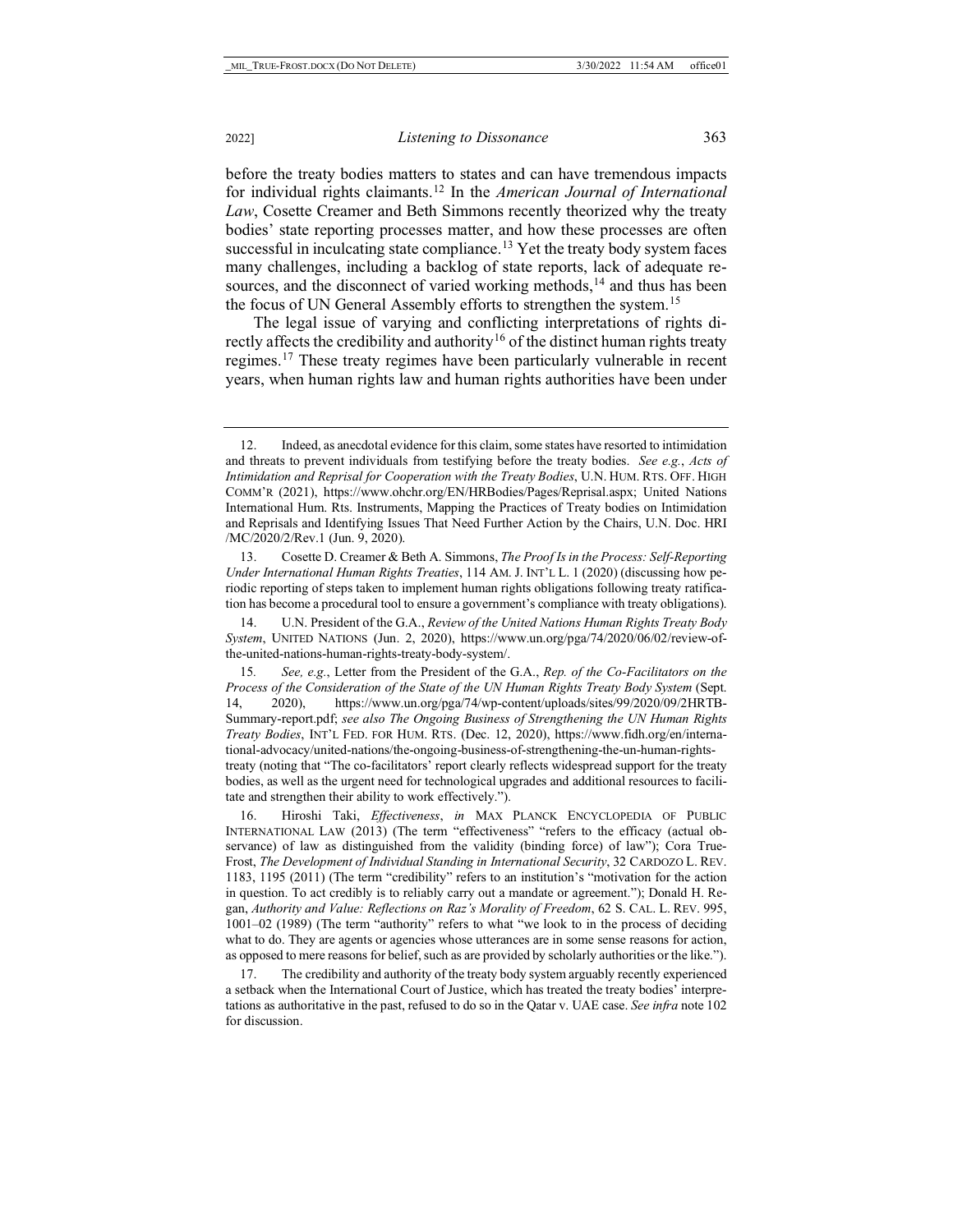<span id="page-4-5"></span>attack.[18](#page-4-0) State parties, international organizations ("IOs"), and the individual rights claimants are all important stakeholders, and their views of the credibility and authority of the system affect the system's effectiveness.

This article presents an analysis of specific variations and conflicts in treaty interpretation, together with some institutional design recommendations, to show that the dissonance arising from multiple overlapping treaties should be acknowledged rather than eliminated. Conflicts and variations of interpretation concern individuals seeking clarification of potential legal claims, as well as legislators and regulators seeking to draft legislation to comply with or evade human rights standards. How these conflicts will be resolved also matters to courts seeking to either incorporate, or avoid, authoritative treaty body interpretations of rights in their national jurisprudence.

<span id="page-4-4"></span>The issue of conflicts within a specialized regime was addressed, but not resolved, by the International Law Commission's 2006 "Fragmentation of In-ternational Law" report.<sup>[19](#page-4-1)</sup> The study "focuses on normative conflicts that illustrate the expanding scope of international law but may challenge the coherence of the international legal system."<sup>20</sup> Scholarly attention has largely focused either on the reform or effectiveness of the human rights treaty system.[21](#page-4-3) Some scholars have examined conflicts between regimes of international law, but very little of those examinations focused on the conflicts that

<span id="page-4-2"></span>20. Int'l Law Comm'n ["ILC"], *Rep. on the Fragmentation of International Law: Difficulties Arising from the Diversification and Expansion of International Law*, U.N. Doc. A/CN.4 /L.682 (2006) [hereinafter ILC Report].

<span id="page-4-0"></span><sup>18.</sup> Hum. Rts. Council, *Opening Statement and Global Update of Human Rights Concerns by UN High Commissioner for Human Rights Zeid Ra'ad Hussein at 38th Session of the Human Rights Council*, U.N. HUM. RTS. OFF. HIGH COMM'R (Jun. 18, 2018), https:// www.ohchr.org/EN/NewsEvents/Pages/DisplayNews.aspx?NewsID=23206&LangID=E; *see*  ERIC A. POSNER, THE TWILIGHT OF HUMAN RIGHTS LAW (2014).

<span id="page-4-1"></span><sup>19.</sup> Int'l Law Comm'n, *Rep. of the Study Group on Fragmentation of International Law*, U.N. Doc. A/CN.4/L.628 (2002); *see generally* Laurence R. Helfer, *Human Rights and Intellectual Property: Conflict or Coexistence?,* 5 MINN. INTELL. PROP. REV. 47 (2003) (addressing questions relating to fragmentation); Julia C. Morse & Robert O. Keohane, *Contested Multilateralism*, 9 REV. INT'L ORGS. 385, 386 (2014) (asserting the concept of contested multilateralism "which emphasizes that contemporary multilateralism is characterized by competing coalitions and shifting institutional arrangements, informal as well as formal."); s*ee also* Eva Brems, *Smart Human Rights Integration*, *in* FRAGMENTATION AND INTEGRATION IN HUMAN RIGHTS LAW 165 (Eva Brems and Saïla Ouald-Chaib eds., 2018).

<span id="page-4-3"></span><sup>21</sup>*. See, e.g.*, Oona A. Hathaway, *Do Human Rights Treaties Make a Difference?*, 111 YALE L.J. 1935, 2023 (2002) (advocating for reforms to the human rights treaty system by strengthening self-reporting); Dinah PoKempner & Thomas Buergenthal, *Making Treaty Bodies Work: An Activist Perspective*, 91 AMER. SOC'Y INT'L L. 475, 480–81 (1997) (proposing reforms of the human rights treaty body system that would encourage effectiveness, such as onsite fact finding and reporting, scheduled reporting sessions, and workload and coordination adjustments); Suzanne Egan, *Strengthening the United Nations Human Rights Treaty Body System*, 13 HUM. RTS. L. REV. 209 (2013) (considering the feasibility of the United Nations High Commissioner for Human Rights' proposed reforms to the human rights treaty body system).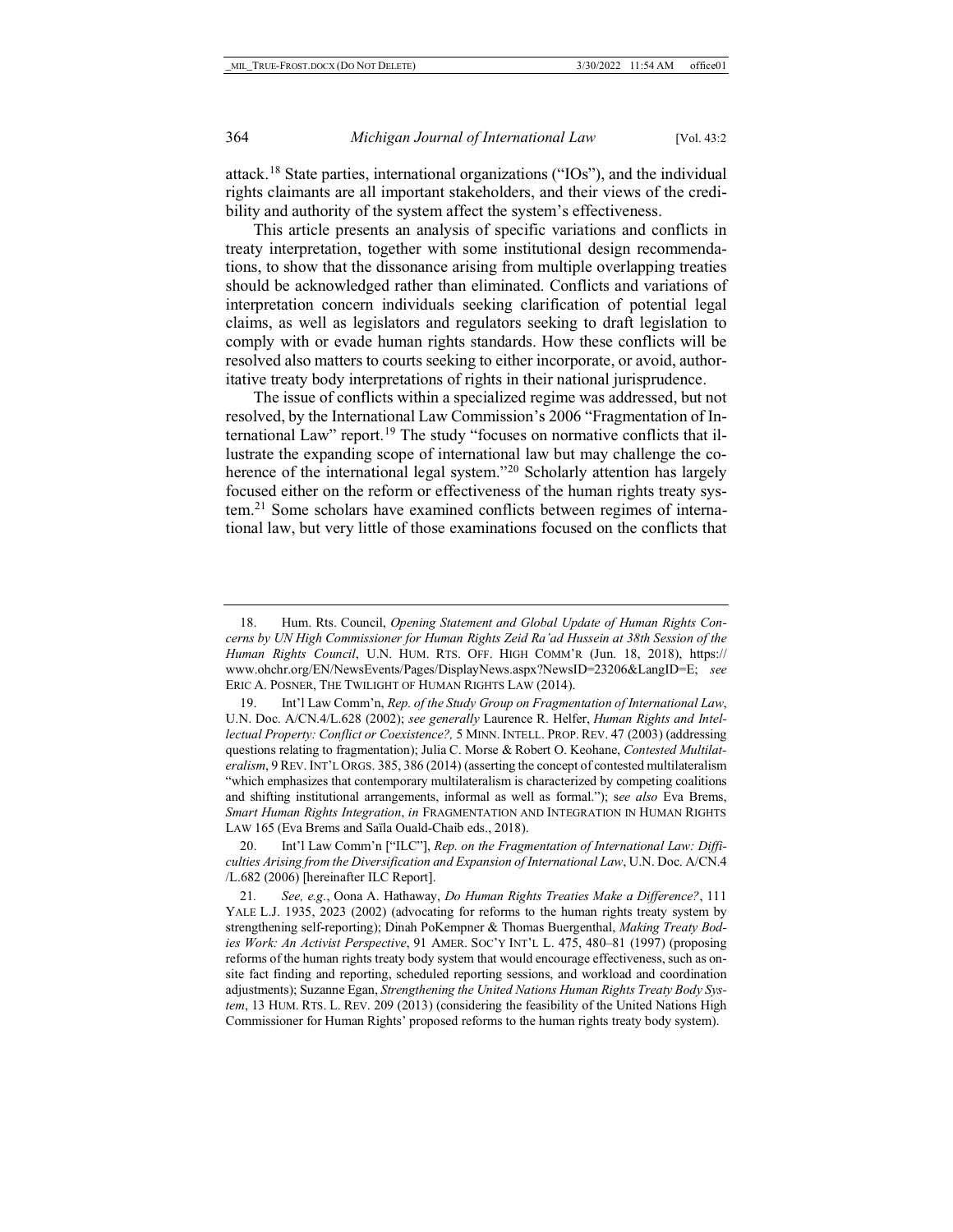<span id="page-5-8"></span>arise within the "interdependent" specialized regime of human rights law at the UN level.<sup>[22](#page-5-0)</sup>

This article primarily focuses on conflicting and varying interpretations of human rights treaties by the Convention on the Rights of Persons with Disabilities ("CRPD") Committee, Human Rights Committee ("HRC"), and Convention on the Rights of the Child ("CRC") Committee, which are illustrated using three main examples. First, the case of access to reproductive rights, in which the Convention on the Elimination of All Forms of Discrimination Against Women ("CEDAW") and CRPD Committees forged a joint statement and tabled statements regarding fetal abnormality, in a display of solidarity.<sup>[23](#page-5-1)</sup> Second, in the last five years, in its General Comment 35 on liberty and security, <sup>24</sup> the HRC disagreed with the CRPD Committee "regarding" whether involuntary hospitalization [by the state] is ever permitted."<sup>[25](#page-5-3)</sup> The final example pertains to the CRC and the CRPD Committees' continuing debate about the right to live in a family, and the related issue of the permissibility of placing children with disabilities in group homes.<sup>26</sup> The CRC Committee holds that such placement by the state may be necessary, even as the CRPD Committee maintains that institutional living for children with disabilities should not be an option for state parties.<sup>27</sup>

<span id="page-5-10"></span><span id="page-5-9"></span>Through these examples, this article demonstrates that when the members of treaty bodies, such as the CEDAW and CRPD Committees, interpret the provisions of their treaties in General Comments, they generate specific and identity-sensitive formulations of rights protections, consistent with their mandates, and often in a manner that Professor Mehrdad Payandeh has called structural bias[.28](#page-5-6) By contrast, human rights treaty bodies with broad

25*. See infra* Part III.

<span id="page-5-7"></span><span id="page-5-0"></span><sup>22</sup>*. See, e.g.*, Kerstin Mechlem, *Treaty Bodies and the Interpretation of Human Rights,* 42 VAND. J. TRANSNAT'L L. 905 (2009) (arguing that treaty bodies should avail themselves of legal methods of interpretation); Brems, *supra* not[e 9,](#page-2-6) at 167-68.

<sup>23</sup>*. See infra* not[e 125.](#page-23-0)

<span id="page-5-2"></span><span id="page-5-1"></span><sup>24.</sup> Hum. Rts. Comm'n, General Comment No. 35, Article 9 (Liberty and Security of Person), U.N. Doc. CCPR/C/GC/35 (Dec. 16, 2014).

<span id="page-5-4"></span><span id="page-5-3"></span><sup>26.</sup> Eric Rosenthal, *The Right of All Children to Grow Up with a Family Under International Law: Implications for Placement in Orphanages, Residential Care, and Group Homes*, 25 BUFF. HUM. RTS. L. REV. 101 (2019)

<span id="page-5-5"></span><sup>27</sup>*. See* G.A. Res. 64/142, Guidelines for the Alternative Care of Children, ¶28(b) (Feb. 24, 2010) (Group homes are defined as a type of residential care, which is "any non-familybased group setting, such as places of safety for emergency care, transit centers in emergency situations, and all other short and long-term residential care facilities including group homes."); Eric Rosenthal, *A Mandate to End Placement of Children in Institutions and Orphanages: The Duty of Governments and Donors to Prevent Segregation and Torture*, *in* PROTECTING CHILDREN AGAINST TORTURE IN DETENTION: GLOBAL SOLUTIONS FOR A GLOBAL PROBLEM 303, 310 (Am. U. College of Law ed., 2017) (describing institutions, including orphanages, as custodial facilities of detention, falling under the UN Special Rapporteur on Torture's report calling on states to stop the unnecessary placement of children in institutions).

<span id="page-5-6"></span><sup>28.</sup> Mehrdad Payandeh, *Fragmentation Within International Human Rights Law*, *in* A FAREWELL TO FRAGMENTATION: REASSERTION AND CONVERGE IN INTERNATIONAL LAW 297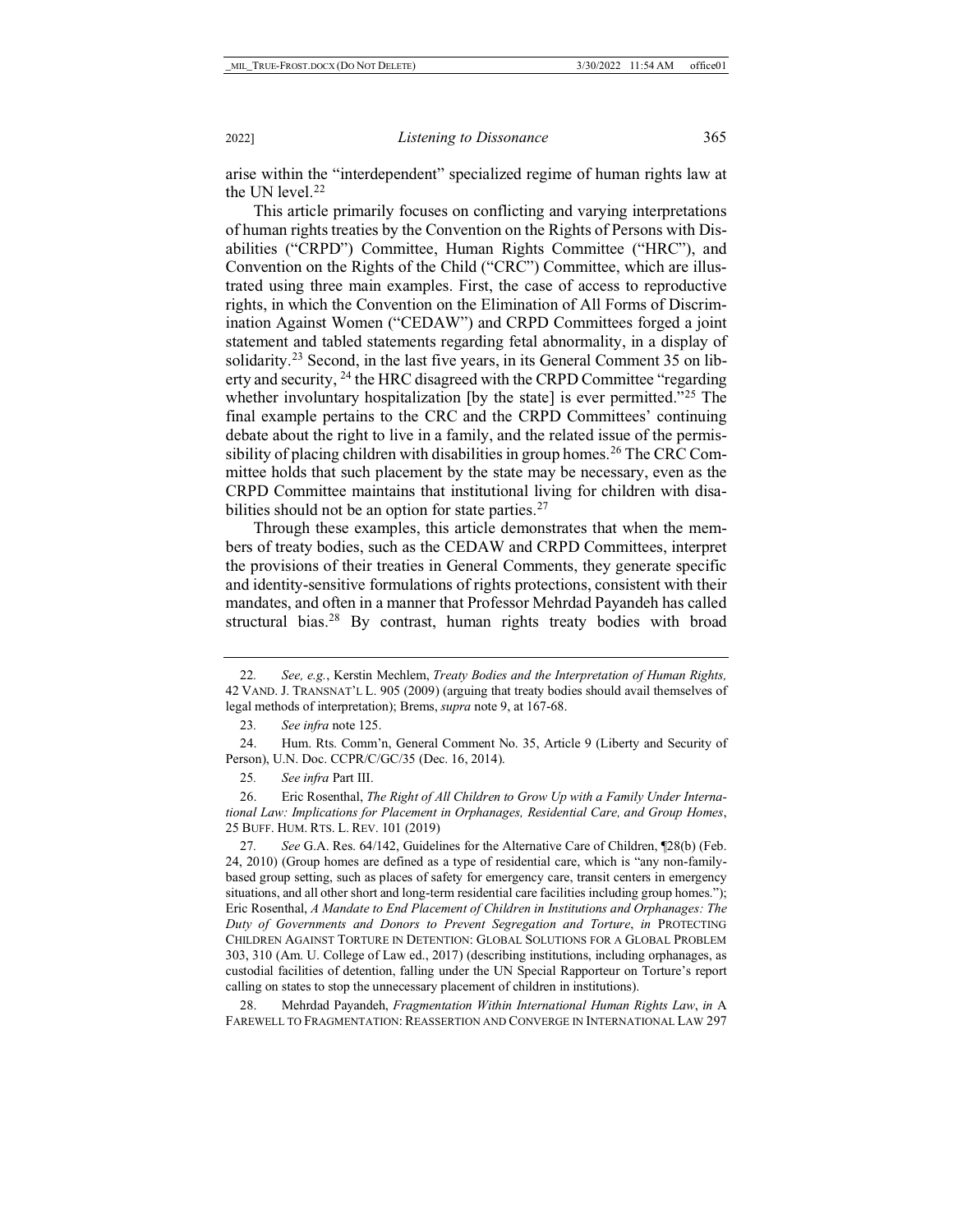mandates, such as those of the International Covenant on Civil and Political Rights ("ICCPR") and the International Covenant on Economic, Social and Cultural Rights ("ICESCR"), are more likely to generate understandings of rights without a similar orientation or focus on gender, ability, or race.<sup>[29](#page-6-0)</sup> This is true even though the breadth of the ICCPR and the ICESCR Committees' mandates arguably allow more latitude for these Committees to address the overlap and intersectionality of rights than do the more narrowly-focused CEDAW, CRPD, International Convention on the Elimination of All Forms of Racial Discrimination ("CERD"), or CRC treaty bodies' mandates.[30](#page-6-1) However, the HRC (the interpreting body for the ICCPR) focuses on civil and political rights.[31](#page-6-2) Combined with the limits of traditional discrimination law, this focus often prevents the HRC from addressing, for example, the economic supports necessary for the equitable treatment of many people with disabilities, whereas these limitations do not exist with bodies such as the CRPD Committee.[32](#page-6-3)

Correspondingly, this article suggests preliminary implications for conceptualizing and better understanding the overlap and intersectionality of rights within the international human rights treaty system, including by mapping out ways that the current system both permits and precludes monolithic interpretations of rights.<sup>[33](#page-6-4)</sup> Finally, it offers institutional design

29*. See infra* not[e 218.](#page-42-0)

<span id="page-6-1"></span><span id="page-6-0"></span>30. "Some of these bodies, like the Convention on the Elimination of Discrimination Against Women ("CEDAW") Committee, have over the years been consistently sensitive to intra-group differences, whereas others, like the Human Rights Committee, have merely acknowledged that different discrimination grounds can be intertwined." See de Beco, *supra* note [28.](#page-5-7) 

<span id="page-6-2"></span>31*. Human Rights Committee*, U.N. HUM. RTS. OFF. HIGH COMM'R, https://www.ohchr.org/en/hrbodies/ccpr/pages/ccprindex.aspx (last visited Nov. 14, 2021) ("The [HRC] is the body of independent experts that monitors implementation of the [ICCPR] by its State parties.").

<span id="page-6-3"></span>32. In its General Comment 18 on non-discrimination, the HRC notes that discrimination regarding economic and social rights is not permissible. *See* International Covenant on Civil and Political Rights, *supra* note [2,](#page-1-6) at art. 26. ("All persons are equal before the law and are entitled without any discrimination to the equal protection of the law. In this respect, the law shall prohibit any discrimination and guarantee to all persons equal and effective protection against discrimination on any ground such as race, colour, sex, language, religion, political or other opinion, national or social origin, property, birth or other status.").

<span id="page-6-4"></span>33. Johanna E. Bond, *International Intersectionality: A Theoretical and Pragmatic Exploration of Women's International Human Rights Violations*, 52EMORY L.J.71, 74, 107 (2003) ("There are signs, however, that the international human rights community is beginning to

<span id="page-6-5"></span><sup>(</sup>Eirik Bjorge & Mads Adenas eds., 2015). Even the group-specific treaties, though, offer only limited analysis of intersectionality. *See, e.g.*, "Anti-discrimination law has come under scrutiny for its failure to accommodate intersectionality. The non-discrimination calculus operates according to discrete groups, which can be very powerful if an individual belongs to a group targeted by a particular ground of discrimination. However, it also creates or sustains a distorted picture of an individual's lived experience." Gauthier de Beco, *Protecting the Invisible: An Intersectional Approach to International Human Rights Law*, 17 HUM. RTS. L. REV. 633, 641 (2017).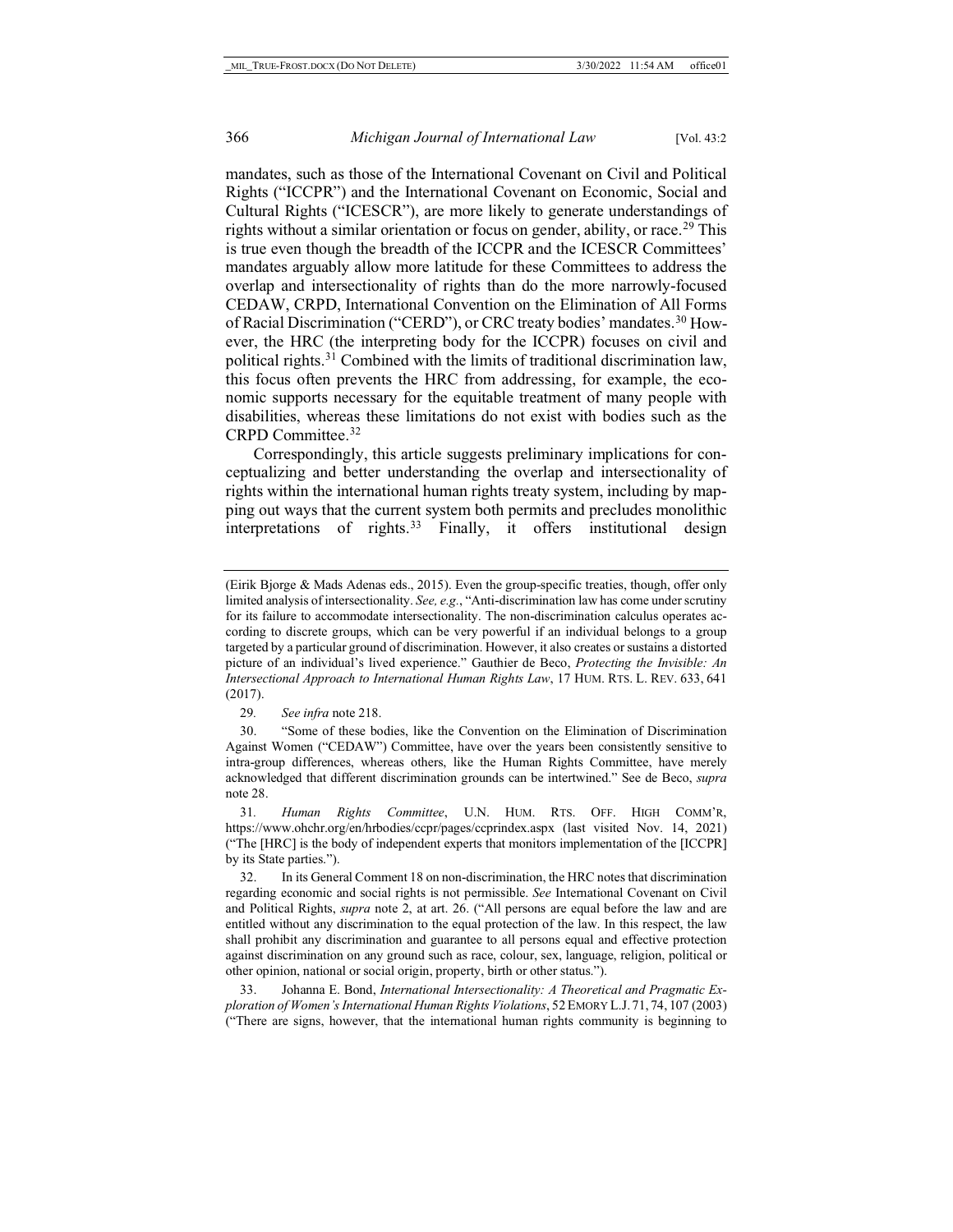recommendations about how to respect and further cultivate diverse legal interpretations, mindful of intersectionality and the need to strike a "balance between universalism and particularism."[34](#page-7-0) The resulting dissonance, in what Sarah Cleveland has called a "patchwork cacophony of the current human rights system," may disrupt harmony, but is worth listening to.<sup>35</sup>

This article's examples show why a top-down, formal approach to resolving conflicts and variations is likely to have negative implications for high-stakes rights at the overlap of treaties—rights regarding difference and inclusion that uniquely affect minority groups, such as people of color, people with disabilities, and women.<sup>[36](#page-7-2)</sup> Through its examples, this article shows that impulses toward coherence and harmonization $37$  might well extinguish important analyses, and that the identity-sensitive formulation of the human rights norm advanced by treaty bodies, established to protect specific vulnerable groups, might be absorbed into a more mainstream and less-nuanced view. In a hierarchical approach, those with multiple, overlapping, and intersectional experiences of being excluded,<sup>38</sup> for example, women who are also racial minorities with disabilities, might find it even more challenging to have their particular experiences addressed[.39](#page-7-5) Available legal procedures and

<span id="page-7-0"></span>34*. See* de Beco, *supra* not[e 28,](#page-5-7) at 650 (arguing for building connections between the many international-level treaty bodies by mainstreaming intersectionality).

<span id="page-7-1"></span>35. "The modern challenge, then, is how, out of the patchwork cacophony of the current human rights system, to ensure that the human rights treaty bodies function as part of a larger cohesive whole, to better link them to civil society and parallel institutions, to maximize their capacity as catalysts for norm enunciation, transfer, and internalization. In sum, how do we leverage a whole that is greater than its parts? This is the challenge of our current Age of Connectivity." Sarah Cleveland, *Human Rights Treaty Bodies in the Age of Connectivity*, *in*  SYSTÈME DE PROTECTION DES DROITS DE L'HOMME DES NATIONS UNIES: PRÉSENT ET AVENIR 79, 82 (Pedone ed., 2017).

36*. See infra* text accompanying note 42.

<span id="page-7-3"></span><span id="page-7-2"></span>37*. See, e.g.*, Int'l Hum. Rts. Instruments, Concept Paper on the High Commissioner's Proposal for a Unified Standing Treaty Body, ¶¶ 30, 44, 51, U.N. Doc. HRI/MC/2006/2 (2006).

<span id="page-7-4"></span>38. Kimberle Crenshaw, *Mapping the Margins: Intersectionality, Identity Politics, and Violence against Women of Color*, 43(6) STAN. L. REV. 1241 (1991) (naming intersectional theory which "conceptualizes a person, group of people, or social problem as affected by a number of discriminations and disadvantages, taking into account people's overlapping identities and experiences in order to understand the complexity of prejudices they face.").

<span id="page-7-5"></span>39. Indeed, Chow warns of possible negative results of generalizations related to intersectionality itself. Pok Yin S. Chow, *Has Intersectionality Reached its Limits? Intersectionality in the UN Human Rights Treaty Body Practice and the Issue of Ambivalence*, 16 HUM. RTS. L. REV. 453, 473–74 (2016) ("[t]he approach assumed *a priori* that an individual is necessarily doubly or multiply burdened without analyzing the nature and extent of complex forms of

<span id="page-7-7"></span><span id="page-7-6"></span>explore ways to analyze women's human rights that do not represent 'women' as a monolithic category, within which, inter alia, race, class, ethnicity, religion, and sexual orientation are absent or irrelevant."); Johanna E. Bond, *International Intersectionality: A Theoretical and Pragmatic Exploration of Women's International Human Rights Violations: Abstract*, https://papers.ssrn.com/sol3/papers.cfm?abstract\_id=2109878 (last visited Nov. 21, 2021) ("The international human rights community has, in fact, relied on its own permutation of a unified, monolithic identity for women, which has led to a myopic approach to women's human rights that fails to address complex forms of human rights violations.").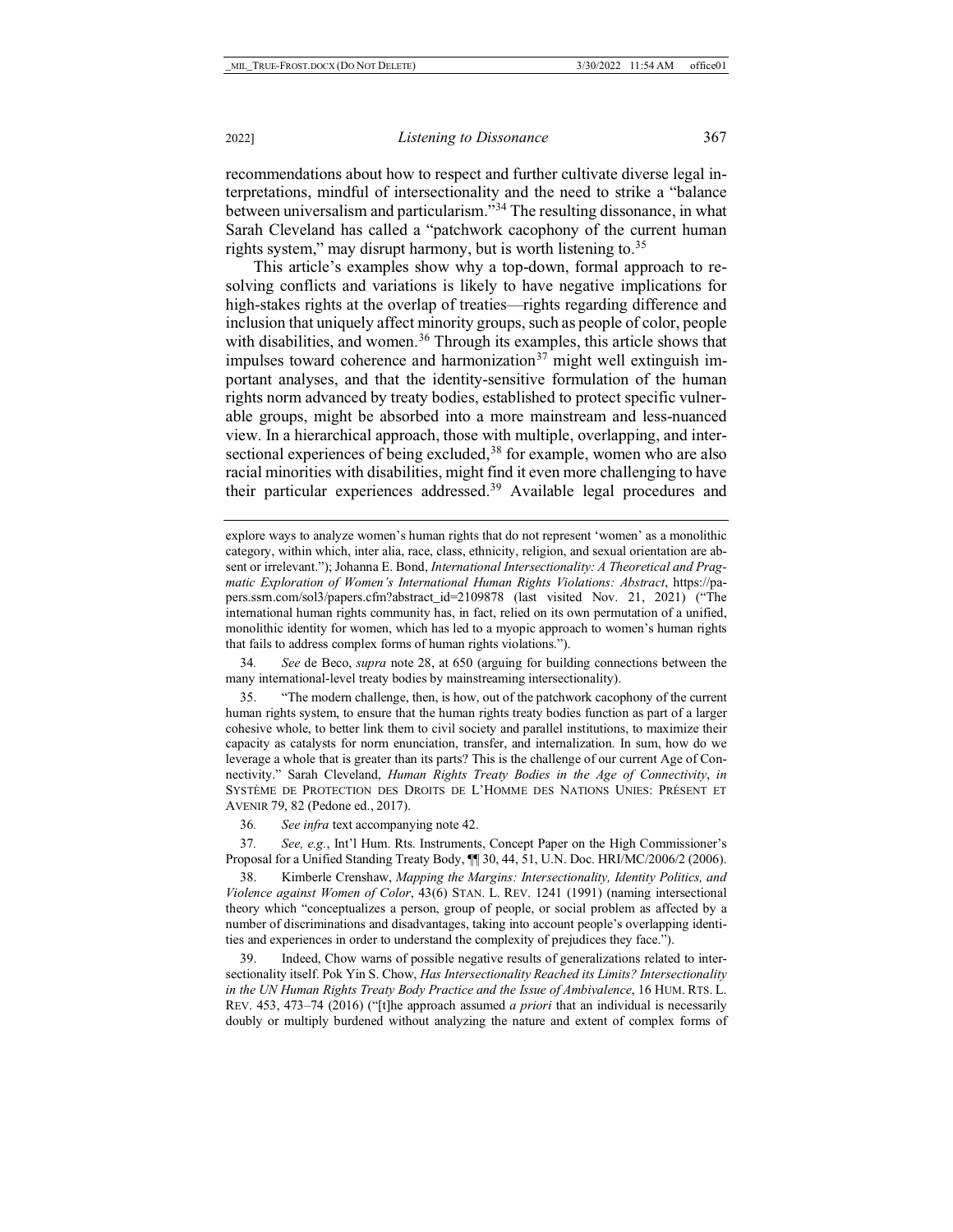hierarchies of authority too often fail to engage with the substance of conflicting and varying interpretations, and thus risk sidestepping debates about the meaning of rights.

Human rights claimants might succeed in pressing appellate-level legal decisionmakers to accept technical legal arguments regarding *lex specialis* to displace a more mainstream, generalized norm regarding discrimination. For example, a party before the International Court of Justice ("ICJ") might argue the CRPD Committee's interpretation, pertaining to a child with disabilities, is *lex specialis* compared to that of the CRC Committee's interpretation, not an unreasonable argument.

But at present, within the UN system, a mandatory appellate decision maker does not exist for the human rights system, and there is no right of appeal of treaty body interpretations.[40](#page-8-0) Indeed, the age and prestige of the HRC, as well as the more generalized text of the ICCPR it interprets, might be argued to represent the pinnacle of the human rights hierarchy. But while the HRC has recognized that different grounds of discrimination can be inter-twined,<sup>[41](#page-8-1)</sup> it has not otherwise engaged with overlapping and intersectional statuses in ways that move beyond conventional discrimination analyses.

A minority-, disability-, or gender-group sensitive perspective would, thus, hardly counsel in favor of "harmonization" toward the generalized, majoritarian norm. People with specialized, compounded, or intersectional rights claims within and across race, gender, and disability, may have more opportunities to have their rights violations acknowledged and addressed through varying, un-harmonized, and sometimes even dissonant interpretations.<sup>[42](#page-8-2)</sup> Therefore, perhaps paradoxically, in the short-term, ongoing dissonance in interpretation, in spite of the confusion it may create, may benefit historically marginalized people by moving toward new conceptualizations of time-

41*. See* de Beco, *supra* not[e 28.](#page-5-7) 

inequality. Altogether, this approach ignores the actual and traversal implications of multiple identities. Secondly, the assumption generalized the effects of intersecting social structures and easily rendered intersectionality an 'additive' exercise. Not only would it 'support the law's propensity to classify,' it would also reinforce the essentializing and exclusionary effects that categories entail by creating 'new 'intersectional' categories' of presumed victims. . . . Thirdly, the presumption of victimhood undermined intersectionality's potential to explain how multiple discourses affect subjectivity and personhood.") (explaining also that broad generalizations regarding intersectionality can be damaging to those with intersectional identities).

<span id="page-8-0"></span><sup>40.</sup> Natalie Samarasinghe, *How Does the United Nations Make a Decision?*, BRIT. COUNCIL (Oct. 20, 2017), https://www.britishcouncil.org/voices-magazine/how-united-nations-decision.

<span id="page-8-2"></span><span id="page-8-1"></span><sup>42.</sup> In an analogous fashion, Bond points out that while the international women's human rights movement was initially very generalized, and thus forfeited a "complex, nuanced understanding of human rights violations" but "maximize(d) support for the movement." Now that there is support for the movement, activists are able to call for addressing violations with a more "complex, nuanced understanding." Bond, *supra* note [33,](#page-6-5) at 88. As the multiple treaty bodies have developed, their necessity as well as the clear connections between them are difficult to dispute.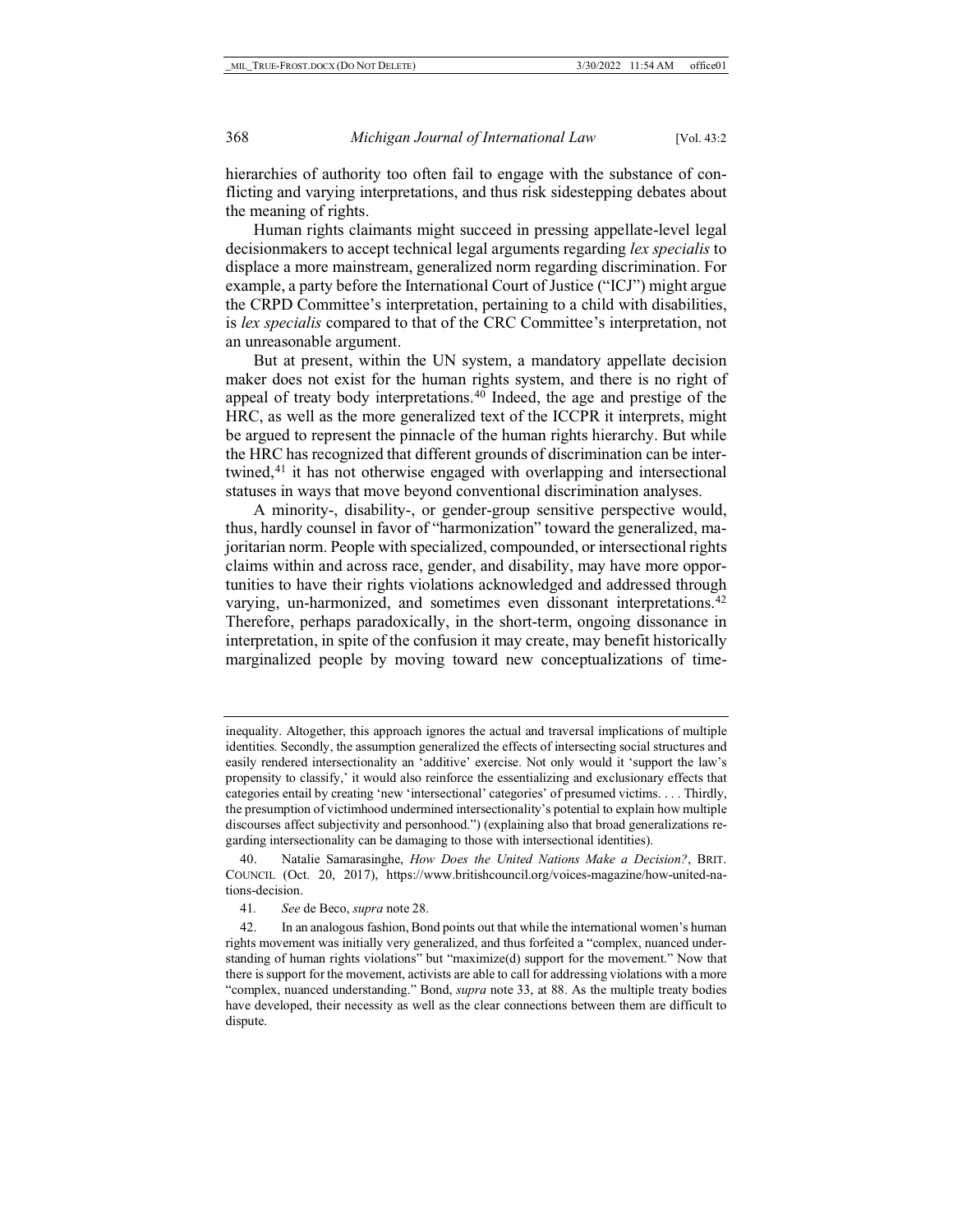honored legal doctrine.<sup>[43](#page-9-0)</sup> Yet, this article also argues that allowing possibly conflicting interpretations to persist in the short term leaves treaty bodies, human rights claimants, and states frustratingly vulnerable to indeterminacy and power differentials.

Informed by the analysis of the three examples, this article's institutional design suggestions aim to manage dissonance between the human rights treaty bodies with the goal of balancing the interests of vulnerable minori-ties<sup>[44](#page-9-1)</sup> with those of the general polis, while preserving the possibility for ongoing debate over substance between the treaty bodies. This analysis suggests that, as argued above, rather than adopting proposals for reform that would impose a strict hierarchy, it is essential to allow each treaty body to advance their own interpretations of rights in their treaty. The quest for a "coherent system" should not destroy the potential to develop overlapping and intersectional norms for minority groups such as female children with physical disabilities; poor pregnant women who are religious minorities; or Deaf Black men. Indeed, if eventually an appellate human rights body were to be established over the treaty system, for such a body to be effective, it would have to be well-versed in intersectionality and ready to interrogate the norm against which discrimination and equal protection of the laws has historically been measured[.45](#page-9-2)

<span id="page-9-1"></span><span id="page-9-0"></span>44. The human rights treaty bodies have variously described women, children, people with disabilities, racial minorities, religious minorities and elderly people as vulnerable minorities. *See A Rough Guide to the Human Rights Treaty Bodies,* UNIVERSAL RTS. GRPS., https://www.universal-rights.org/human-rights-rough-guides/a-rough-guide-to-the-humanrights-treaty-bodies/ (last visited Nov. 7, 2021) ("Several other subsequent international human rights conventions substantively complement and expand upon . . . the protection of vulnerable groups (such as women, children, migrant workers, or disabled persons.").

<span id="page-9-2"></span>45. It is beyond the scope of this article to develop the ideal non-discrimination test(s) that could accommodate demands for justice from the various groups, yet the question of how anti-discrimination law is limited but could be understood underpins many of the divergences and conflicts between Committees' interpretations. Gerald L. Neuman, *Submission to the Committee on the Rights of Persons with Disabilities Regarding Draft General Comment on Article 5, Equality and Non-Discrimination*, U.N. OFF. HIGH COMM'R HUM. RTS. (Jun. 18, 2017), https://www.ohchr.org/Documents/HRBodies/CRPD/DGD/Article5/GeraldNeuman.docx ("Referring to disability as a 'prohibited ground' does not mean that it is a ground that can never provide the basis of a lawful difference in treatment, but rather that differential treatment requires a high level of justification. The distinction between differential treatment (irrespective of justification) and 'discrimination' (in the absence of sufficient justification) is fundamental in international human rights law and should also inform the Committee's interpretation of the Convention."). A vast literature addresses evolving understandings of the possibilities and limitations of traditional discrimination law. *See, e.g.*, *Gregor* Mau� ec, *Law Development by the International Criminal Court as a Way to Enhance the Protection of Minorities—the Case for Intersectional Consideration of Mass Atrocities*, 12 J. INT'L. DISP. SETTLEMENT 42, 44 (2021) (arguing that "the Court's greatest potential for minorities' protection lies in creative and resourceful interpretation and development of applicable law, notably by recognizing and addressing the issues of intersectionality where a criminal conduct resulted from the accumulation and/or intersection of individual grounds of discrimination."); Maria Canterina La Barbera & Marta Cruells López, *Toward the Implementation of Intersectionality in the European* 

<span id="page-9-3"></span><sup>43</sup>*. See* Chow, *supra* not[e 39.](#page-7-6)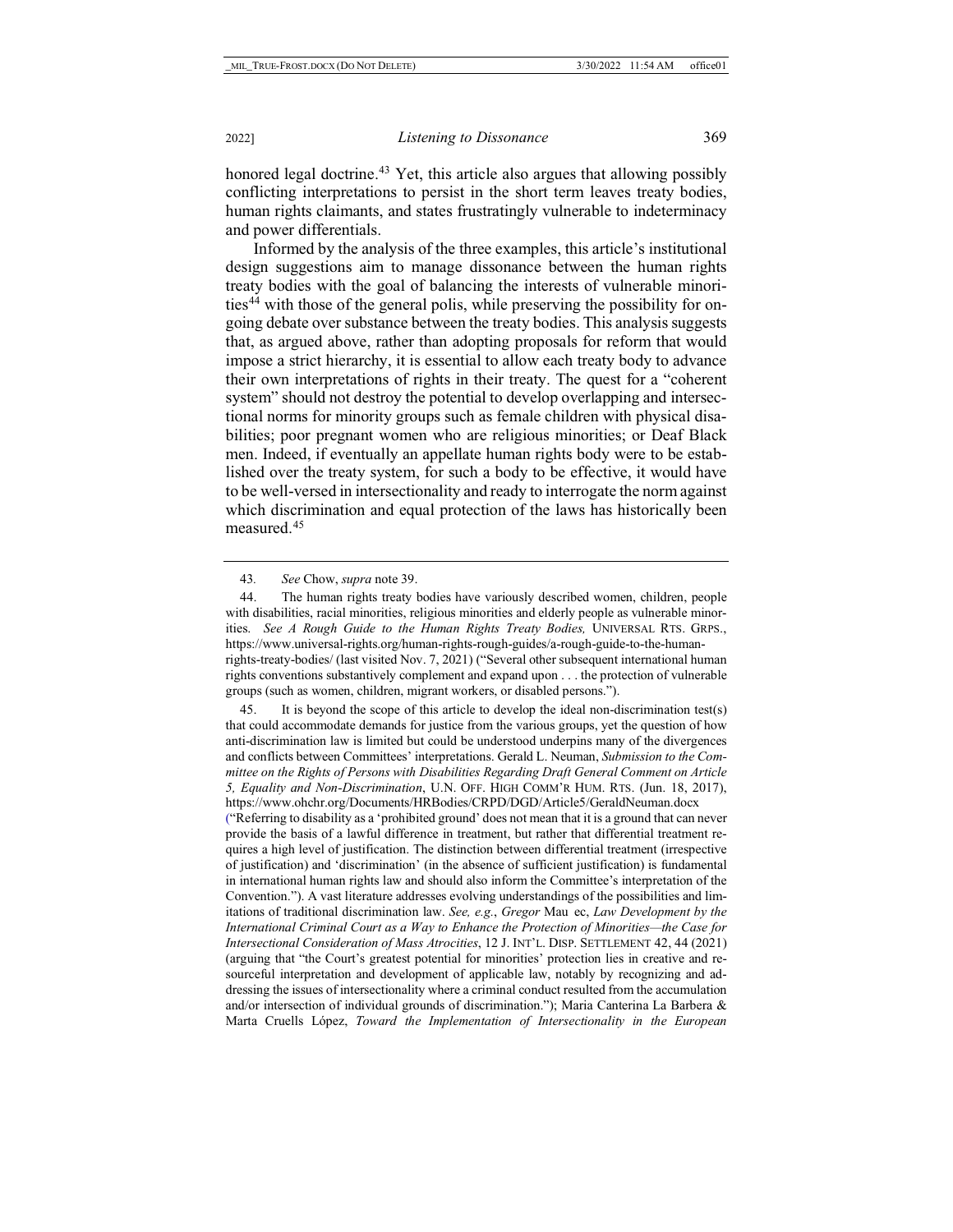In the near term, dissonance may be modulated by design modifications, including deepening consultation between treaty bodies, encouraging joint General Comments regarding the intersectionality of rights, and strengthening treaty bodies' capacity to develop the scientific and policy records that apply to persistent conflicts. Until a more robust context is developed or exists for a particular potential conflict, however, it would be useful for treaty bodies to create a practice of taking notice in Concluding Observations and other work product that a standard articulated by another treaty body conflicts with the current interpretation. Such recognition need not waive the treaty body's competency to assert a dissonant interpretation of a particular right, but naming the ongoing conflict via footnote in General Comments, for example, would promote transparency and credibility for the treaty bodies and possibly create more urgency for working toward substantive resolution of the conflict.

Part II situates this article's unique contribution within the literature regarding fragmentation and the less extensive literature addressing fragmentation with respect to international human rights law. Part III describes the similarities and variation in the architecture of the human rights treaty bodies and the harmonies and dissonance in treaty bodies' interactions. Part IV analyzes the three examples described above. Part V sets out preliminary implications of these examples for rights interpretations affecting historically vulnerable groups; unpacks the implications of relying exclusively on secondary legal standards to resolve these conflicts in the absence of a hierarchy;<sup>46</sup> and concludes with pragmatic institutional design recommendations.[47](#page-10-1)

*Multilevel Legal Praxis: B.S. v. Spain*, 53 LAW & SOC'Y REV. 1167, 1168 (2019) ("Intersectionality highlights the substantive dimension of equality. It considers discrimination as a structural issue, rather than a collection of individual behaviors, requiring a systematic response to social inequalities."); Kristin Henrard, *An E.U. Perspective on New Versus Traditional Minorities: On Semi-Inclusive Socio-Economic Integration and Expanding Visions of "European" Culture and Identity*, 17 COLUM.J. EUR. L. 57, 61 (2010) ("A minority conscious interpretation of the prohibition of discrimination would mean that substantive equality concerns are taken on board, while the scope of application ratione materiae of this prohibition is sufficiently broad so as to cover identity matters. A minority conscious interpretation of general human rights and other minority-neutral policies would have adequate regard to identity concerns of persons belonging to minorities.").

<span id="page-10-0"></span><sup>46.</sup> ILC Report, *supra* not[e 20,](#page-4-4) at ¶ 128. ("It is possible to distinguish between two uses for the notion 'self-contained regime.' In a narrow sense, the term is used to denote a special set of secondary rules under the law of State responsibility that claims primacy to the general rules concerning consequences of a violation. In a broader sense, the term is used to refer to interrelated wholes of primary and secondary rules, sometimes referred to as 'systems' or 'subsystems' of rules that cover some particular problem differently from the way it would be covered under general law.").

<span id="page-10-1"></span><sup>47.</sup> While conflicts emerge in other areas of the Committees' work as well, General Comments represent a synthesis of the treaty bodies' interpretations and thus provide the most efficient and deliberate target for comparison purposes. *See infra* Part II for more on General Comments.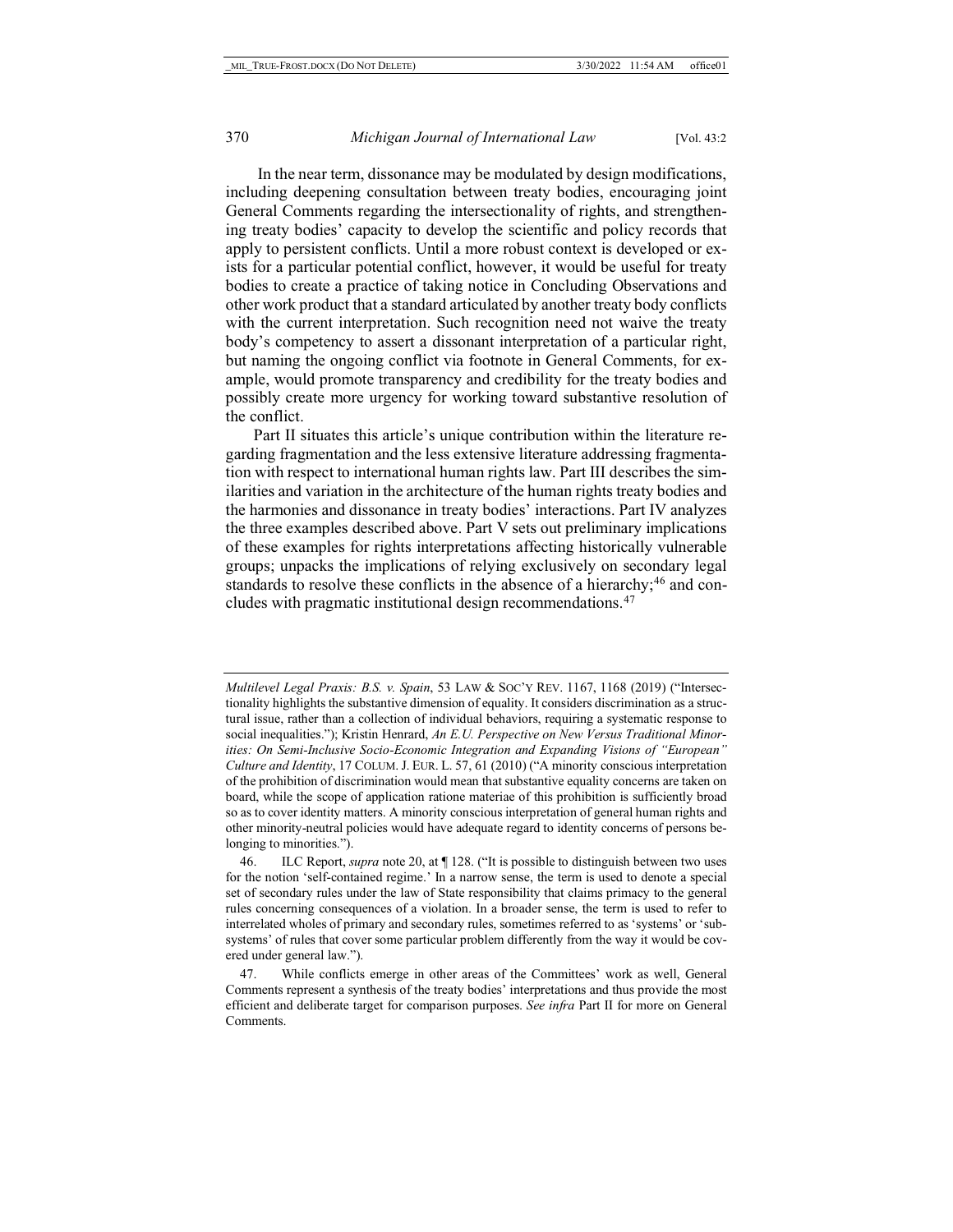## II. INTERSECTIONS WITHIN THE BACKBONE OF HUMAN RIGHTS: THE LITERATURE ON FRAGMENTATION AND INTERNATIONAL HUMAN RIGHTS LAW

As international law has matured, scholarly and practical attempts to theorize and manage the so-called fragmentation of international law have proliferated.[48](#page-11-0) This scholarly attention has focused primarily on conflicts across different functional regimes of law, such as how international human rights law and international humanitarian law should interrelate during times of con-flict,<sup>[49](#page-11-1)</sup> or whether international human rights law norms can and should be imported into trade law.<sup>[50](#page-11-2)</sup> Fewer scholars have examined "institutional fragmentation," that is, the conflicts that arise when there are multiple institutions generating, interpreting, and applying norms within a functional category, such as international human rights law.<sup>[51](#page-11-3)</sup>

There are multiple sources of human rights norms, none of which has more international-level authority than the treaty bodies. While the treaty bodies are the focus here, regional courts and the ICJ are also part of the conversation about the appropriate interpretation of international treaties, and conflicts between them also exist.<sup>[52](#page-11-4)</sup> The examples of variations and conflicts below demonstrate that a complainant proceeding before the HRC on the issue of involuntary detention might have a different outcome were she to proceed before the CRPD Committee. Such variation makes it more difficult for all parties, including states, to predict the outcome of, or reaction to, a particular law or policy.<sup>53</sup> Conflicts between the decisions of legal authorities can put legal subjects in uncertain positions, a concern that domestic law gener-ally deals with by permitting appeals through a hierarchy of authority,<sup>[54](#page-11-6)</sup> but international human rights law does not.<sup>[55](#page-11-7)</sup>

<span id="page-11-4"></span>52*. See, e.g.*, Geir Ulfstein, *Who is the Final Interpreter in Human Rights: the ICJ v CERD?*, EJIL: TALK! (Feb. 22, 2021), https://www.ejiltalk.org/who-is-the-final-interpreter-inhuman-rights-the-icj-v-cerd/.

<span id="page-11-5"></span>53*. See, e.g.*, Michael Kimberly, *Symposium: The Importance of Respecting Precedent*, SCOTUSBLOG (Dec. 20, 2017), https://www.scotusblog.com/2017/12/symposium-importance-respecting-precedent/.

54*. See e.g.,* ILC Report, *supra* not[e 20.](#page-4-4)

<span id="page-11-7"></span><span id="page-11-6"></span>55. As noted *supra* in the text accompanying note 40, the ILC does not have appellate jurisdiction over human rights treaty body decisions. State consent is required for the ILC to assert jurisdiction over a dispute. The International Court of Justice ("ICJ") is often called upon by parties to disputes to apply a treaty body interpretation within a contentious matter.

<span id="page-11-1"></span><span id="page-11-0"></span><sup>48.</sup> Andreas Fischer-Lescano & Gunther Teubner, *Regime-Collisions: The Vain Search for Legal Unity in the Fragmentation of Global Law*, 25 MICH. J. INT'L L. 999 (2004).

<sup>49</sup>*. See supra* not[e 10.](#page-2-7)

<span id="page-11-2"></span><sup>50</sup>*. Human Rights in the Trade Arena*, U.N. OFF. HIGH COMM'R HUM. RTS. (Oct. 25, 2011), https://www.ohchr.org/EN/NewsEvents/Pages/HRInTheTradeArena.aspx.

<span id="page-11-3"></span><sup>51</sup>*. See, e.g.*, Harro van Asselt & Fariborz Zelli, *The Institutional Fragmentation of Global Environmental Governance: Causes, Consequences, and Responses*, 13(3) GLOB. ENV'T POL. 1 (2013).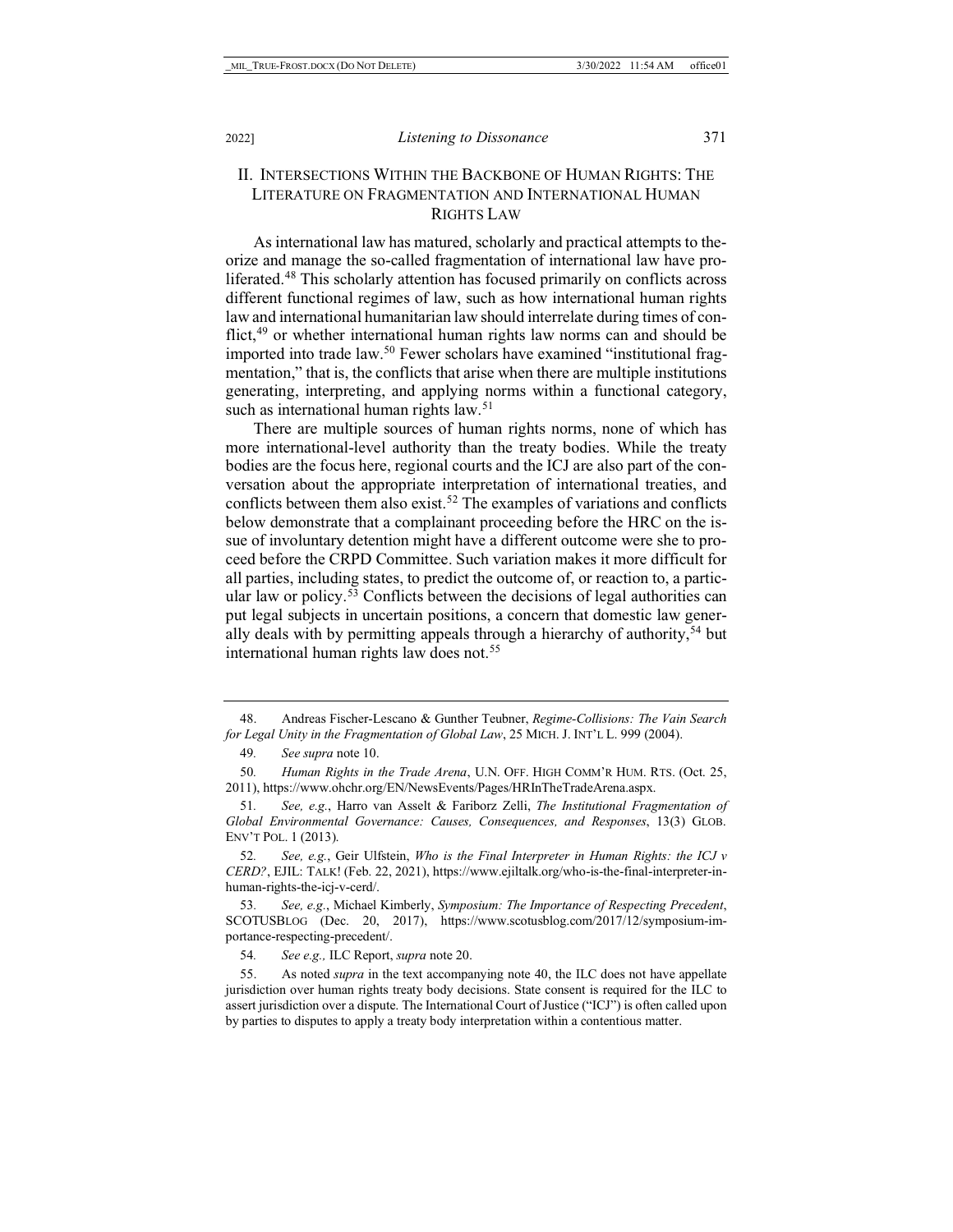<span id="page-12-0"></span>Nevertheless, Professor Tomer Broude persuasively argued that a "normalization of fragmentation,"[56](#page-12-1) followed Professor Martti Koskenniemmi's 2006 Report of the Study Group of the International Law Commission on the Fragmentation of International Law ("Study Group") ("Report").<sup>[57](#page-12-2)</sup> The fragmentation discussion centers around concerns that "law-making treaties are tending to develop in a number of historical, functional and regional groups which are separate from each other and whose mutual relationships are in some respects analogous to those of separate systems of law."[58](#page-12-3) From a pluralist perspective, disagreement across functional regimes may not necessarily be negative, and this dissonance has the potential to beneficially highlight strengths of each regime.[59](#page-12-4) Even for non-pluralist legal theorists, over time there has been general acquiescence that fragmentation need not spell the doom of a "system" of international law.<sup>60</sup> Professors Yuval Shany and Tomer Broude's study on "multi-sourced equivalent norms (MSENs)" attempts to highlight the common normative content of many binding norms, focusing on how the same legal subjects may be bound by similar norms in different international instruments or substantive areas of law.<sup>[61](#page-12-6)</sup>

The Study Group advocates using professional tools to harmonize international law and overcome the "challenges of fragmentation."[62](#page-12-7) Such tools include Vienna Convention on the Law of Treaties ("VCLT") article 31(3)(c) on systemic integration, and doctrines such as *lex specialis* and *lex posterior*. [63](#page-12-8) Such tools are of limited utility in the conflicts surveyed here, however. It is not the goal of this article to resolve each of the variations and conflicts mentioned here, but rather to shed light on the incidence of these conflicts, commonalities underpinning them, and then to offer institutional recommendations. Why secondary rules of international law, such as *lex specialis*, are limited in their utility is addressed below at Part V.<sup>[64](#page-12-9)</sup> As Dr. Marjan

<span id="page-12-4"></span>59*. See, e.g.*, Martha Minow, *Introduction: Robert Cover and Law, Judging, and Violence, in* NARRATIVE, VIOLENCE, AND THE LAW: THE ESSAYS OF ROBERT COVER 1, 6 (Martha Minow, Michael Ryan, and Austin Sarat eds., 1992) (Cover describes the possible virtue of overlapping jurisdictions and conflicts, even in the domestic realm).

60*. See* Broude, *supra* not[e 56,](#page-12-0) at 280.

<span id="page-12-6"></span><span id="page-12-5"></span>61. MULTI-SOURCED EQUIVALENT NORMS IN INTERNATIONAL LAW (Tomer Broude & Yuval Shany eds., 2011).

62*. See* Broude, *supra* not[e 56.](#page-12-0)

<span id="page-12-8"></span><span id="page-12-7"></span>63*. See* ILC Report, *supra* not[e 20,](#page-4-4) at ¶ 17; Vienna Convention on the Law of Treaties, *supra* not[e 11,](#page-2-8) at art. 31 ¶3(c).

<span id="page-12-9"></span>64*. See* Ralf Michaels & Joost Pauwelyn, *Conflict of Norms or Conflict of Laws?: Different Techniques in the Fragmentation of International Law*, 22 DUKE J. COMPAR. & INT'L L. 349, 354 (2012) ("Thus, under the rule of [*lex superior*], the hierarchically superior rule trumps the hierarchically inferior. It is for this reason that constitutional law trumps ordinary statutory

<span id="page-12-1"></span><sup>56.</sup> Tomer Broude, *Keep Calm and Carry On: Martti Koskenniemi and the Fragmentation of International Law*, 27 TEMP. INT'L & COMPAR. L.J. 279, 279 (2013).

<sup>57</sup>*. See* ILC Report, *supra* not[e 20.](#page-4-4)

<span id="page-12-3"></span><span id="page-12-2"></span><sup>58.</sup> KATJA L.H. SAMUEL, THE OIC, THE UN, AND COUNTER-TERRORISM LAW-MAKING 139 (2014); ILC Report, *supra* not[e 20,](#page-4-4) ¶ 5.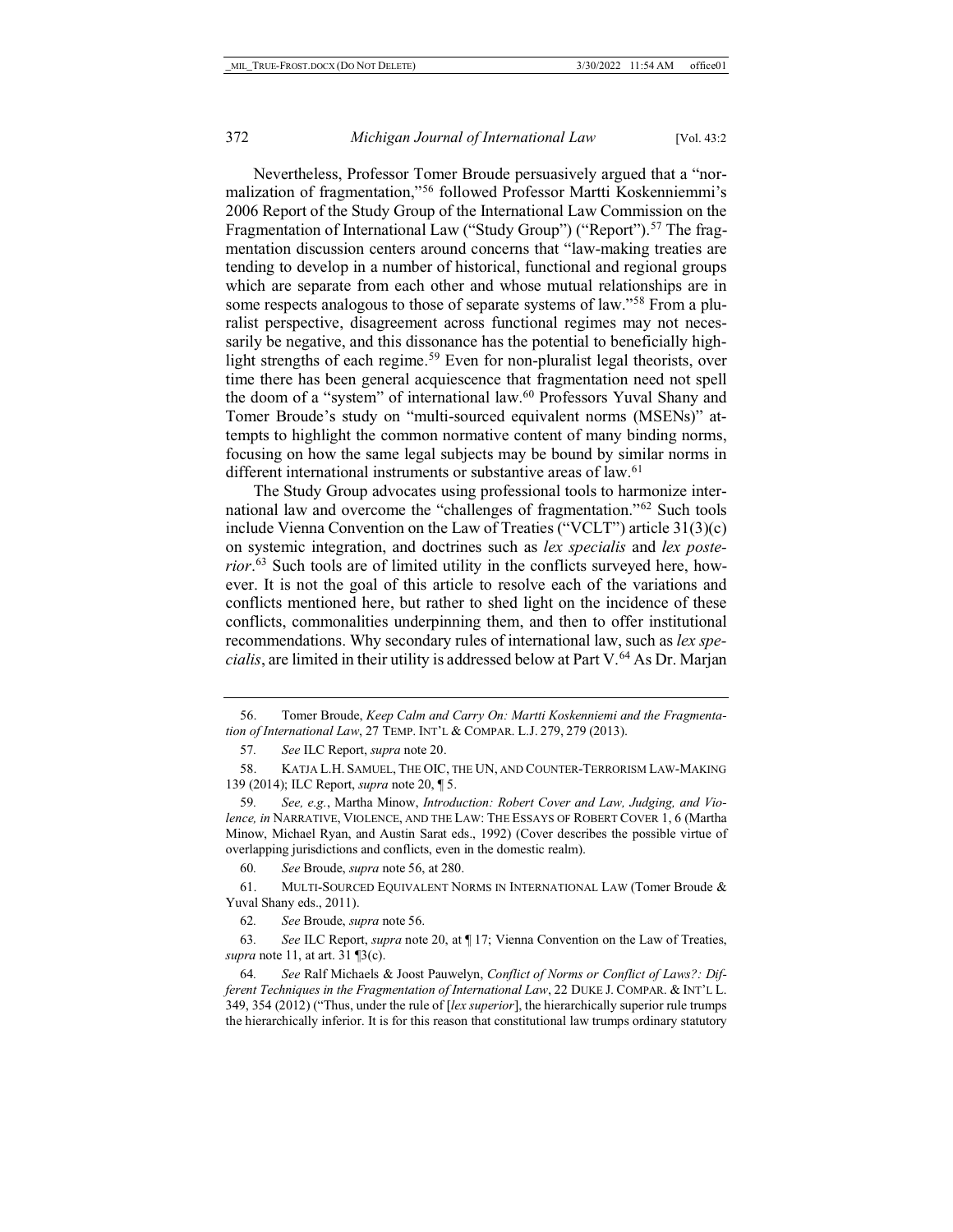<span id="page-13-0"></span>Ajevski points out, however, conflicts *within* the field of human rights may be more "dangerous" than those from outside institutions.<sup>65</sup> Internal conflicts may appear more threatening in human rights law than in other areas as variation and conflicts in human rights emerge in the face of the presumption of the normative unity of international human rights law, the underpinnings of which are provided by the Universal Declaration of Human Rights.<sup>66</sup> Given the challenges the treaty body system faces, $67$  enhancing the credibility and authority of the UN human rights regime is critical. Otherwise, varying, and possibly even conflicting, interpretations can generate opportunities for opponents to discredit the system and open vulnerabilities within the system.

This article sheds light on unexplored and important conflicts *within* the core of the international human rights regime. There is a relatively smaller literature on such conflicts. A *Nordic Journal of Human Rights* study, for example, focused on conflicts between substantive norms in the decisions of the Inter-American Court of Human Rights and the European Court of Human Rights, and looked closely at the tests and standards applied by these regional human rights courts.[68](#page-13-4) Even where these human rights courts used similar tests and doctrines, the outcome of the cases were sometimes divergent or overlapping. The areas of overlap and divergence provide important information about different normative regional or institutional understandings.[69](#page-13-5) Professor Adamantia Rachovista also examines regional human rights courts but focuses on how they have interacted with international human rights law treaties. He cautions that systemic integration applied in an uncritical fashion, as on occasion, by these courts, raises serious concerns, including the jurisdictional expansion of some legal decisionmakers, and the threat of "poorer and less diverse international law."[70](#page-13-6)

Relevant to the treaty bodies, Mehrdad Payandeh analyzes a case of conflict between a treaty body and a state party, though not between treaty bodies themselves.[71](#page-13-7) Payandeh argues that the structural bias of Committee members leads to conflicts of jurisprudence which he says poses a

- 68*. See* Ajevski, *supra* not[e 65.](#page-13-0)
- 69*. See id.* at 93.

<span id="page-13-6"></span><span id="page-13-5"></span><span id="page-13-4"></span>70. Adamantia Rachovitsa, *The Principle of Systemic Integration in Human Rights Law – A Critical Appraisal*, 66 INT'L & COMPAR. L.Q. 557, 557 (2017).

<span id="page-13-7"></span>71*. See, e.g.*, Payandeh, *supra* note [28,](#page-5-7) at 308–09. Payandeh's focus is a case in which Germany, an CERD State Party, and an individual complainant come before the CERD Committee. In the Sarrazin case, a Turkish organization sought review by the CERD Committee of the German Office of the Prosecutor's determination that Mr. Sarrazin was not inciting hatred. The CERD Committee's determination that Germany's failure to prosecute Mr. Sarrazin was a

law, which in turn trumps common law rules.") ("As between more general and more specific rules, for example, the one with the more specific scope of application applies (*lex specialis* derogate lege generali).").

<span id="page-13-3"></span><span id="page-13-2"></span><span id="page-13-1"></span><sup>65.</sup> Marjan Ajevski, *Fragmentation in International Human Rights Law – Beyond Conflict of Laws*, 32 NORDIC J. HUM. RTS. 87, 88–90 (2014).

<sup>66</sup>*. See id.*

<sup>67</sup>*. See infra* note [198](#page-40-0) and accompanying text.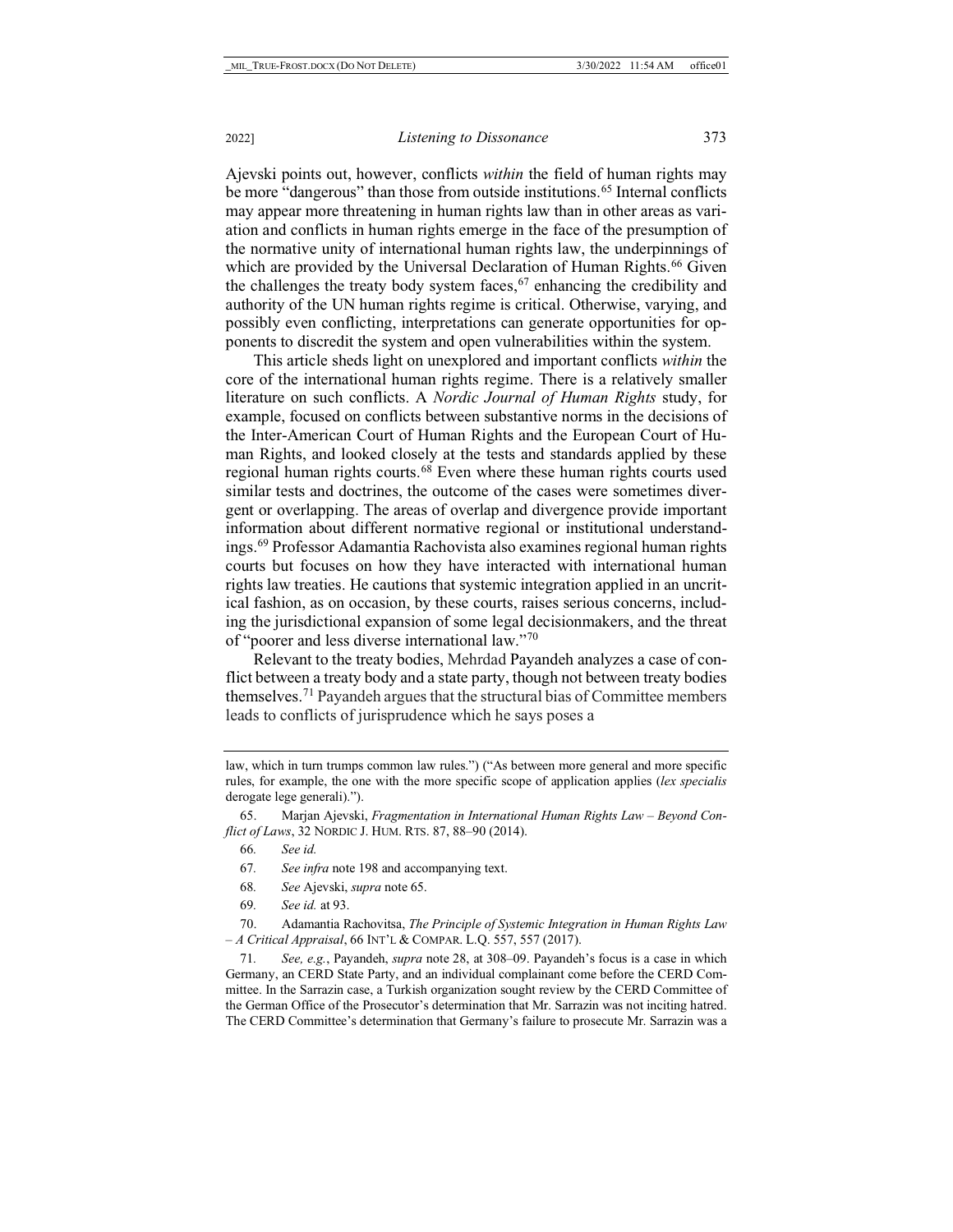realistic threat to the coherence and integrity of international human rights law. This potential for conflict is caused not so much by incompatible substantive provisions of the different human rights treaties, but rather by the different structural biases and institutional pref-erences that are at work within the different rights treaty bodies.<sup>[72](#page-14-0)</sup>

Payandeh's argument regarding treaty member mandate biases maps easily on to the "specialized" treaty regimes, in which CEDAW Committee members are directed to favor the interests of women and girls, the CRPD to examine particular challenges of people with disabilities, and the Committee Against Torture ("CAT") to favor protection against torture.<sup>[73](#page-14-1)</sup>

<span id="page-14-8"></span>Payandeh is not the first scholar to argue treaty bodies should pay closer attention to the legal coherence, analytic rigor, and legitimacy of treaty body work product. Kristen Mechlem for example, argued Committees should apply customary legal rules of interpretation, codified in VCLT Articles 31 and 32, in their work product<sup>[74](#page-14-2)</sup> to render it more reliable as a source of law. Although not focused on the treaty bodies, Professor Stephanie Berry's analysis of the convergence of the European Court of Human Rights and the Advisory Committee to the Framework Convention for the Protection of National Minorities ("AC-FCNM") and its resulting conflicts, has useful implications for the conflicts and variation arising within the treaty body regime. Berry examines two treaties within the Council of Europe: the AC-FCNM and the European Convention on Human Rights (ECHR).[75](#page-14-3) While the AC-FCNM has a provision deferring to the ECHR in case of conflict, Berry emphasizes the "worry about the potential for a hegemonic regime."<sup>[76](#page-14-4)</sup> She argues that the majoritarian values of the ECHR will endanger the minority rights protected by the AC-FCNM if a crude hierarchy is applied.<sup>[77](#page-14-5)</sup> She therefore recommends collaboration between the two regimes to optimize the values each promotes. She makes this recommendation even as she recognizes that the ECHR is perceived to be the more powerful of the two treaties.<sup>[78](#page-14-6)</sup> Her notion is that important minority values are promoted by the AC-FCNM, and rote application of a hierarchy of authority would avoid important contests of meaning.<sup>79</sup>

74*. See* Mechlem, *supra* not[e 22,](#page-5-8) at 909.

<span id="page-14-5"></span><span id="page-14-4"></span><span id="page-14-3"></span><span id="page-14-2"></span><span id="page-14-1"></span>75. Stephanie E. Berry, *Democracy and the Preservation of Minority Identity: Fragmentation within the European Human Rights Framework*, 24 INT'L J. ON MINORITY & GRP. RTS. 205, 206–07 (2017).

- 77*. See id.* at 223–24.
- <span id="page-14-6"></span>78*. See id.* at 223, 227.
- <span id="page-14-7"></span>79*. See id.* at 214–15.

<span id="page-14-0"></span>breach of the CERD, without giving due attention, according to Mr. Payandeh, to freedom of expression.

<sup>72</sup>*. Id.* at 300.

<sup>73</sup>*. See id.* at 311.

<sup>76</sup>*. See id.* at 223.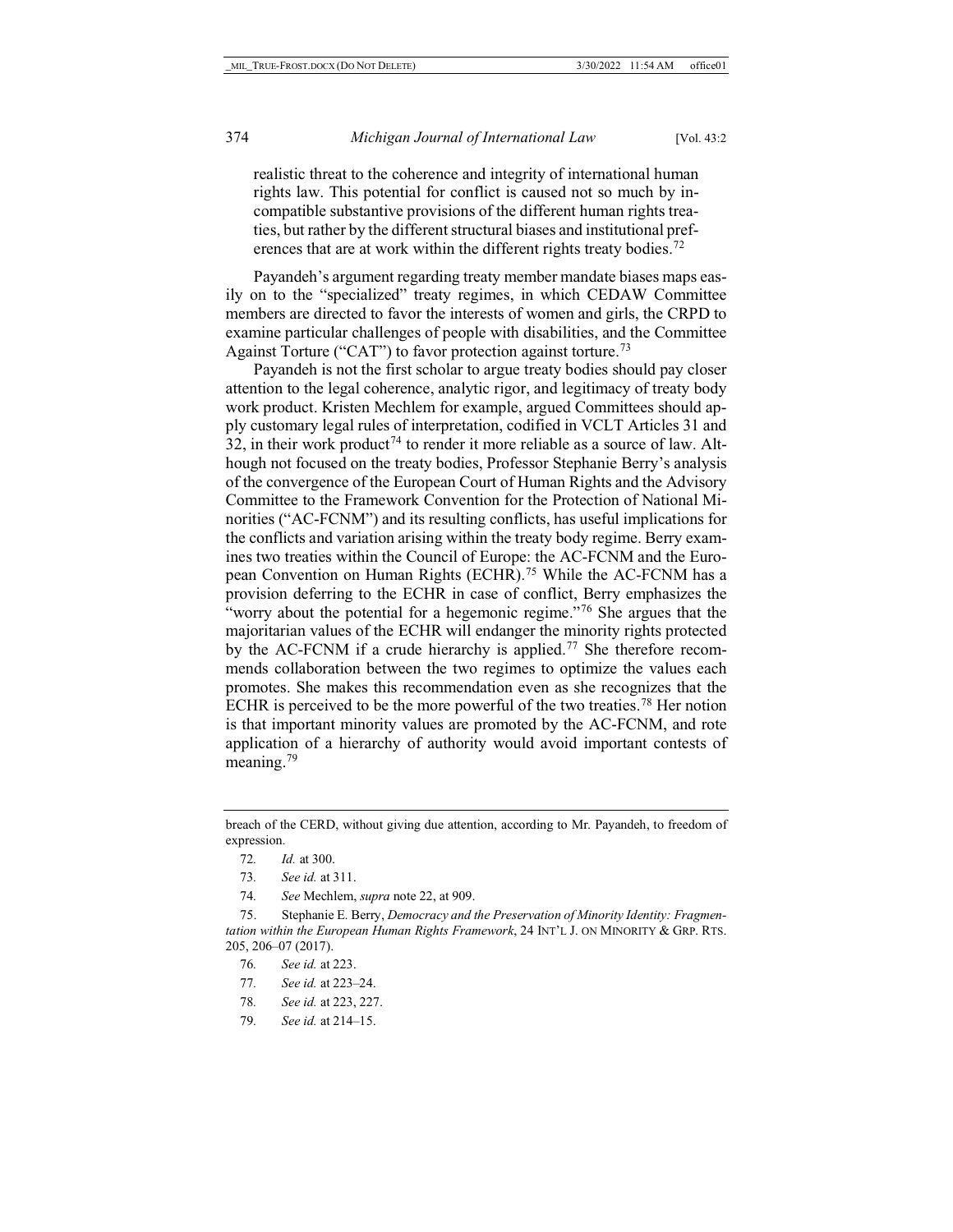As Part III explains, the text of each human rights covenant or treaty, as well as the institutional assumptions upon which each is drafted, $80$  create opportunities for diverging interpretations, and even direct conflicts, which are the focus of the examples in Part IV.<sup>81</sup> While the two Covenants are drafted broadly, the specialized treaties address in great detail the rights of historically marginalized groups such as racial minorities, persons with disabilities, women, and children.<sup>[82](#page-15-2)</sup> These specialized treaties challenge structural discrimination and prioritize protecting individuals falling into those groups, even as the ICCPR evinces a structural bias in favor of civil and political rights, interpreted as freedom from discrimination with substantively neutral "equality" for all.<sup>[83](#page-15-3)</sup> As these examples indicate, there is ample opportunity for diverging interpretations of the treaties.

#### <span id="page-15-4"></span>A. *Limitations and Objections*

This article's focus is limited to the backbone of the UN human rights system, that is, on variations and conflicts only between the UN treaty bodies and with some UN Special Procedures. Focusing on the variation and conflicts within the UN international human rights framework allows analysis of the willingness and capacity of the treaty body system to stretch and adapt to various interpretations within the Office of the High Commissioner for Human Rights ("OHCHR"). Such a focus more easily isolates institutional dynamics and offers possibilities for limited and applied recommendations. There are also many examples of dissonance and deviation in interpretation between the regional and constitutional courts, the UN treaty bodies, and UN Special Procedures, which compose the broader system of international human rights law. Indeed, further research into the divergence between regional courts and these same UN bodies is recommended to focus more narrowly on the potential for regimes to coordinate while maintaining their appropriate

<span id="page-15-3"></span>83*. See, e.g.*, *The Evolution of Human Rights*, COUNCIL EUR., https://www.coe.int/en /web/compass/the-evolution-of-human-rights (last visited Oct. 24, 2021) ("The idea at the basis of the third generation of rights is that of *solidarity*; and the rights embrace collective rights of society or peoples, such as the right to sustainable development, to peace or to a healthy environment. In much of the world, conditions such as extreme poverty, war, ecological and natural disasters have meant that there has been only very limited progress in respect of human rights. For that reason, many people have felt that the recognition of a new category of human rights is necessary: these rights would ensure the appropriate conditions for societies, particularly in the developing world, to be able to provide the first and second generation rights that have already been recognized."); Hope Lewis, *Between Irua and Female Genital Mutilation: Feminist Human Rights Discourse and the Cultural Divide*, 8 HARV. HUM. RTS. J. 1, 18 (1995) ("[T]hird generation rights are those that require broader international economic and political cooperation to achieve, such as the right to development or the right to a clean environment.").

<sup>80</sup>*. See* Ajevski, *supra* not[e 65,](#page-13-0) at 87; Payandeh, *supra* not[e 28.](#page-5-7)

<sup>81</sup>*. See infra* Part IV.

<span id="page-15-2"></span><span id="page-15-1"></span><span id="page-15-0"></span><sup>82</sup>*. See, e.g.*, Convention on the Elimination of All Forms of Discrimination Against Women arts. 2(9)–2(16), Dec. 18, 1979, 1249 U.N.T.S. 13 [hereinafter CEDAW].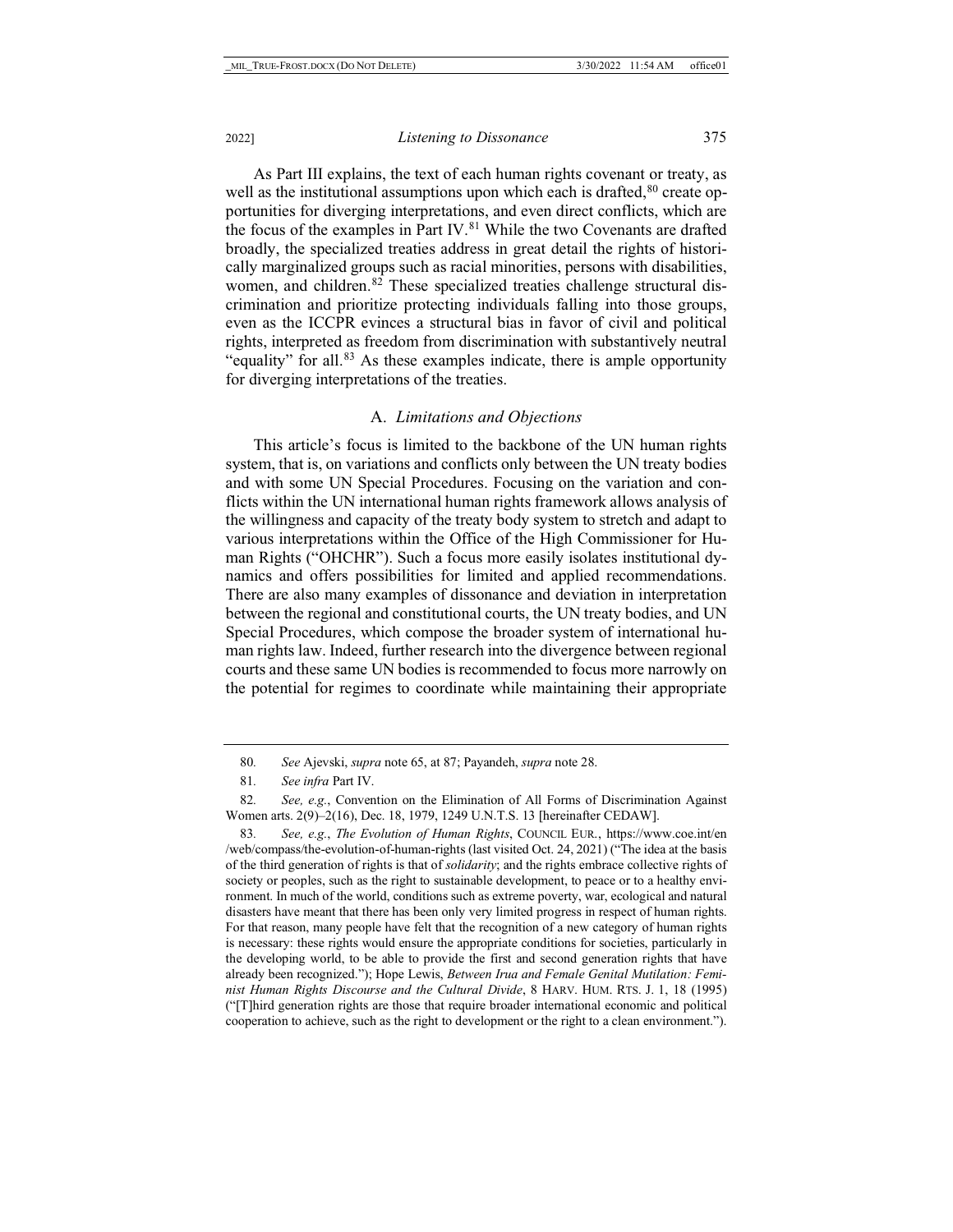jurisdictional focus.<sup>[84](#page-16-0)</sup> Analysis of the regional and constitutional courts will, in turn, permit better understanding and analysis of the implementation and enforcement of these rights, as well as the impact on the ground of the variations and conflicts. The three examples analyzed here are in no way exhaustive of the conflicts and variations within the UN human rights system.

Astute readers will have realized that each of this article's examples intersect with the issue of disability. That all three examples overlap with the most recent human rights treaty, the CRPD, offers the opportunity for a control of sorts. Examining the dynamics of the text of the treaty which, as the most recent human rights treaty, embraces intersectionality and overlapping rights, allows for better understanding of variations in substance and form of the conflicts between treaty bodies' and Special Procedures' interpretations. Indeed, disability rights advocates have celebrated the unique character of the CRPD in embracing intersectionality and thoroughly integrating economic and social with civil and political rights.<sup>[85](#page-16-1)</sup> Disability law scholars note that in order to remove social obstacles to full inclusion faced by people with disabilities, economic and political rights in the text of this widely-ratified treaty were integrated.<sup>[86](#page-16-2)</sup> Analogously, some argue traditional discrimination paradigms will need to be transcended to address the needs of people with disabilities.[87](#page-16-3)

In addition, it is beyond the scope of this analysis to examine the impact and effectiveness of the treaty bodies' General Comments, though such research would be valuable. Some readers might assert that the analysis here overvalues the effect of the General Comments and undervalues Concluding Observations of the Committees. This analysis focuses on General Comments precisely because of the time and focus Committees can commit to these doc-uments, working to synthesize the state of the law as they see it.<sup>[88](#page-16-4)</sup> The General Comments allow Committees the opportunity to deliberate and clarify. General Comments also offer a window into the Committees' understanding of their own roles in the international system.<sup>[89](#page-16-5)</sup> Concluding Observations are

<span id="page-16-6"></span><span id="page-16-0"></span><sup>84</sup>*. See, e.g.*, Gerald L. Neuman, *Human Rights and Constitutional Rights: Harmony and Dissonance*, 55 STAN. L. REV. 1863, 1896 (May 2003) (discussing the ways in which constitutional rights and human rights both act in concert with each other and diverge from each other.).

<sup>85</sup>*. See* de Beco *supra* not[e 28,](#page-5-7) at 646.

<span id="page-16-2"></span><span id="page-16-1"></span><sup>86</sup>*. See, e.g.*, ARLENE KANTER, THE DEVELOPMENT OF DISABILITY UNDER INTERNATIONAL LAW: FROM CHARITY TO HUMAN RIGHTS 3 (2015).

<span id="page-16-3"></span><sup>87</sup>*. See, e.g.*, SAMUEL BAGENSTOS, THE LAW AND CONTRADICTIONS OF THE DISABILITY MOVEMENT 128–30 (2009). Future research into how the three examples of variation and conflicts in this article, each of which involves disability in some fashion, might be unique and distinguishable from non-disability-related conflicts between and among other treaty bodies.

<span id="page-16-4"></span><sup>88</sup>*. See generally* Hum. Rts. Comm., *Rep. of the Human Rights Committee*, ¶¶ 541–57, U.N. Doc. A/39/40 (1984).

<span id="page-16-5"></span><sup>89</sup>*. See* Hum. Rts. Comm., General Comment on Issues Relating to Reservations Made Upon Ratification or Accession to the Covenant or the Optional Protocols Thereto, or in Relation to Declarations Under Article 41 of the Covenant, U.N. Doc. CCPR/C/21/Rev.1/Add.6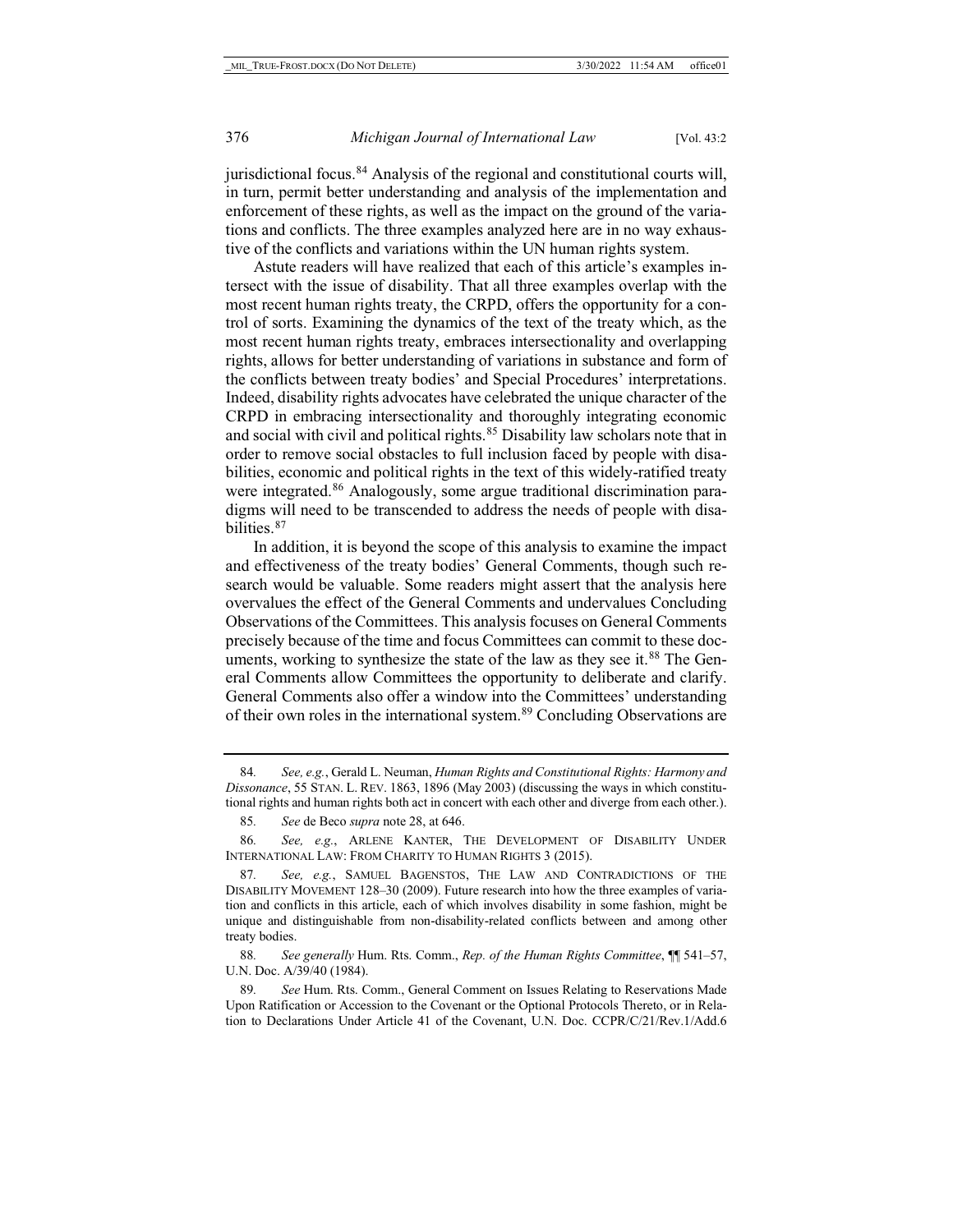important to the international system and to application of the principles,  $90$ but during the haste of state reporting sessions, the treaty bodies themselves often miss opportunities to build continuities between their General Com-ments and the Concluding Observations.<sup>[91](#page-17-1)</sup>

<span id="page-17-5"></span>For purposes of this article, a conflict between interpretations is found where "there is a difference between the laws of two or more jurisdictions (i.e. treaty bodies) with some connection to [an issue], such that the outcome depends on which jurisdiction's law will be used to resolve each issue in dispute."[92](#page-17-2) Some variations in interpretation set a "higher standard" for compliance, but for a rights-claimant seeking to enforce that standard and not another treaty body's "weaker" standard, the distinction between a variation and a conflict may be elusive. In addition, state parties to both treaties observing only the lower standard may comply with one treaty's standard but be out of compliance with the other treaty.<sup>93</sup> Further research is recommended into the effects of norm conflicts and variations within the human rights regime, including whether enduring conflicts between treaty bodies are exploited by states. Recent developments in treaty bodies' varying and conflicting decisions could be researched to examine compliance of state parties.

<span id="page-17-4"></span>This analysis also raises other directions for future research, each of which would build on various existing literature. For example, it includes a comparative inquiry into whether and how the modern practice of treaty bodies has improved over their initial practices. Research into the power differentials between the various treaty bodies would also be beneficial to understanding prospects for striking a balance between particularism and universalism. Some of the recommendations in this article raise questions regarding how independent experts should understand their ethical obligations to the general population, and to the various, narrower discrete populations that are the focus of their treaties.

<sup>(1994);</sup> *see also* Konstantin Korkelia, *New Challenges to the Regime of Reservations under the International Covenant on Civil and Political Rights*, 13 EUR. J. INT'L L. 437, 438 (2002).

<span id="page-17-0"></span><sup>90.</sup> For one example of the required actions for compliance with the CRPD according to Concluding Observations, see Paul Harpur & Michael Ashley Stein, *Universities as Disability Rights Change Agents*, 10 NE. U. L. REV. 542, 555 n.76 (2018).

<span id="page-17-1"></span><sup>91</sup>*. See* Gerald L. Neuman, *Giving Meaning and Effect to Human Rights: The Contributions of Human Rights Committee Members*, 3–4 (Hum. Rts. Program, Working Paper No. 16- 002, 2016).

<span id="page-17-2"></span><sup>92.</sup> Legal Info. Inst., *Conflict of Laws*, CORNELL L. SCH., https://www.law.cornell.edu /wex/conflict\_of\_laws (last visited Oct. 21, 2021).

<span id="page-17-3"></span><sup>93.</sup> Necessarily, if a State Party is bound to abide by one standard in one treaty, yet a lower standard in another, and abides only by the less restrictive treaty, it will inherently be out of compliance with the higher standard found in the first.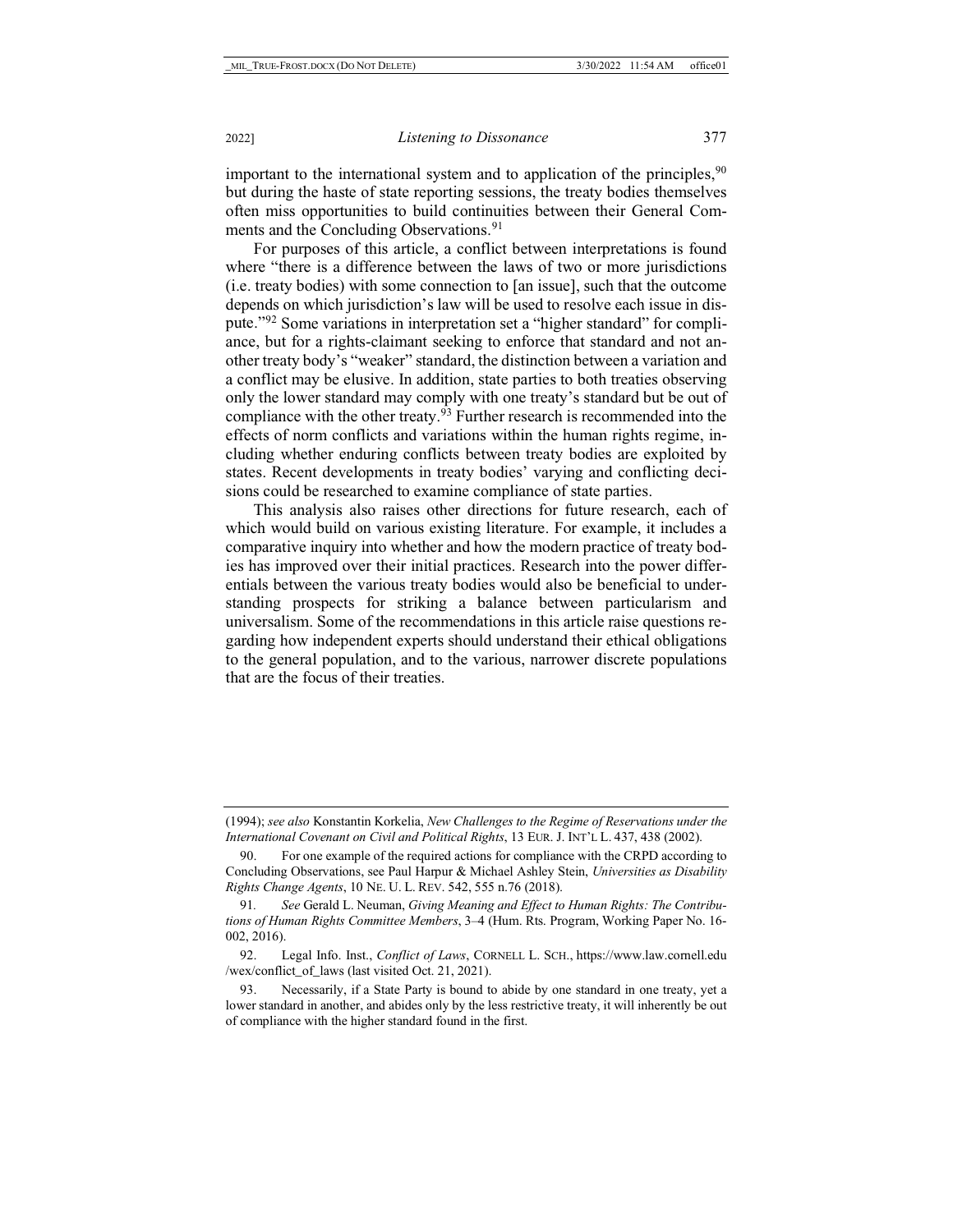## III. THE HARMONY AND DISSONANCE BETWEEN THE TEN HUMAN RIGHTS TREATY BODIES PROMOTING AND PROTECTING INTERNATIONAL HUMAN RIGHTS LAW

In many respects, the treaty bodies' specialized regime of international human rights law is harmonious, universal, and interdependent. Yet the ten treaty bodies also vary in their foci and mandates.<sup>[94](#page-18-0)</sup>

Beginning with the ways the existing system tends toward universality and harmony, this Part explains how the treaties' texts and treaty body systems enable both shared interpretations of human rights norms as well as dissonance in the distinct bodies' interpretations. The Part concludes by setting forth recent improvements in the internal processes of how treaty bodies collaborate, communicate, and sometimes disagree.

#### A. *The Treaty Bodies as the Backbone of the Human Rights Regime*

The UN human rights treaty body system is the backbone of the international human rights regime. Treaty bodies have a strong claim to universality, as the treaty body system is matched in its universal reach only by the UN Human Rights Council.<sup>95</sup> Indeed, the treaty bodies' reach is vast: Every single UN member state has ratified at least one human rights treaty, and over three-quarters of UN member states are parties to fully three-quarters of the ten human rights treaties.[96](#page-18-2)

<span id="page-18-5"></span>The treaty body system is housed within the OHCHR, which additionally coordinates the UN Charter-based human rights bodies.<sup>[97](#page-18-3)</sup> As Table A elucidates, each of the ten human rights treaties establishes a Treaty Body, or Committee, to monitor implementation by the state parties of the international hu-man rights obligations.<sup>[98](#page-18-4)</sup> As of this writing, these treaty bodies are staffed with a total of 172 pro bono independent experts with recognized competence in the subject matter, the treaties, and human rights law generally. They are nominated and elected for fixed renewable terms of four years by the state

<sup>94</sup>*. See infra* Tables A, B, & C.

<span id="page-18-1"></span><span id="page-18-0"></span><sup>95.</sup> G.A. Res. 60/251, Hum. Rts. Council (Apr. 3, 2006). Design recommendations for the relationship between the treaty bodies and other UN rights bodies, such as the Human Rights Council, are set forth, *infra* Part V.B.

<sup>96</sup>*. See* Kälin, *supra* not[e 7,](#page-2-9) at 16–17.

<span id="page-18-3"></span><span id="page-18-2"></span><sup>97.</sup> Charter-based bodies include the Human Rights Council, the Universal Periodic Review, the Commission on Human Rights, the Special Procedures of the Human Rights Council, and the Complaints Procedure of the Human Rights Council. *See Human Rights Bodies,* U.N. OFF. HIGH COMM'R HUM. RTS., https://www.ohchr.org/EN/HRBodies/Pages /HumanRightsBodies.aspx (last visited Oct. 21, 2020).

<span id="page-18-4"></span><sup>98</sup>*. See infra* Table A (chart describing the treaties which created these bodies).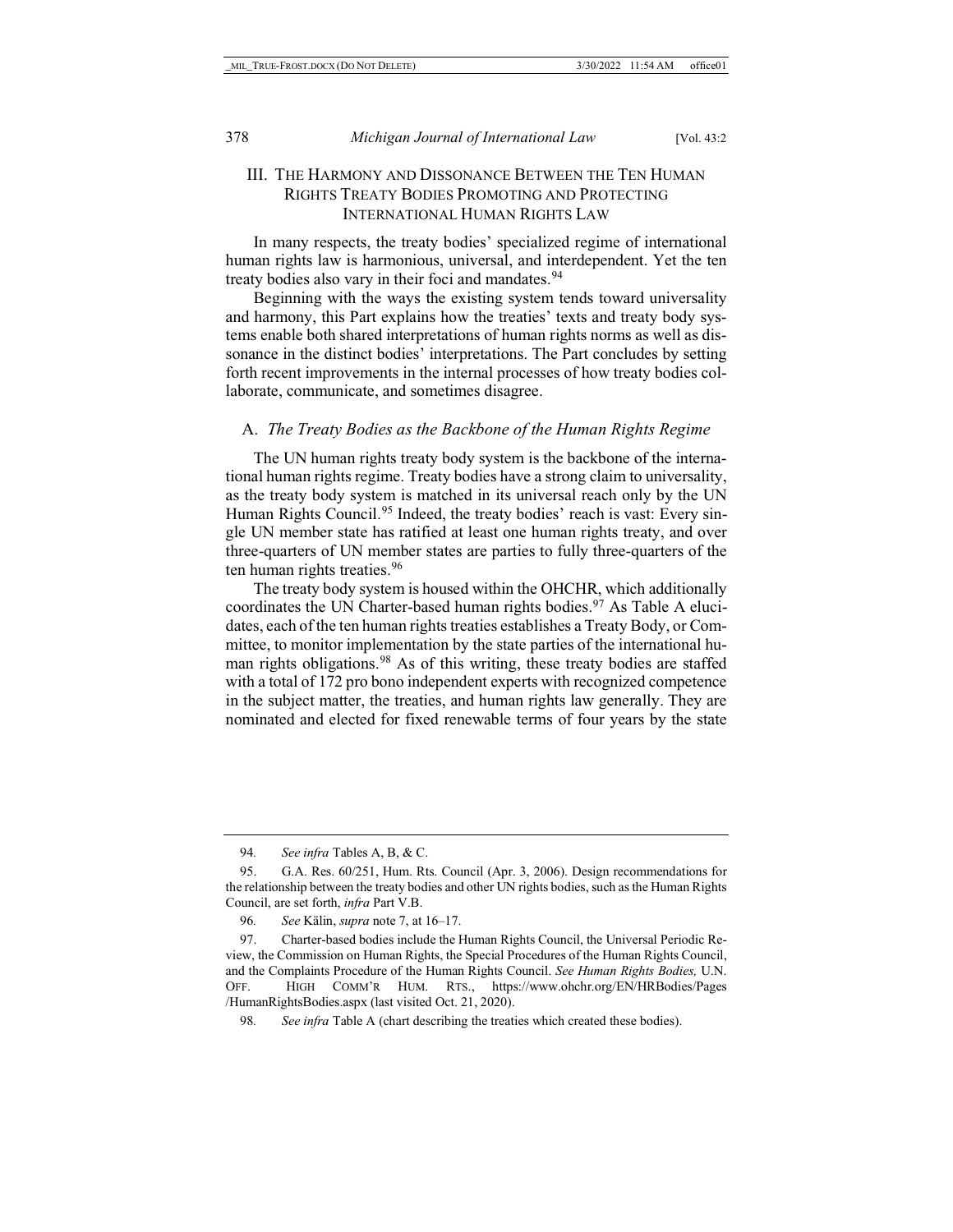<span id="page-19-2"></span>parties.[99](#page-19-0) As Payandeh emphasizes, independent experts' mandates and rele-vant experience often affects the content of their interpretations.<sup>[100](#page-19-1)</sup>

| Treaty                                                                                                                      | Corresponding Committee                                                      |
|-----------------------------------------------------------------------------------------------------------------------------|------------------------------------------------------------------------------|
| Convention on the Elimination of All<br>Forms of Racial Discrimination                                                      | Committee on the Elimination of<br>Racial Discrimination ("CERD")            |
| International Covenant on Civil and<br>Political Rights ("ICCPR")                                                           | Human Rights Committee ("HRC")                                               |
| International Covenant on Economic,<br>Social and Cultural Rights<br>("ICESCR")                                             | Committee on Economic, Social and<br>Cultural Rights ("CESCR")               |
| Convention on the Elimination of All<br>Forms of Discrimination against<br>Women                                            | Committee on the Elimination of<br>Discrimination against Women<br>("CEDAW") |
| Convention against Torture and Other<br>Cruel, Inhuman or Degrading<br><b>Treatment or Punishment</b>                       | Committee against Torture ("CAT")                                            |
| Convention on the Rights of the Child                                                                                       | Committee on the Rights of the Child<br>("CRC")                              |
| International Convention on the<br>Protection of the Rights of All Migrant<br>Workers and Members of Their<br>Families      | Committee on Migrant Workers<br>$(^{\circ}CMW")$                             |
| Optional Protocol to the Convention<br>against Torture and Other Cruel,<br>Inhuman and Degrading Treatment or<br>Punishment | Subcommittee on Prevention of<br>Torture ("SPT")                             |

**TABLE A**

<span id="page-19-0"></span><sup>99.</sup> U.N. Secretary-General, *Status of the Human Rights Treaty Body System*, U.N. Doc. A/74/643, ¶3 (Jan. 10, 2020). Table B sets out the qualifications required. "Recognized competence in the field of human rights law" is a qualification required of independent experts of the Human Rights Committee, Convention on Economic, Social, and Cultural Rights ("CESCR") Committee, Convention Against Torture ("CAT") Committee and Convention on Economic Development ("CED") Committee. The CEDAW, Convention on the Rights of the Child ("CRC"), Convention on Migrant Workers ("CMW"), and Convention on the Rights of Persons with Disabilities ("CRPD") committees require "recognized competence in the field covered by the Convention." The CERD and Subcommittee on the Prevention of Torture ("SPT") Committees do not have either of these two requirements.

<span id="page-19-1"></span><sup>100.</sup> Payandeh, *supra* not[e 28,](#page-5-7) at 312.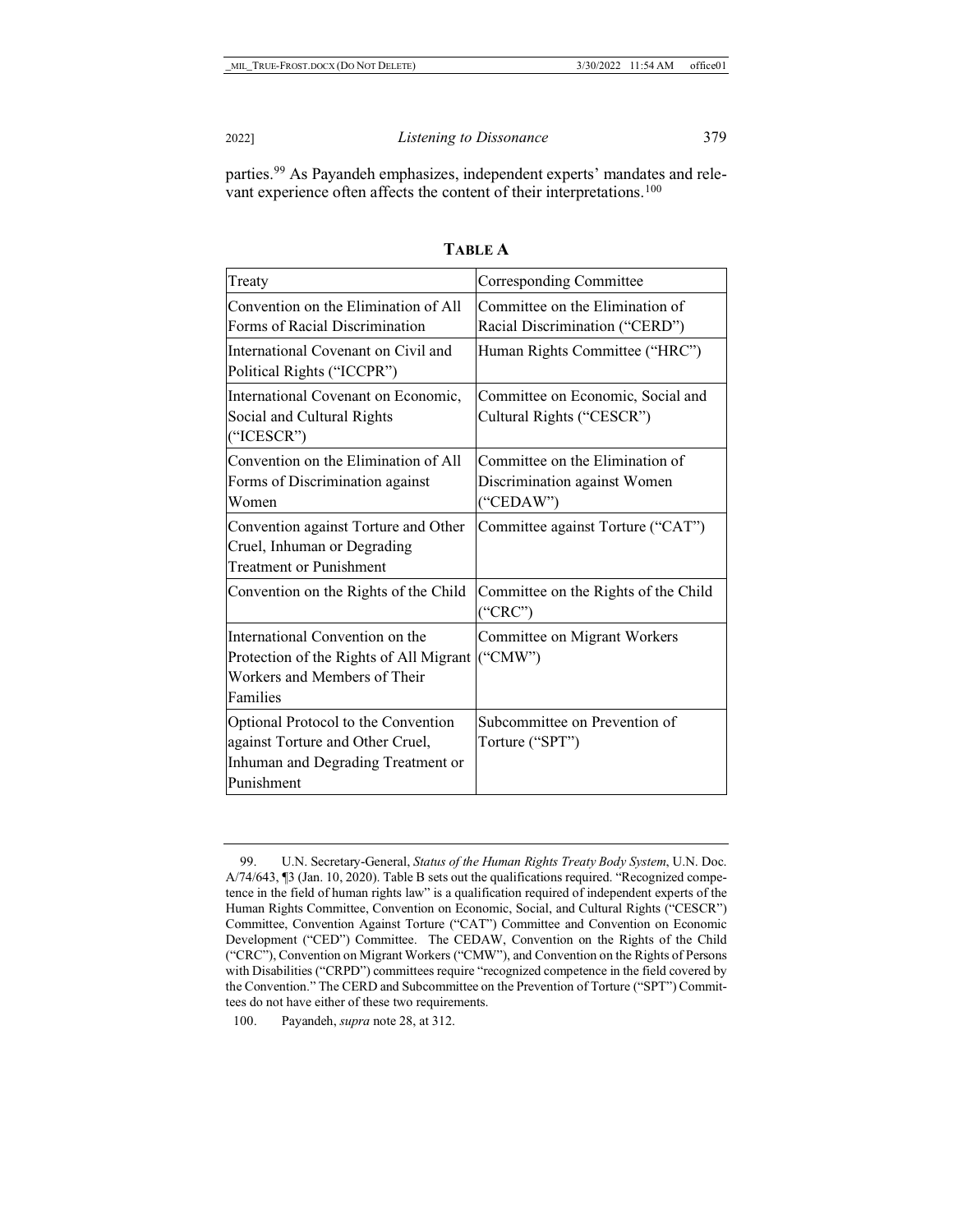| Convention on the Rights of Persons<br>with Disabilities | Committee on the Rights of Persons<br>with Disabilities ("CRPD") |
|----------------------------------------------------------|------------------------------------------------------------------|
| International Convention for the                         | Committee on Enforced Disappearance                              |
| Protection of All Persons from                           | $(\text{``CED''})$                                               |
| <b>Enforced Disappearance</b>                            |                                                                  |

<span id="page-20-0"></span>The universality of the treaty body system means the Committees' interpretations of their treaties are significant to the promotion, protection, and fulfillment of human rights law. While the Committees' work product is not legally binding, it is highly authoritative.<sup>[101](#page-20-1)</sup> The ICJ, for example, has affirmed that the Concluding Observations of the HRC and the CESCR Committee are authoritative under the Covenants.<sup>102</sup> Today, in addition to receiving state reports, various Committees also have the capacity to adopt recommendations, make site visits, adopt interim measures, receive interstate communications, make inquiries about grave abuses, and receive individual complaints.[103](#page-20-3)

<span id="page-20-8"></span>Centrally, treaty bodies monitor implementation of the treaties by states to promote states' compliance with the treaties, and to invite public scrutiny of, and reflection on, the states' practices.[104](#page-20-4) This was not always the case. Since the establishment of the first treaty body—the CERD Committee in  $1970^{105}$  $1970^{105}$  $1970^{105}$ —the processes and the procedures of the treaty bodies have continued to evolve. An early aim of state reporting for the HRC was merely to "strengthen friendly relations between States in accordance with the Charter of the United Nations,"[106](#page-20-6) but over time the dialogue has matured into a more focused exercise, eventually including the practice of the Committee to adopt Concluding Observations, a process developed by the HRC after the end of the Cold War, in  $1992.<sup>107</sup>$  $1992.<sup>107</sup>$  $1992.<sup>107</sup>$ 

<sup>101</sup>*. See* Mechlem, *supra* not[e 22,](#page-5-8) at 929–30.

<span id="page-20-2"></span><span id="page-20-1"></span><sup>102</sup>*. See* Kälin, *supra* not[e 7,](#page-2-9) at 31. Michael O'Flaherty, *The Concluding Observations of Human Rights Treaty Bodies*, 6 HUM. RTS. L. REV. 27, 35–36 (2006). Recent developments cast doubt on the certainty of the ICJ treating as authoritative all treaty body recommendations, however. In the recent *Qatar v. UAE* case, the Court asserted that while in the previous case of Ahmadou Sadio Diallo, it ascribed "great weight" to the Human Rights Committee's interpretation of the International Covenant on Civil and Political Rights, it also noted that it is under no obligation to follow an independent body's recommendation, in this case the CERD Committee's. Application of the International Convention on the Elimination of All Forms of Racial Discrimination (Qatar v. U.A.E.), Judgment, 2021 I.C.J 172 (Feb. 4).

<span id="page-20-3"></span><sup>103</sup>*. Monitoring the Core International Human Rights Treaties*, U.N. HUM. RTS. OFF. HIGH COMM'R, https://www.ohchr.org/EN/HRBodies/Pages/WhatTBDo.aspx (last visited Nov. 17, 2021).

<sup>104</sup>*. See id.*

<span id="page-20-6"></span><span id="page-20-5"></span><span id="page-20-4"></span><sup>105.</sup> Convention on the Elimination of Racial Discrimination, Dec. 21, 1965, 660 U.N.T.S. 195 [hereinafter CERD].

<span id="page-20-7"></span><sup>106.</sup> Kälin, *supra* not[e 7,](#page-2-9) at 35.

<sup>107</sup>*. See* Kälin*, supra* not[e 7,](#page-2-9) at 36. *See also* O'Flaherty, *supra* not[e 102,](#page-20-0) at 29.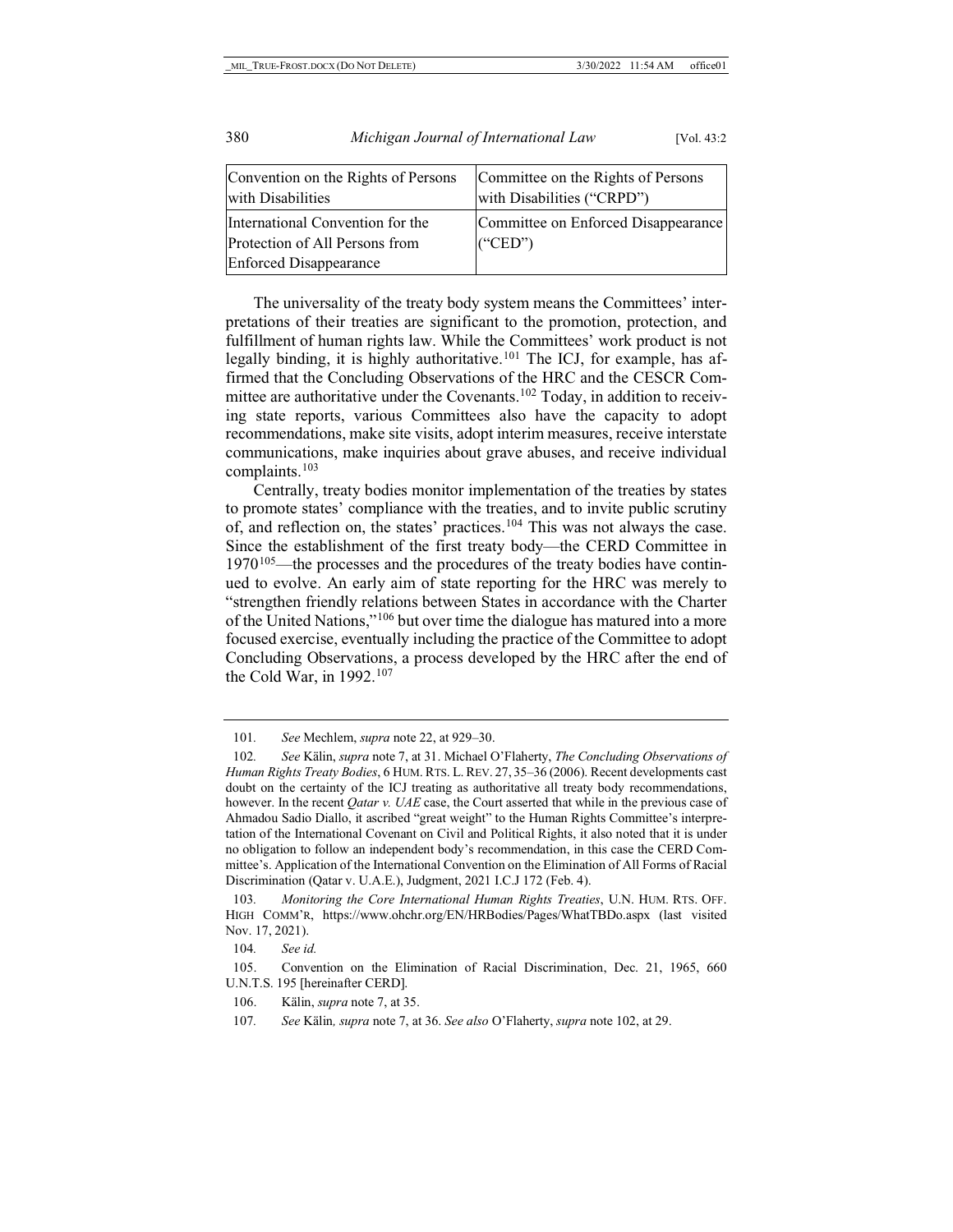Nine of the ten Committees also have the capacity to adopt General Comments, which are the focus of this article's analysis.[108](#page-21-0) These non-binding but authoritative Comments present the work of the Committee in a more readily accessible format.<sup>109</sup> According to the 2015 Report of the Chairs:

<span id="page-21-9"></span>General Comments are an important legal tool for the effective and coherent implementation of the purpose and objectives of the international human rights treaties. $110$  In their least controversial form, General Comments might be understood as a synthesis of the interpretations of the treaty body, representing the Committees' condensed perspective on issues that arise from the text of the treaty. Thus, the Committees' clarification of rights in the General Comments are fundamental to States' successful implementation and in-dividuals' expectations of human rights globally.<sup>[111](#page-21-3)</sup>

When the treaty bodies adopt General Comments, they expect states to take action in compliance with their decisions.<sup>[112](#page-21-4)</sup> Some states accept a duty to give due consideration to the treaty bodies' findings,<sup>[113](#page-21-5)</sup> but controversial General Comments often prompt statements by state parties asserting their disagreement.<sup>[114](#page-21-6)</sup> By the end of 2017, nine treaty bodies had adopted 166 Gen-eral Comments.<sup>[115](#page-21-7)</sup> Some General Comments have notoriously pushed further

<span id="page-21-2"></span>110. U.N. Secretary-General, *Implementation of Human Rights Instruments: A Note from the Secretary-General*, U.N. Doc. A/70/302, ¶ 90 (Aug. 7, 2015).

<span id="page-21-3"></span>111*. See* EUROPEAN COMMISSION FOR DEMOCRACY THROUGH LAW, REPORT ON THE IMPLEMENTATION OF INTERNATIONAL HUMAN RIGHTS TREATIES IN DOMESTIC LAW AND THE ROLE OF COURTS ¶78, (Dec. 8, 2014), https://www.venice.coe.int/webforms/documents /?pdf=CDL-AD(2014)036-e (declaring the legal consequence [of HR Treaty Body judgments and General Comments] that member states are under the obligation to take HRC's final views into consideration in good faith).

<span id="page-21-4"></span>112. Machiko Kanetake*, UN Human Rights Treaty Monitoring Bodies Before Domestic Courts*, 67 INT'L & COMPAR. L.Q. 201, 201 (2018).

113*. See id*.

<span id="page-21-8"></span><span id="page-21-0"></span><sup>108</sup>*. See Human Rights Treaty Bodies – General Comments*, U.N. HUM. RTS. OFF. HIGH COMM'R, https://www.ohchr.org/EN/HRBodies/Pages/TBGeneralComments.aspx (last visited Nov. 17, 2021) (only the Committee on Enforced Disappearances lacks the capacity to adopt General Comments) (two treaty bodies issue "General Recommendations," not "General Comments").

<span id="page-21-1"></span><sup>109.</sup> Helen Keller & Leena Grover, *General Comments of the Human Rights Committee and Their Legitimacy*, *in* UN HUMAN RIGHTS TREATY BODIES: LAW AND LEGITIMACY 116, 117 (Helen Keller & Geir Ulfstein eds., 2012).

<span id="page-21-6"></span><span id="page-21-5"></span><sup>114</sup>*. See, e.g.*, U.S. & U.K., OBSERVATIONS BY THE GOVERNMENTS OF THE UNITED STATES AND THE UNITED KINGDOM ON HUMAN RIGHTS COMMITTEE GENERAL COMMENT NO. 24 (52) RELATING TO RESERVATIONS (Mar. 28, 1995), https://www.iilj.org/wp-content/uploads/2016/08/US-and-UK-Responses-to-the-General-Comment.pdf (asserting that General Comment No. 24, "goes too far." The U.S. government notes that "here the Committee appears to reject the established rules of interpretation of treaties as set forth in the Vienna Convention on the Law of Treaties and customary international law[.]").

<span id="page-21-7"></span><sup>115.</sup> U.N. Secretary-General, Status of the Human Rights Treaty Body System: Supplementary Information, U.N. Doc. A/73/309, annex XXI (Aug. 6, 2018). Nine of the ten human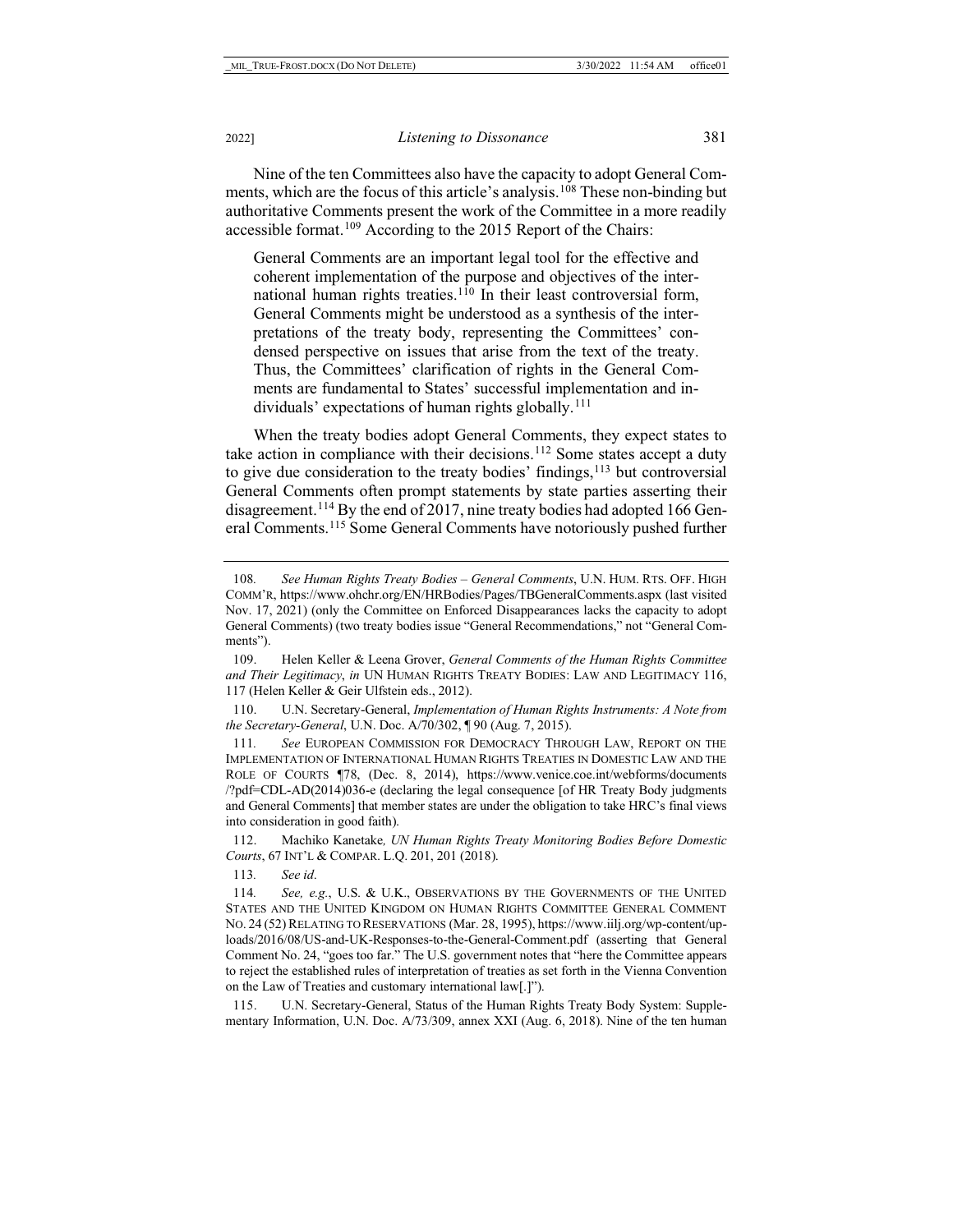than the text of the treaty immediately suggests,  $116$  and some Committees, such as the CRPD Committee, have earned reputations for being more aggressive about interpreting the treaty they are charged to interpret than the *travaux preparatoires* supports.<sup>[117](#page-22-1)</sup>

#### <span id="page-22-6"></span>B. *The Institutional Mandates of Each Treaty Body Vary*

Although the treaty system "rest[s] on the assumption of normative unity due to [treaty bodies'] allegiance to the Universal Declaration on Human Rights,"[118](#page-22-2) inter-treaty interpretation variations and conflicts arise. They do so because the ten treaty bodies' foci, mandates, workloads, capacities, and constituencies vary, as do the specific purposes of the treaties themselves, even as they are united in a general concept of human dignity. Regarding discrimination, core UN human rights treaties can be divided into many cat-egories, including single issue and comprehensive treaties.<sup>[119](#page-22-3)</sup> As a legal matter, the provisions of the treaties necessarily constrain the scope of each Committee's legal interpretations, so the broader the scope of the Committee's commentary beyond the text of the treaty, or in conflict with another treaty body, the weaker the Committee's authority.<sup>[120](#page-22-4)</sup>

In addition, as a practical matter, not all treaty bodies have had the same opportunity to establish a reputation among states and stakeholders.<sup>121</sup>

118. Ajevski, *supra* not[e 65,](#page-13-0) at 88.

<span id="page-22-3"></span><span id="page-22-2"></span>119. WOUTER VANDENHOLE, NON-DISCRIMINATION AND EQUALITY IN THE VIEW OF THE UN HUMAN RIGHTS TREATY BODIES 183 (2005).

<span id="page-22-4"></span>120*. See id*. For more on the need for legal methods in General Comments, see also Mechlem, *supra* not[e 22.](#page-5-8)

<span id="page-22-5"></span>121*. See* PHILIP ALSTON & RYAN GOODMAN, INTERNATIONAL HUMAN RIGHTS, THE SUCCESSOR TO INTERNATIONAL HUMAN RIGHTS IN CONTEXT: LAW, POLITICS AND MORALS 839–43 (2013).

rights treaty bodies adopt General Comments, and five of the treaty bodies also receive individual communications. See Table B – Human Rights Treaty Bodies.

<span id="page-22-0"></span><sup>116</sup>*. See, e.g.*, Hum. Rts. Comm., *supra* note [89;](#page-16-6) Hum. Rts. Comm., General Comment On Issues Relating to the Continuity of Obligations to the International Covenant on Civil and Political Rights, U.N. Doc. CCPR/C/21/Rev.1/Add.8/Rev.1 (1997).

<span id="page-22-1"></span><sup>117</sup>*. See, e.g.*, Melvyn Colin Freeman, Kavitha Kolappa, Jose Miguel Caldas de Almeida, Arthur Kleinman, Nino Makhashvili, Sifiso Phakathi, Benedetto Saraceno & Graham Thornicroft, *Reversing Hard Won Victories in the Name of Human Rights: A Critique of the General Comment on Article 12 of the UN Convention on the Rights of Persons with Disabilities*, LANCET PSYCHIATRY (2015) ("The question then becomes, why does the General Comment Committee's interpretation veer so sharply away from previous intergovernmental agreements and from what is currently deemed best medical practice."); *see also* John R. Vaughn, *Finding the Gaps: A Comparative Analysis of Disability Laws in the U.S. to the U.N. Convention on the Rights of Persons with Disabilities*, NAT'L COUNCIL ON DISABILITY (2008) ("Therefore, while as currently interpreted and enforced, there appears to be a gap between U.S. law and the CRPD, there is no reason why with more vigorous interpretation and/or action by Congress, the two could not be on an equal level."); Paul Gosney & Peter Bartlett, *The UK Government Should Withdraw from the Convention on the Rights of Persons with Disabilities*, 216(6) BRIT. J. PSYCHIATRY 296 (2020) (arguing that "the Committee's interpretation of the Convention 'goes too far.'").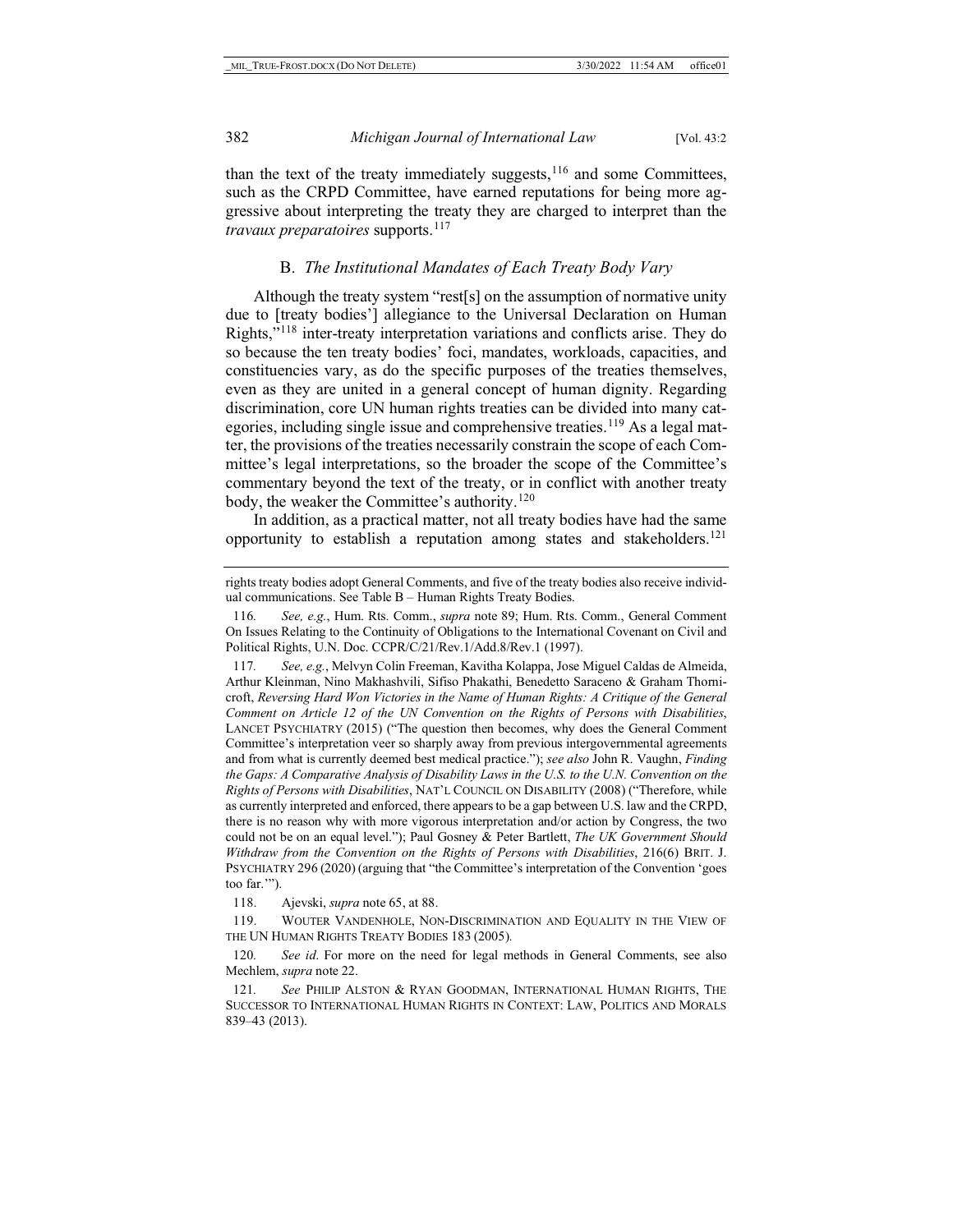<span id="page-23-0"></span>Indeed, the treaty bodies vary in age and have different workloads, $122$  session lengths, $123$  and mandates,  $124$  depending on the text of their treaties and optional protocols. The allocated work time of each Committee is not equal, with each Committee entitled to a specific number of weeks of meeting time, determined by the OHCHR.<sup>[125](#page-23-4)</sup> The treaty body with the greatest workload,<sup>126</sup> the HRC, was established in 1976.<sup>[127](#page-23-6)</sup> Table B below shows that treaty bodies' practice in issuing General Comments also vary, with some treaty bodies having published as few as four and others as many as thirty-seven General Comments. The content of these General Comments also varies, some remaining specific and applied to provisions of the treaty, and others stretching legality to the limit, for example, by advising states to ratify other treaties.<sup>[128](#page-23-7)</sup>

Treaty body working methods differ, with the CRPD and CEDAW Committees often permitting remote participation by states, and the other Com-mittees less likely to do so (especially before the pandemic).<sup>[129](#page-23-8)</sup> Most Committees now permit non-governmental representatives to participate remotely on occasion.[130](#page-23-9) Working methods are relevant to understanding conflicting

<span id="page-23-5"></span>126*. See Human Rights Bodies*, *supra* note [97.](#page-18-5) U.N. Secretary-General, *supra* note [115,](#page-21-8) Annex VI (for example, the Human Rights Committee receives significantly more individual communications than do the other treaty bodies).

127*. See* International Covenant on Civil and Political Rights, *supra* not[e 2.](#page-1-6) 

<span id="page-23-7"></span><span id="page-23-6"></span>128*. See generally UN Human Rights Treaty Bodies – What Do They Do? How Are They Relevant To My Work?*, U.N. SUSTAINABLE DEV. GRP., https://unsdg.un.org/2030-agenda /strengthening-international-human-rights/un-treaty-bodies (last visited Nov. 19, 2021) (noting that "General comments may also outline actions which would be considered potential violations of rights and offer advice to States on how best to comply with their obligations under the treaties.").

<span id="page-23-8"></span>129*. See* U.N. Secretary-General, *supra* note [115,](#page-21-8) at Annex XII; *see also* Comm. on the Elimination of Discrimination against Women, Statement of the Committee on the Elimination of Discrimination Against Women on Virtual Sessions (Jan. 14, 2021), https://www.ohchr.org /en/hrbodies/cedaw/pages/cedawindex.aspx; Comm. on the Rights of Persons with Disabilities, Guidelines on the Participation of Disabled Persons Organizations (DPOs) and Civil Society Organizations in the work of the Committee, U.N. Doc. CRPD/C/11/2, ¶ 13 (May 14, 2014).

<span id="page-23-9"></span>130*. See also* G.A. Res. 68/268, ¶ 22 (Apr. 21, 2014) ("*Decides* in principle, with the aim of enhancing the accessibility and visibility of the human rights treaty bodies and in line with the report of the Committee on Information on its thirty-fifth session, to webcast, as soon as feasible, the public meetings of treaties bodies"); *see also UN Treaty Bodies Announce New Measures to Synchronize Their Work*, INT'L JUST. RES. CTR. (July 11, 2019), https://ijrcenter.org/2019/07/11/un-treaty-bodies-announce-new-measures-to-synchronize-their-work/

<span id="page-23-10"></span><span id="page-23-1"></span><sup>122</sup>*. See* U.N. Secretary-General, *supra* note [115,](#page-21-8) Annex VI (for example, the Human Rights Committee receives significantly more individual communications than do the other treaty bodies).

<span id="page-23-2"></span><sup>123</sup>*. Id.* Annex XIV (for example, CEDAW had 15 weeks of meeting time, the HRC 14.7, and the CRPD 8.5 weeks of meeting time according to 2017 data).

<span id="page-23-3"></span><sup>124</sup>*. Id.* Annex I (for example, the Subcommittee on Prevention of Torture "has a mandate to visit all places where persons are or may be deprived of their liberty.").

<span id="page-23-4"></span><sup>125</sup>*. Id.* Annex XIV (for 2017, the HRC Committee's total meeting time entitlement was 14.7 weeks, the CEDAW Committee's was 15 weeks, and the CRPD Committee's was 8.5 weeks. 2021 estimates track similar results).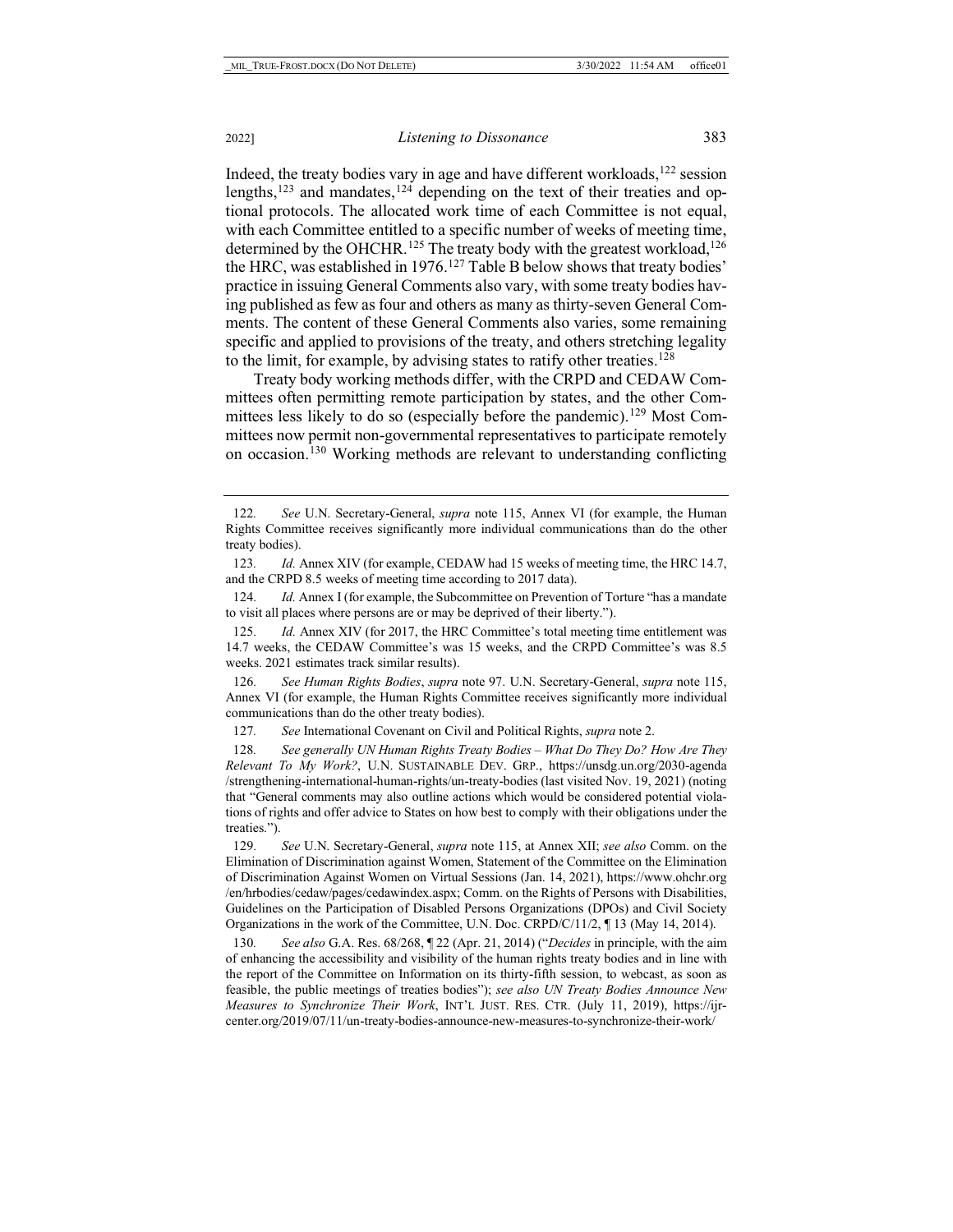interpretations, and indeed, they have been a focus of efforts to strengthen the system. Human rights laws relating to accessibility and structural interpretations of equal protection are under consideration by the treaty bodies, and the working methods themselves may screen out necessary perspectives to be weighed in the interpretation. For example, basic UN infrastructure and working methods curtail who may serve as independent experts on the treaty bodies.[131](#page-24-0) Even over ten years after ratification of the CRPD, basic accessibility challenges in work spaces and methods have limited the capacity of nine of the ten treaty bodies to include disabled independent experts, creating de facto obstacles to their participation on Committees other than the CRPD Committee[.132](#page-24-1) Indeed, the treaty body system currently provides only the formal meetings of the CRPD Committee in accessible formats.[133](#page-24-2) Discussions of mainstreaming disability access within the UN are underway, but according to the High Commissioner, there have still been accessibility challenges at every session.<sup>[134](#page-24-3)</sup> To date, UN disability access has relied heavily on voluntary contributions from member states.<sup>[135](#page-24-4)</sup>

Relatedly, the relevant expertise of the experts who staff the treaty bodies also creates variation in the tone of the work of the Committees, with some Committees tending to attract more legal experts than others.[136](#page-24-5) Of all the treaty bodies, the HRC and CAT had the most members with a legal background.[137](#page-24-6)

<span id="page-24-0"></span>131*. See* U.N. Secretary-General, *supra* note [115,](#page-21-8) at Annex XI ("Reasonable accommodation is provided to a very limited extent and within existing resources, in the absence of an operative voluntary fund for accessibility and reasonable accommodation.").

<span id="page-24-1"></span>132*. See Opening of the 22nd Session of the CRPD Committee (26 Aug 2019 – 20 Sep 2019),* INT'L DISABILITY ALL. (Aug. 26, 2019), http://www.internationaldisabilityalliance.org /crpd-22nd-session; U.N. Secretary-General, *supra* not[e 99,](#page-19-2) at ¶ 39.

<span id="page-24-2"></span>133. Services provided include sign language interpretation, simultaneous remote captioning, and Braille printing as required. There is no right to demand easy to read versions of documents for any of the Committees. *See* U.N. Secretary-General, *supra* not[e 115,](#page-21-8) Annex XI.

134*. See id.*

<span id="page-24-4"></span><span id="page-24-3"></span>135*. See id.* Annex XXIV. From September 2016 to June 2018, public meetings of the treaty bodies have been webcast in the language of the speaker ("floor") and in English. CRPD meetings will be webcast with sign language and captioning. *UN Web TV*, UNITED NATIONS, http://webtv.un.org (last visited Nov. 4, 2021).

136. As demonstrated in the attached Tables B and C.

<span id="page-24-6"></span><span id="page-24-5"></span>137*. See* Craig Scott, *Bodies of Knowledge: A Diversity Promotion Role for the UN High Commissioner for Human Rights*, *in* THE FUTURE OF UN HUMAN RIGHTS TREATY MONITORING 20 (Philip Alston & James Crawford eds., 2000). Globally, people with disabilities remain woefully underrepresented in the law. While law schools in the United States have generally achieved gender parity in their student bodies, there remains a paucity of law students with

<sup>(&</sup>quot;Proposed changes include holding interactive dialogues with States in their own geographic regions (rather than in Geneva), conducting periodic reviews even when the State has failed to submit a report, making the simplified reporting process available to States for all reviews, and allowing civil society members to participate in briefings via video conference."); *Human Rights: UN Treaty Body Chairpersons Envision a Stronger Monitoring System*, U.N. OFF. HIGH COMM'R HUM. RTS. (July 4, 2019), https://www.ohchr.org/EN/NewsEvents/Pages /DisplayNews.aspx?NewsID=24787&LangID=E.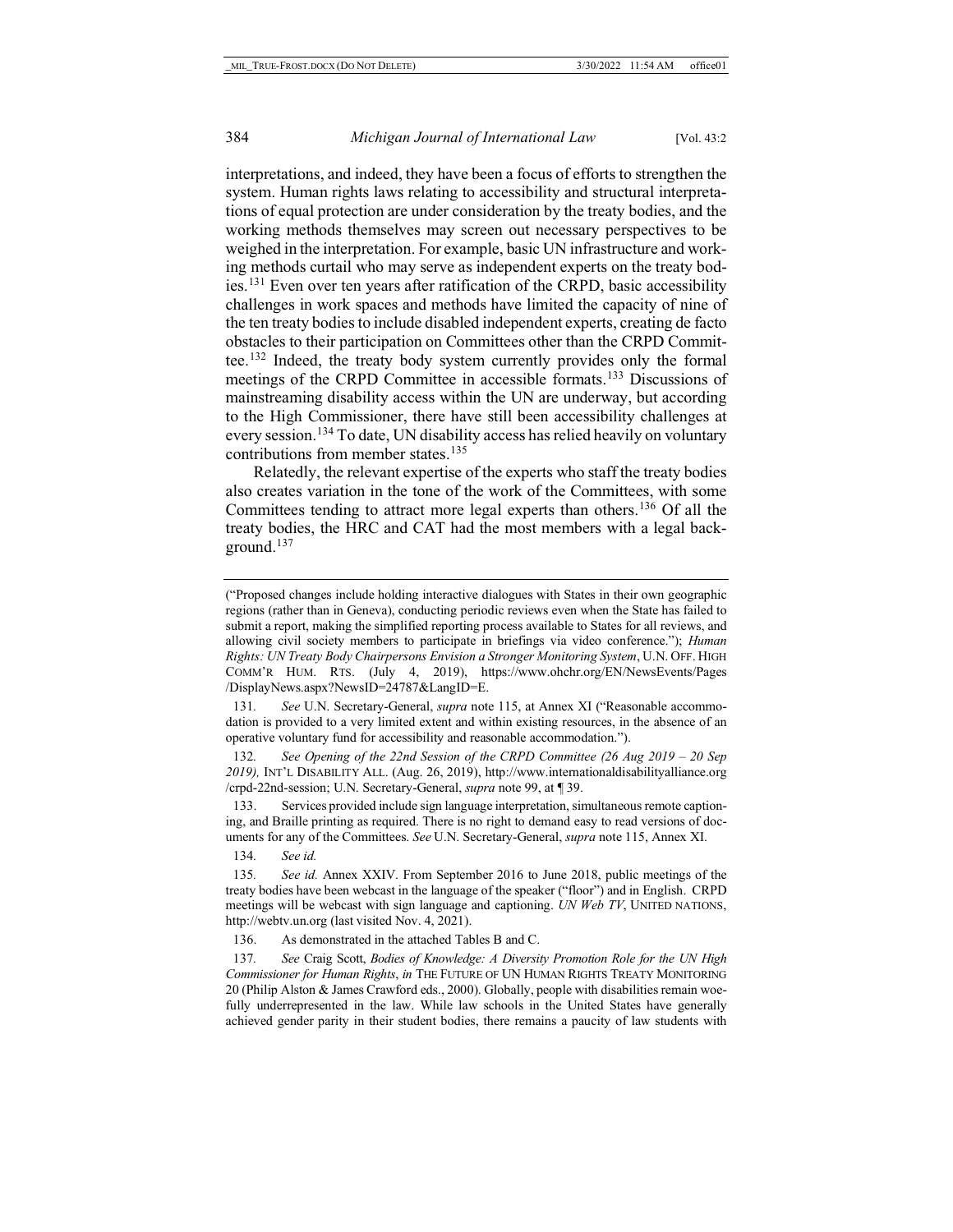The diversity of independent experts within treaty bodies varies widely. For example, the CRC and CEDAW Committees famously were the only treaty bodies that included strong representation of women.[138](#page-25-0) At the same time, the preponderance of female independent experts on CEDAW has been criticized as undermining the impartiality and credibility of its work product, rendering it too subjective.<sup>[139](#page-25-1)</sup> States claim obstacles at the national level in the nomination process, including difficulties locating qualified female candidates, have created many of the existing imbalances.[140](#page-25-2) The CRPD Committee's standards are unique in that they affirmatively require consideration to be given to "balanced gender representation and participation of experts with disabilities."<sup>[141](#page-25-3)</sup>

<span id="page-25-4"></span>disabilities and recruitment and retention of racial minorities remains challenging. *See* John Weiser, Claire Morduch, & Marian Breeze, *People with Disabilities in the Legal Profession: Understanding the Barriers, Challenges and Opportunities to Improve Diversity*, BWB SOLS. (Jul. 13, 2015), https://www.mnbar.org/docs/default-source/diversity-msba/persons-with-disabilities-in-the-legal-profession-final-report-7\_13\_151.pdf?sfvrsn=2. Women and racial minorities continue to face distinct challenges to law school admission in various countries around the world, exacerbating the issue of need for experts with a legal background in the treaty bodies.

<span id="page-25-0"></span><sup>138</sup>*. See* U.N. Secretary-General, *supra* not[e 115,](#page-21-8) at Annex XXIV ("On 31 January 2018, out of 172 treaty body members, 44 per cent were women. Without CEDAW, the representation of women in the membership of the treaty bodies is 36 per cent. The CRC is the only Committee that has achieved parity.").

<span id="page-25-1"></span><sup>139</sup>*. See* Darren Rosenblum, *Unsex CEDAW, or What's Wrong with Women's Rights*, 20 COLUM. J. GENDER & L. 98, 177 (2011) ("To eliminate discrimination against women, men must be included in the central defining language alongside women so that the design and implementation of remedies reflects the fuller nature of sex discrimination. Men must be allies in a battle on gender inequality; without men, broader goals for gender equality will remain unrealized.").

<span id="page-25-2"></span><sup>140</sup>*. See* ANNA-KARIN HOLMLUND, GENDER PARITY IN THE UNITED NATIONS TREATY BODIES - A HISTORICAL OVERVIEW, http://www.gqualcampaign.org/wp-content/uploads/2018 /01/Gender-parity-in-the-United-Nations-Treaty-Bodies-final-for-publication1.pdf (last visited Nov. 19, 2021).

<span id="page-25-3"></span><sup>141.</sup> Convention on the Rights of Persons with Disabilities art. 34(4), Dec. 13, 2006, 2515 U.N.T.S. 3. [hereinafter CRPD]. While the CRPD treaty does not necessarily require that a majority (or any) of its members be individuals directly affected by the treaty, it does strongly encourage it. *See id.* art. 4(3) ("In the development and implementation of legislation and policies to implement the present Convention, and in other decision-making processes concerning issues relating to persons with disabilities, *States Parties shall closely consult with and actively involve persons with disabilities, including children with disabilities, through their representative organizations*.") (emphasis added); *Id.* art. 34(3) ("The members shall serve in their personal capacity and shall be of high moral standing and recognized competence and experience in the field covered by the present Convention. When nominating their candidates, *States Parties are invited to give due consideration to the provision set out in article 4.3 of the present Convention*.") (emphasis added); *Id.* art. 34(4) ("The members of the Committee shall be elected by States Parties, consideration given to equitable geographical distribution, representation of the different forms of civilization and of the principal legal systems, balanced gender representation *and participation of experts with disabilities*.") (emphasis added).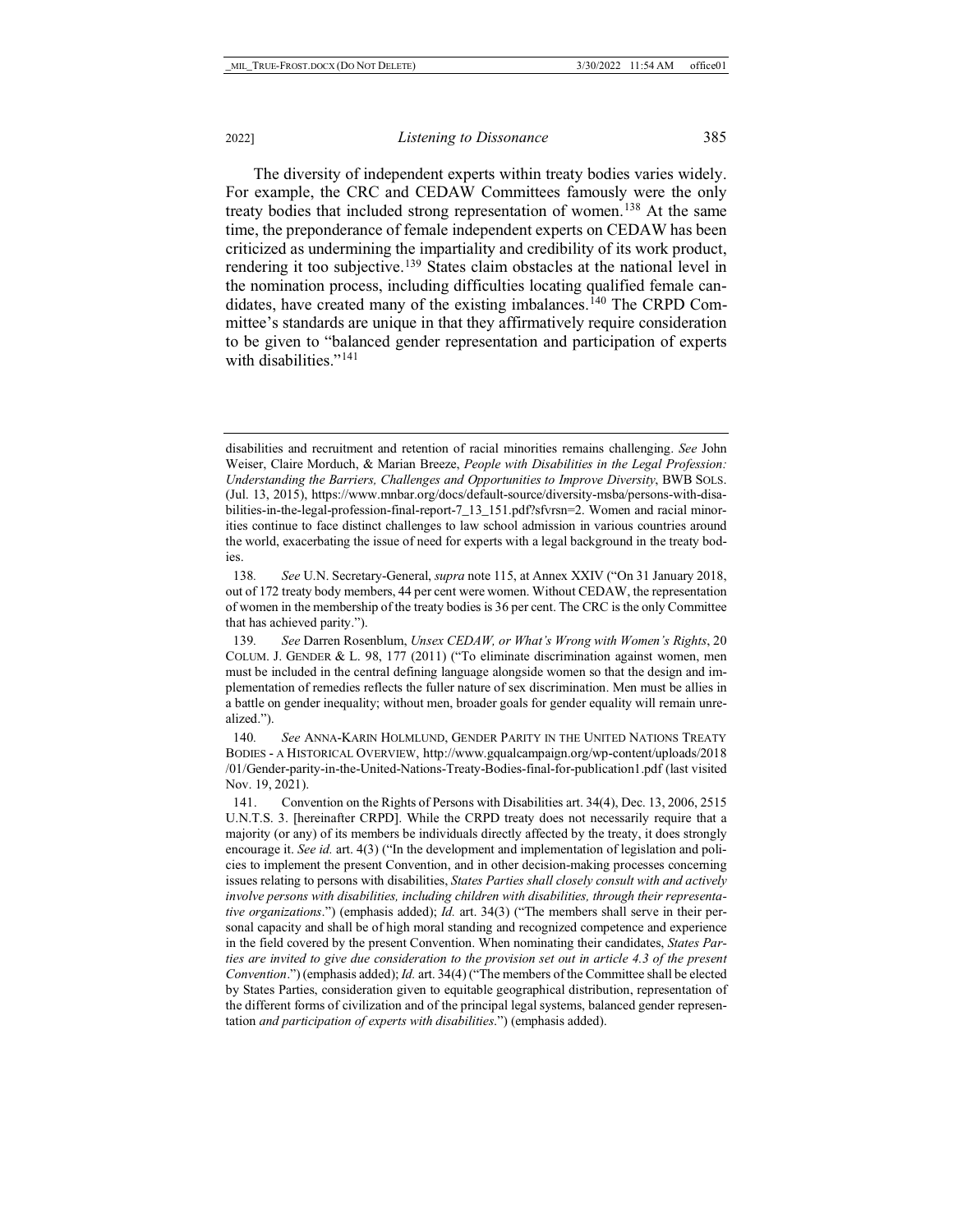| Treaty<br>Body | Date<br>Est.'d      | Treaty &<br><b>Date Adopted</b> | #  | <b>Standards for</b><br><b>Experts Independent</b> | Relevant<br><b>Provisions</b> | # of<br>General       | <b>Date First</b><br>General |
|----------------|---------------------|---------------------------------|----|----------------------------------------------------|-------------------------------|-----------------------|------------------------------|
|                |                     | and Ratified                    |    | <b>Experts as set</b>                              | <b>Establishing</b>           | <b>Comments</b>       | Comment                      |
|                |                     |                                 |    | forth in Treaties                                  | <b>Treaty Body</b>            | Issued <sup>142</sup> | adopted                      |
| <b>CERD</b>    | 1970 <sup>143</sup> | Convention on the               | 18 | Persons have                                       | Article 8                     | 35                    | 1972                         |
| Committee      |                     | Elimination of All              |    | high moral                                         | establishes the               |                       |                              |
|                |                     | Forms of Racial                 |    | standing and                                       | Committee.                    |                       |                              |
|                |                     | Discrimination, 144             |    | acknowledged                                       | Article 10                    |                       |                              |
|                |                     | adopted Dec. 21,                |    | impartiality.                                      | addresses the                 |                       |                              |
|                |                     | 1965. Entered into              |    | "[C]onsideration                                   | Committee's                   |                       |                              |
|                |                     | force on Jan. 4,                |    | must also be                                       | procedures.                   |                       |                              |
|                |                     | 1969.                           |    | given to equitable                                 |                               |                       |                              |
|                |                     |                                 |    | geographical                                       |                               |                       |                              |
|                |                     |                                 |    | distribution and                                   |                               |                       |                              |
|                |                     |                                 |    | to the                                             |                               |                       |                              |
|                |                     |                                 |    | representation of                                  |                               |                       |                              |
|                |                     |                                 |    | the different                                      |                               |                       |                              |
|                |                     |                                 |    | forms of                                           |                               |                       |                              |
|                |                     |                                 |    | civilization as                                    |                               |                       |                              |
|                |                     |                                 |    | well as the                                        |                               |                       |                              |
|                |                     |                                 |    | principal legal                                    |                               |                       |                              |
|                |                     |                                 |    | systems." <sup>145</sup>                           |                               |                       |                              |

**TABLE B**

<sup>142.</sup> Number of comments as of June 1, 2020.

<span id="page-26-2"></span><span id="page-26-1"></span><span id="page-26-0"></span><sup>143.</sup> FACT SHEET NO. 12: THE COMMITTEE ON THE ELIMINATION OF RACIAL DISCRIMINATION, U.N. HUM. RTS. OFF. HIGH COMM'R, https://www.ohchr.org/Documents /Publications/FactSheet12en.pdf (last visited Nov. 19, 2021).

<span id="page-26-3"></span><sup>144</sup>*. See* CERD, *supra* not[e 105.](#page-20-8)

<sup>145</sup>*. Id.* art. 8(1).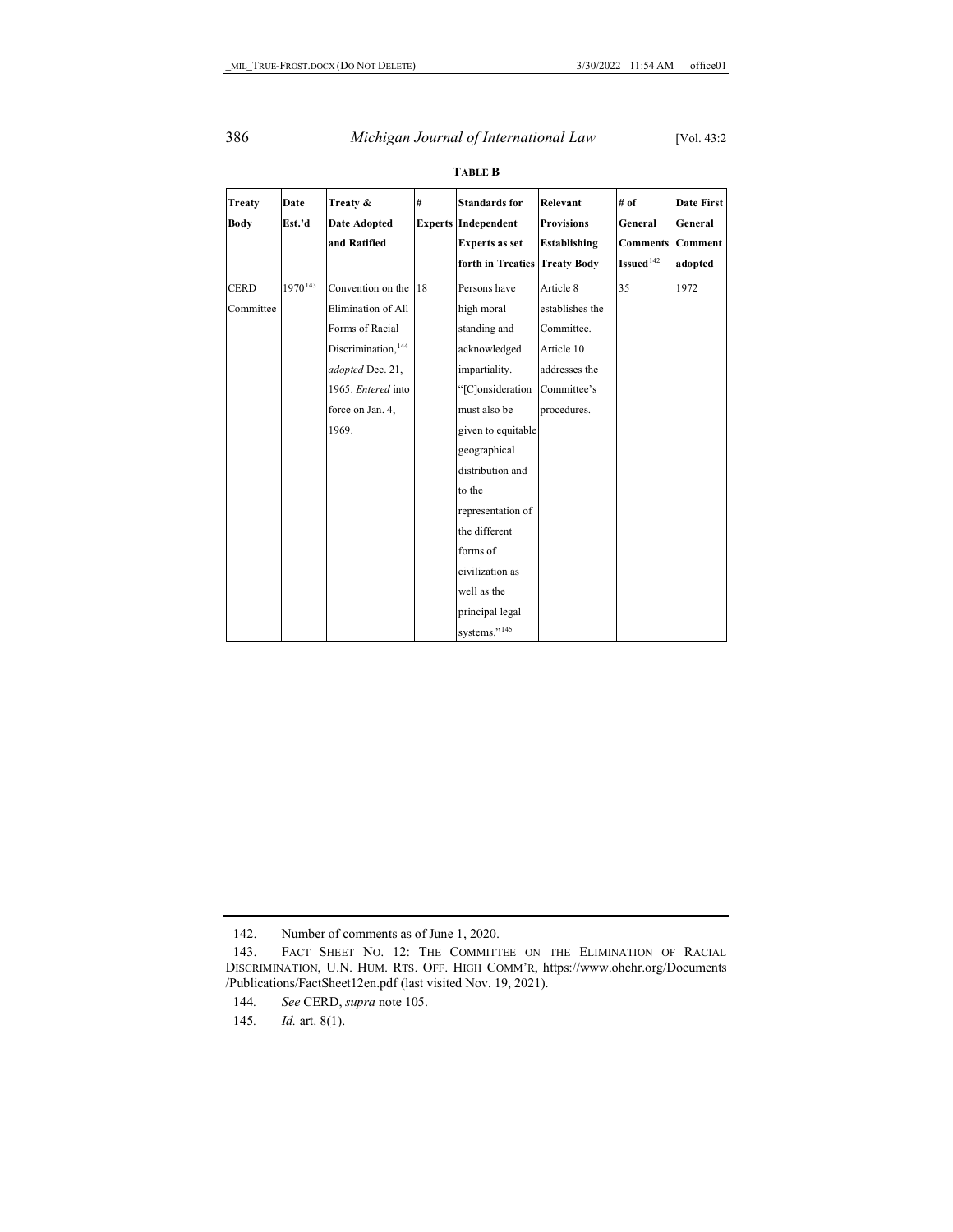<span id="page-27-6"></span>

| Treaty<br><b>Body</b> | Date<br>Est.'d      | Treaty &<br><b>Date Adopted</b> | #  | <b>Standards for</b><br><b>Experts Independent</b> | Relevant<br><b>Provisions</b> | # of<br>General | <b>Date First</b><br>General |
|-----------------------|---------------------|---------------------------------|----|----------------------------------------------------|-------------------------------|-----------------|------------------------------|
|                       |                     | and Ratified                    |    | <b>Experts as set</b>                              | <b>Establishing</b>           | <b>Comments</b> | <b>Comment</b>               |
|                       |                     |                                 |    | forth in Treaties                                  | <b>Treaty Body</b>            | Issued $142$    | adopted                      |
| Human                 | Mar. 23,            | International                   | 18 | "[R]ecognized                                      | Article 28                    | 36              | July 27,                     |
| Rights                | 1976 <sup>146</sup> | Covenant on Civil               |    | competence in                                      | establishes the               |                 | 1981                         |
| Committee             |                     | and Political                   |    | the field of                                       | Committee.                    |                 |                              |
|                       |                     | Rights, <sup>147</sup> adopted  |    | human rights." <sup>148</sup>                      | Articles $29 - 43$ ,          |                 |                              |
|                       |                     | and open for                    |    | "[C]onsideration                                   | and 45, address               |                 |                              |
|                       |                     | signature on Dec.               |    | being given to                                     | the Committee's               |                 |                              |
|                       |                     | 16, 1966. Entered               |    | the usefulness of                                  | duties.                       |                 |                              |
|                       |                     | into force on Mar.              |    | the participation                                  |                               |                 |                              |
|                       |                     | 23, 1976.                       |    | of some persons                                    |                               |                 |                              |
|                       |                     |                                 |    | having legal                                       |                               |                 |                              |
|                       |                     |                                 |    | experience." <sup>149</sup>                        |                               |                 |                              |
| <b>CESCR</b>          | May 28,             | International                   | 18 | Persons of high                                    | <b>ECOSOC</b>                 | 25              | 1989                         |
| Committee             | 1985150             | Covenant on                     |    | moral character                                    | Resolution 1985               |                 |                              |
|                       |                     | Economic, Social                |    | and recognized                                     | /17.                          |                 |                              |
|                       |                     | and Cultural                    |    | competence in                                      |                               |                 |                              |
|                       |                     | Rights, <sup>151</sup> adopted  |    | the field of                                       |                               |                 |                              |
|                       |                     | Dec. 16, 1966.                  |    | human rights.                                      |                               |                 |                              |
|                       |                     | Entered into force              |    |                                                    |                               |                 |                              |
|                       |                     | Jan. 3, 1976.                   |    |                                                    |                               |                 |                              |

<span id="page-27-1"></span><span id="page-27-0"></span><sup>146.</sup> FACT SHEET NO. 15: CIVIL AND POLITICAL RIGHTS, HUM. RTS. COMM., U.N. HUM. RTS. OFF. HIGH COMM'R, https://www.ohchr.org/Documents/Publications/FactSheet15rev.1en.pdf (last visited Nov. 19, 2021).

<span id="page-27-2"></span><sup>147</sup>*. See* International Covenant on Civil and Political Rights, *supra* not[e 2.](#page-1-6)

<sup>148</sup>*. Id.* art. 28(2).

<sup>149</sup>*. Id.*

<sup>150.</sup> Economic and Social Council Res. 1985/17 (May 28, 1985).

<span id="page-27-5"></span><span id="page-27-4"></span><span id="page-27-3"></span><sup>151.</sup> International Covenant on Economic, Social and Cultural Rights, Dec. 16, 1966, 993 U.N.T.S. 3.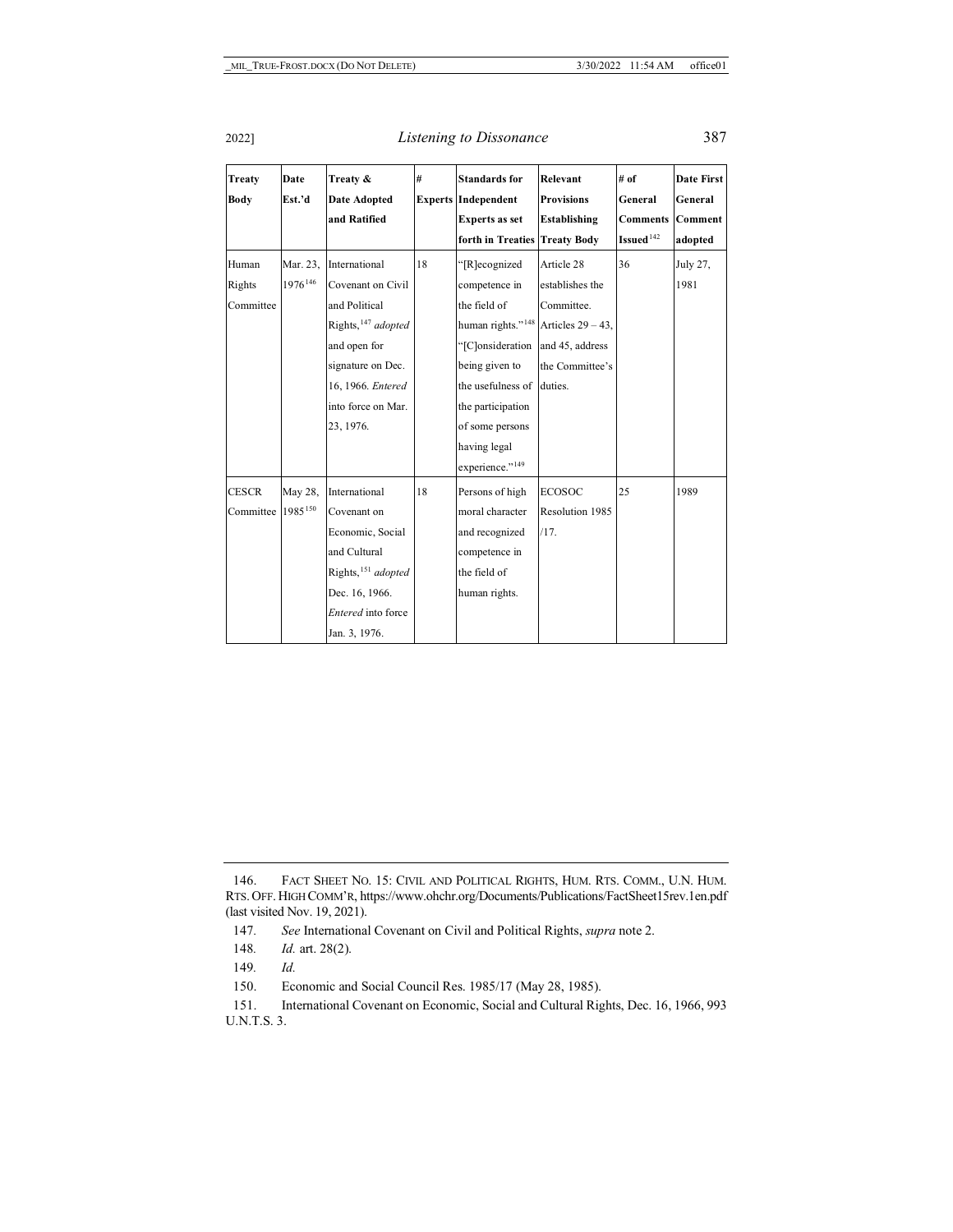#### 388 *Michigan Journal of International Law* [Vol. 43:2

<span id="page-28-4"></span>

| <b>Treaty</b> | Date    | Treaty &                         | #  | <b>Standards for</b>               | Relevant            | # of            | Date First     |
|---------------|---------|----------------------------------|----|------------------------------------|---------------------|-----------------|----------------|
| <b>Body</b>   | Est.'d  | <b>Date Adopted</b>              |    | <b>Experts Independent</b>         | <b>Provisions</b>   | General         | General        |
|               |         | and Ratified                     |    | <b>Experts as set</b>              | <b>Establishing</b> | <b>Comments</b> | <b>Comment</b> |
|               |         |                                  |    | forth in Treaties Treaty Body      |                     | Issued $142$    | adopted        |
| <b>CEDAW</b>  | 1982152 | Convention on the 23             |    | "Consideration is Article 17       |                     | 37              | 1986           |
| Committee     |         | Elimination of All               |    | given to equitable establishes the |                     |                 |                |
|               |         | Forms of                         |    | geographical                       | Committee.          |                 |                |
|               |         | <b>Discrimination</b>            |    | distribution and                   | Articles 18 - 21    |                 |                |
|               |         | Against                          |    | to the                             | address the         |                 |                |
|               |         | Women $153$ ,                    |    | representation of                  | Committee's         |                 |                |
|               |         | adopted on Dec.                  |    | the different                      | duties. Articles    |                 |                |
|               |         | 18, 1979. Entered                |    | forms of                           | 1, 3 -14 of the     |                 |                |
|               |         | into force on Sept.              |    | civilizations as                   | Optional            |                 |                |
|               |         | 3, 1981.                         |    | well as the                        | Protocol address    |                 |                |
|               |         |                                  |    | principle legal                    | the Committee's     |                 |                |
|               |         |                                  |    | systems."                          | duties as well.     |                 |                |
| CAT           | Jan. 1, | Convention                       | 10 | Persons of high                    | Article 17          | $\overline{4}$  | Nov. 21,       |
| Committee     | 1988154 | Against Torture <sup>155</sup> , |    | moral character                    | establishes the     |                 | 1977           |
|               |         | adopted on Dec.                  |    | and recognized                     | Committee.          |                 |                |
|               |         | 10, 1984. Entered                |    | competence in                      | Article 18          |                 |                |
|               |         | into force on June               |    | the field of                       | addresses the       |                 |                |
|               |         | 26, 1987.                        |    | human rights.                      | Committee's         |                 |                |
|               |         |                                  |    |                                    | procedures.         |                 |                |

153*. See* CEDAW, *supra* not[e 82.](#page-15-4)

<span id="page-28-0"></span><sup>152.</sup> COMMITTEE ON THE ELIMINATION OF DISCRIMINATION AGAINST WOMEN, https://www.un.org/womenwatch/daw/cedaw/committee.htm#:~:text=The%20United%20Nations%20Committee%20on,issues%20from%20around%20the%20world (last visited Nov. 19, 2021).

<span id="page-28-2"></span><span id="page-28-1"></span><sup>154.</sup> FACT SHEET NO. 17: THE COMMITTEE AGAINST TORTURE, U.N. HUM. RTS. OFF. HIGH COMM'R, https://www.ohchr.org/Documents/Publications/FactSheet17en.pdf (last visited Nov. 19, 2021).

<span id="page-28-3"></span><sup>155.</sup> Convention Against Torture and Other Cruel, Inhuman or Degrading Treatment or Punishment, Dec. 10, 1984, 1465 U.N.T.S. 85 [hereinafter CAT].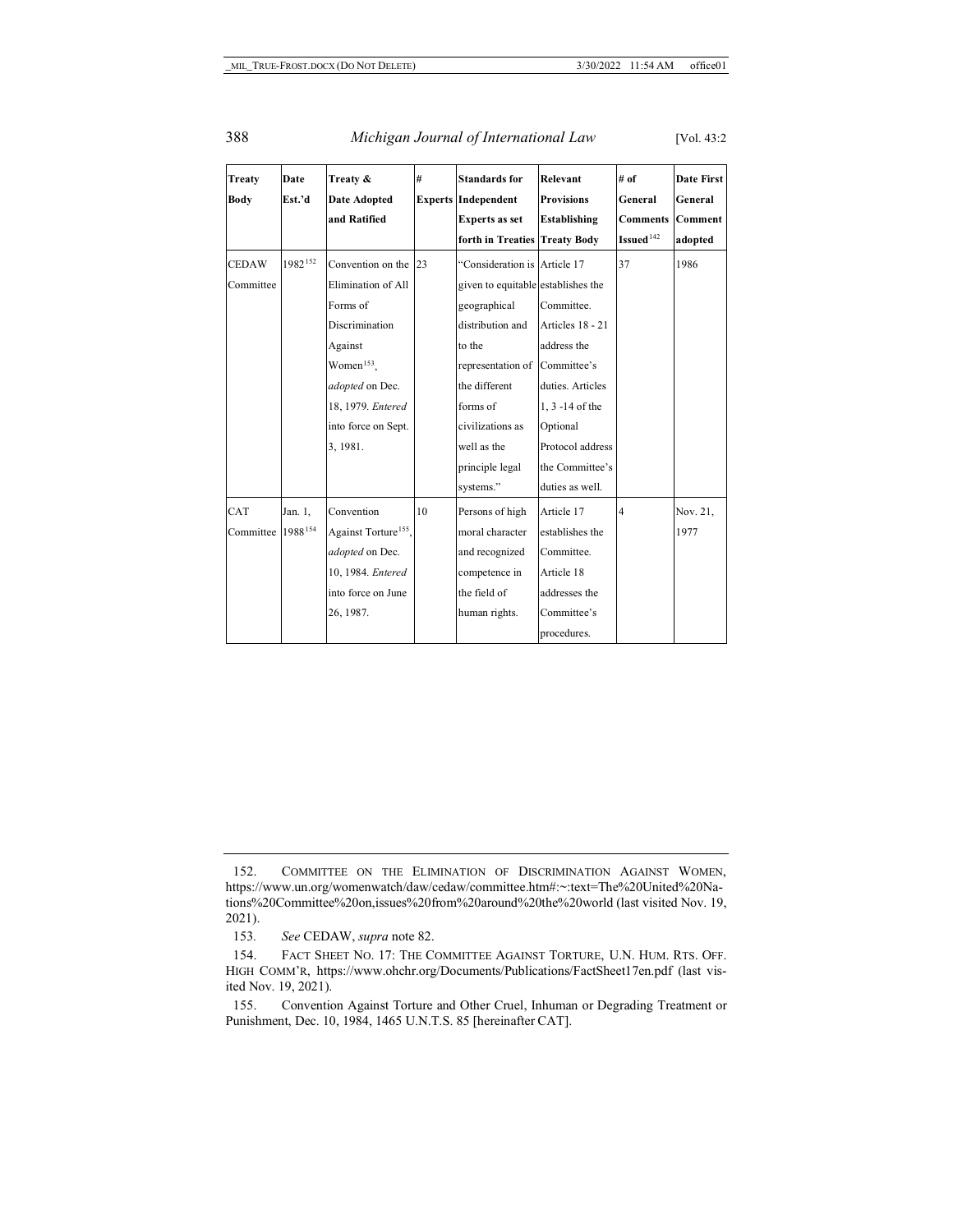<span id="page-29-4"></span>

| <b>Treaty</b> | Date     | Treaty &                            | # | <b>Standards for</b>                                | Relevant                          | # of                       | <b>Date First</b>  |
|---------------|----------|-------------------------------------|---|-----------------------------------------------------|-----------------------------------|----------------------------|--------------------|
| Body          | Est.'d   | <b>Date Adopted</b><br>and Ratified |   | <b>Experts Independent</b><br><b>Experts as set</b> | <b>Provisions</b><br>Establishing | General<br><b>Comments</b> | General<br>Comment |
|               |          |                                     |   | forth in Treaties                                   | <b>Treaty Body</b>                | Issued <sup>142</sup>      | adopted            |
| <b>CRC</b>    | Feb. 27, | Convention on the 18                |   | Must be experts                                     | Article 43                        | 24                         | Apr. 17,           |
| Committee     | 1991.156 | Rights of the                       |   | with "high moral                                    | establishes the                   |                            | 2001               |
|               |          | Child <sup>157</sup> , adopted      |   | standing and                                        | Committee.                        |                            |                    |
|               |          | and open for                        |   | recognized                                          | Articles 44 and                   |                            |                    |
|               |          | signature on Nov.                   |   | competence in                                       | 45 address the                    |                            |                    |
|               |          | 20, 1989. Entered                   |   | the field covered                                   | Committee's                       |                            |                    |
|               |          | into force on Sept.                 |   | by this                                             | duties.                           |                            |                    |
|               |          | 2, 1990.                            |   | Convention." <sup>158</sup>                         |                                   |                            |                    |
|               |          |                                     |   | "Consideration                                      |                                   |                            |                    |
|               |          |                                     |   | being given to                                      |                                   |                            |                    |
|               |          |                                     |   | equitable                                           |                                   |                            |                    |
|               |          |                                     |   | geographical                                        |                                   |                            |                    |
|               |          |                                     |   | distribution, as                                    |                                   |                            |                    |
|               |          |                                     |   | well as the                                         |                                   |                            |                    |
|               |          |                                     |   | principle legal                                     |                                   |                            |                    |
|               |          |                                     |   | systems." <sup>159</sup>                            |                                   |                            |                    |

159*. Id.* 

<span id="page-29-0"></span><sup>156.</sup> FACT SHEET NO.10 (REV. 1), THE RIGHTS OF THE CHILD, U.N. OFF. HIGH COMM'R HUM. RTS., https://www.ohchr.org/Documents/Publications/FactSheet10rev.1en.pdf (last visited Nov. 19, 2021).

<span id="page-29-2"></span><span id="page-29-1"></span><sup>157.</sup> Convention on the Rights of the Child, Nov. 20, 1989, 1577 U.N.T.S. 3 [hereinafter CRC].

<span id="page-29-3"></span><sup>158</sup>*. Id.* art. 43(2).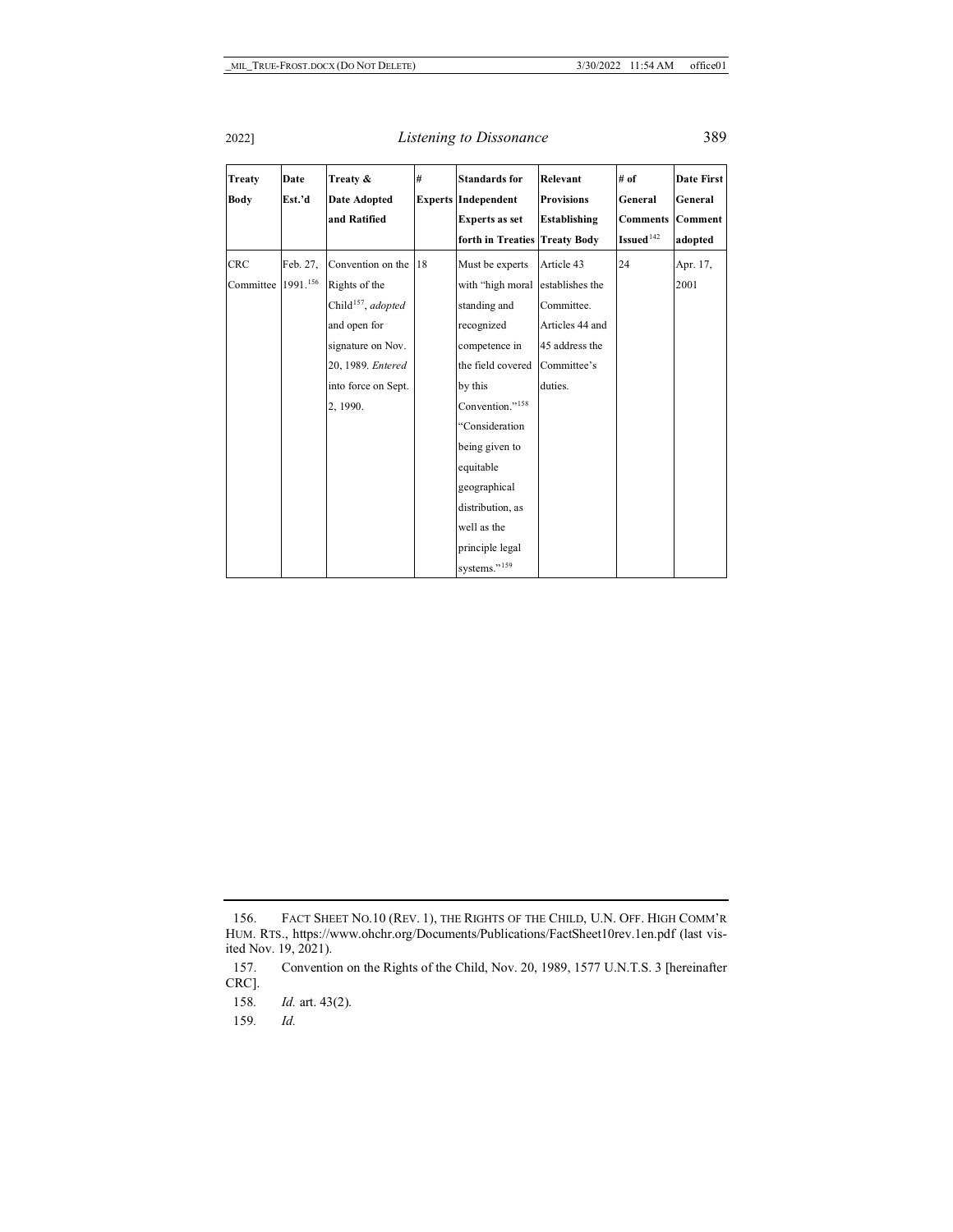### 390 *Michigan Journal of International Law* [Vol. 43:2

<span id="page-30-3"></span>

| Treaty      | Date    | Treaty &                        | #  | <b>Standards for</b>          | Relevant          | # of            | Date First |
|-------------|---------|---------------------------------|----|-------------------------------|-------------------|-----------------|------------|
| <b>Body</b> | Est.'d  | Date Adopted                    |    | <b>Experts Independent</b>    | <b>Provisions</b> | General         | General    |
|             |         | and Ratified                    |    | <b>Experts as set</b>         | Establishing      | <b>Comments</b> | Comment    |
|             |         |                                 |    | forth in Treaties Treaty Body |                   | Issued $142$    | adopted    |
| <b>CMW</b>  | March   | International                   | 14 | Persons of "high              | Article 72        | 4               | Feb. 23,   |
|             | 2004160 | Convention on the               |    | moral standing,               | establishes the   |                 | 2011       |
|             |         | Protection of the               |    | impartiality and              | Committee.        |                 |            |
|             |         | Rights of all                   |    | recognized                    | Article 73, 74,   |                 |            |
|             |         | Migrant Workers                 |    | competence in                 | and 75 address    |                 |            |
|             |         | and Members of                  |    | the field covered             | the Committee's   |                 |            |
|             |         | Their Families <sup>161</sup> , |    | by the                        | role and          |                 |            |
|             |         | adopted Dec. 18,                |    | Convention." <sup>162</sup>   | procedures.       |                 |            |
|             |         | 1990. Entered into              |    |                               |                   |                 |            |
|             |         | force on July 1,                |    |                               |                   |                 |            |
|             |         | 2003.                           |    |                               |                   |                 |            |

<span id="page-30-0"></span><sup>160.</sup> COMMITTEE ON MIGRANT WORKERS, U.N. HUM. RTS. OFF. HIGH COMM'R https://www.ohchr.org/EN/HRBodies/CMW/Pages/CMWIntro.aspx (last visited Nov. 19, 2021).

<span id="page-30-2"></span><span id="page-30-1"></span><sup>161.</sup> International Convention on the Protection of the Rights of All Migrant Workers and Members of their Families, Dec. 18, 1990, 2220 U.N.T.S. 3 [hereinafter CRMW].

<sup>162</sup>*. Id.* art. 72(1)(b).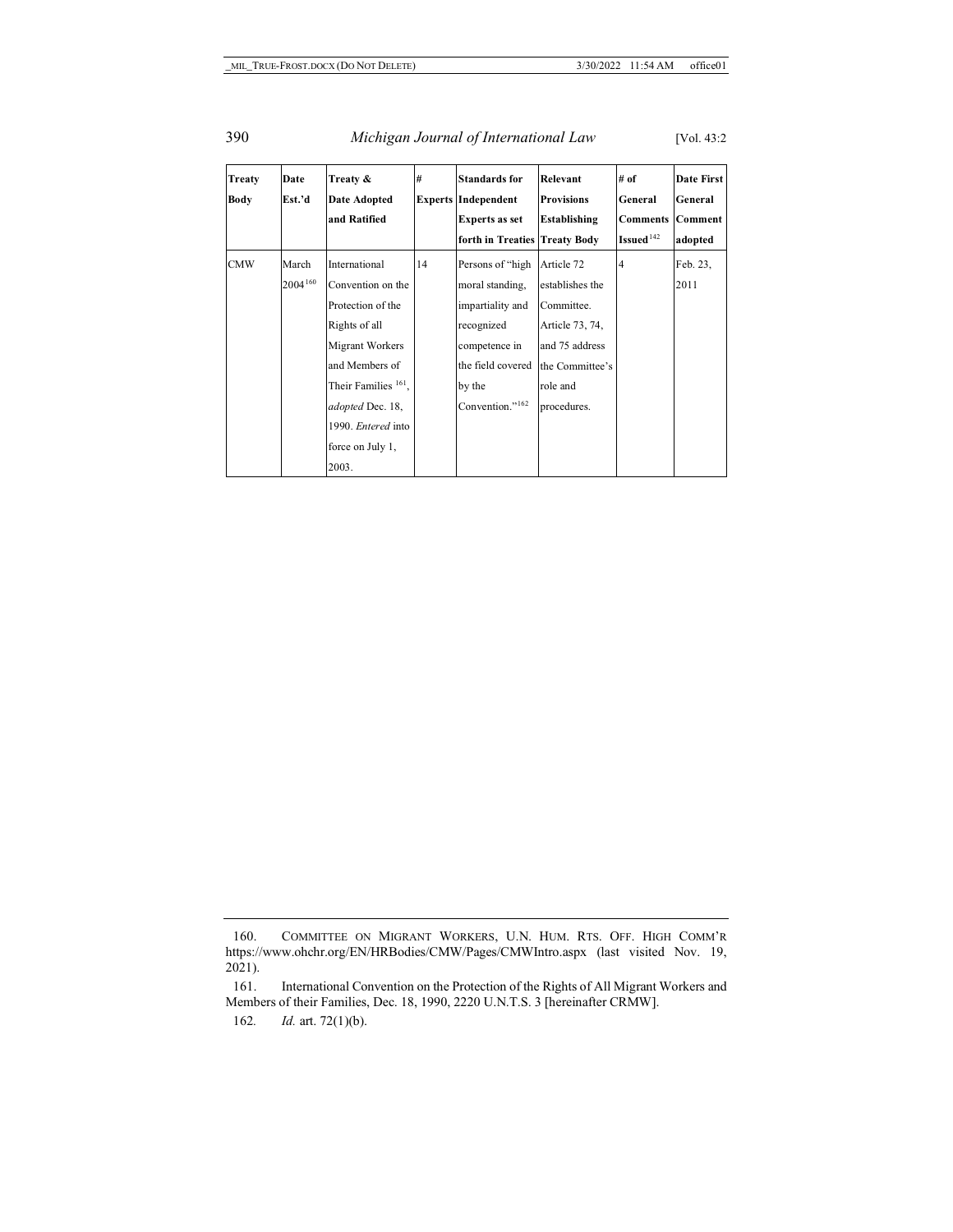#### 2022] *Listening to Dissonance* 391

| <b>Treaty</b><br><b>Body</b> | Date<br>Est.'d      | Treaty &<br>Date Adopted<br>and Ratified                                                                 | #  | <b>Standards for</b><br><b>Experts Independent</b><br><b>Experts as set</b><br>forth in Treaties                                                                                                                                                                                                   | Relevant<br><b>Provisions</b><br><b>Establishing</b><br><b>Treaty Body</b>                                              | # of<br>General<br><b>Comments</b><br>Issued <sup>142</sup> | Date First<br>General<br>Comment<br>adopted |
|------------------------------|---------------------|----------------------------------------------------------------------------------------------------------|----|----------------------------------------------------------------------------------------------------------------------------------------------------------------------------------------------------------------------------------------------------------------------------------------------------|-------------------------------------------------------------------------------------------------------------------------|-------------------------------------------------------------|---------------------------------------------|
| <b>SPT</b>                   | February<br>2007163 | Optional Protocol<br>to the CAT,<br>adopted Dec. 18,<br>2002. Entered into<br>force on June 22,<br>2006. | 25 | Persons of "high<br>moral character,<br>having proven<br>professional<br>experience in the<br>field of the<br>administration of Subcommittee's<br>justice, in<br>particular<br>criminal law,<br>prison or police<br>administration, or<br>in the various<br>fields relevant to<br>the treatment of | Article 2<br>establishes the<br>Subcommittee.<br>Articles 5, 7, 9,<br>10, 11 address<br>the<br>rules and<br>procedures. | N/A <sup>165</sup>                                          | N/A                                         |
|                              |                     |                                                                                                          |    | persons deprived<br>of their<br>liberty." <sup>164</sup>                                                                                                                                                                                                                                           |                                                                                                                         |                                                             |                                             |

<span id="page-31-0"></span><sup>163.</sup> Optional Protocol to the Prevention Against Torture ["OPCAT"]: Subcommittee on Prevention of Torture, U.N. OFF. HIGH COMM'R HUM. RTS., https://www.ohchr.org/en/hrbodies/opcat /pages/opcatindex.aspx#:~:text=The%20Subcommittee%20on%20Prevention%20of,of% 20torture%20and%20ill%20treatment (last visited Nov. 19, 2021).

<span id="page-31-1"></span><sup>164.</sup> Optional Protocol to the Convention against Torture and other Cruel, Inhuman or Degrading Treatment or Punishment, art. 5(2), Dec. 18, 2002, 2375 U.N.T.S. 237.

<span id="page-31-2"></span><sup>165.</sup> Neither the description of the Subcommittee, nor the treaty establishing the Subcommittee provides a mechanism for the Subcommittee to submit General Comments.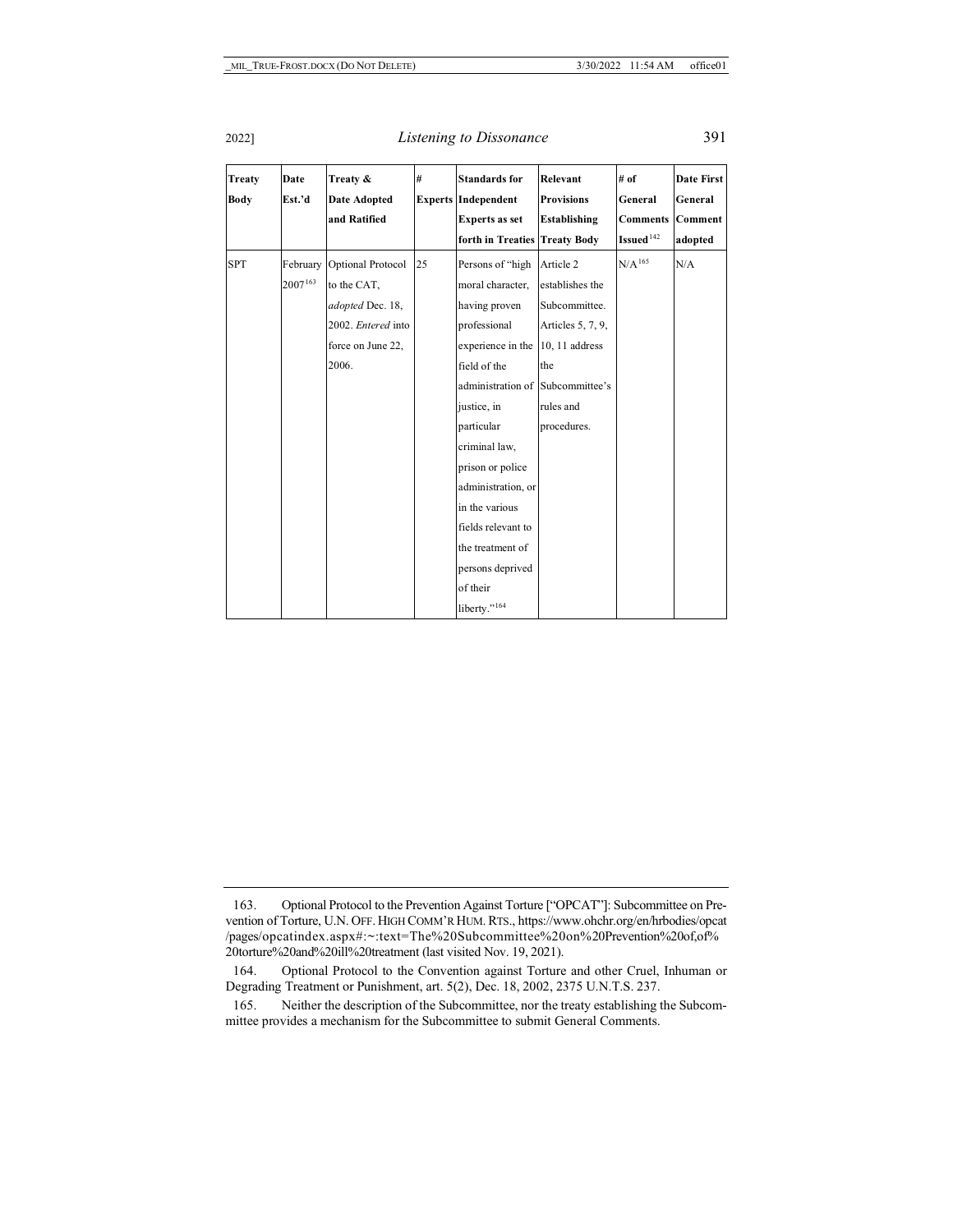### 392 *Michigan Journal of International Law* [Vol. 43:2

<span id="page-32-3"></span>

| <b>Treaty</b> | <b>Date</b> | Treaty &                 | #  | <b>Standards for</b>          | Relevant            | # of                  | Date First |
|---------------|-------------|--------------------------|----|-------------------------------|---------------------|-----------------------|------------|
| <b>Body</b>   | Est.'d      | <b>Date Adopted</b>      |    | <b>Experts Independent</b>    | <b>Provisions</b>   | General               | General    |
|               |             | and Ratified             |    | <b>Experts as set</b>         | <b>Establishing</b> | <b>Comments</b>       | Comment    |
|               |             |                          |    | forth in Treaties             | <b>Treaty Body</b>  | Issued <sup>142</sup> | adopted    |
| <b>CRPD</b>   | Feb.        | Convention on the        | 18 | Recognized                    | Article 34          | 7                     | Apr. 11,   |
| Committee     | 2009166     | <b>Rights of Persons</b> |    | competence and                | establishes the     |                       | 2014       |
|               |             | with Disabilities        |    | experience in the             | Committee.          |                       |            |
|               |             | $("CRPD")^{167}$ ,       |    | field covered by              | Articles 35-39      |                       |            |
|               |             | adopted on Dec.          |    | the CRPD.                     | address the         |                       |            |
|               |             | 13, 2006. Entered        |    | "[C]onsideration              | Committee's         |                       |            |
|               |             | into force on May        |    | being given to                | duties.             |                       |            |
|               |             | 3, 2008.                 |    | equitable                     |                     |                       |            |
|               |             |                          |    | geographical                  |                     |                       |            |
|               |             |                          |    | distribution,                 |                     |                       |            |
|               |             |                          |    | representation of             |                     |                       |            |
|               |             |                          |    | the different                 |                     |                       |            |
|               |             |                          |    | forms of                      |                     |                       |            |
|               |             |                          |    | civilization and              |                     |                       |            |
|               |             |                          |    | of the principal              |                     |                       |            |
|               |             |                          |    | legal systems,                |                     |                       |            |
|               |             |                          |    | balanced gender               |                     |                       |            |
|               |             |                          |    | representation                |                     |                       |            |
|               |             |                          |    | and participation             |                     |                       |            |
|               |             |                          |    | of experts with               |                     |                       |            |
|               |             |                          |    | disabilities." <sup>168</sup> |                     |                       |            |
|               |             |                          |    |                               |                     |                       |            |

<span id="page-32-1"></span><span id="page-32-0"></span><sup>166.</sup> Comm. on the Rts. of Persons with Disabilities, Provisional Agenda and Annotations of its First Session, U.N. Doc. CRPD/C/1/1 (Jan. 20, 2009), https://tbinternet.ohchr.org/ \_layouts/15/treatybodyexternal/SessionDetails1.aspx?SessionID=366&Lang=en.

<span id="page-32-2"></span><sup>167.</sup> CRPD, *supra* not[e 141.](#page-25-4) 

<sup>168</sup>*. Id.* art. 34(4).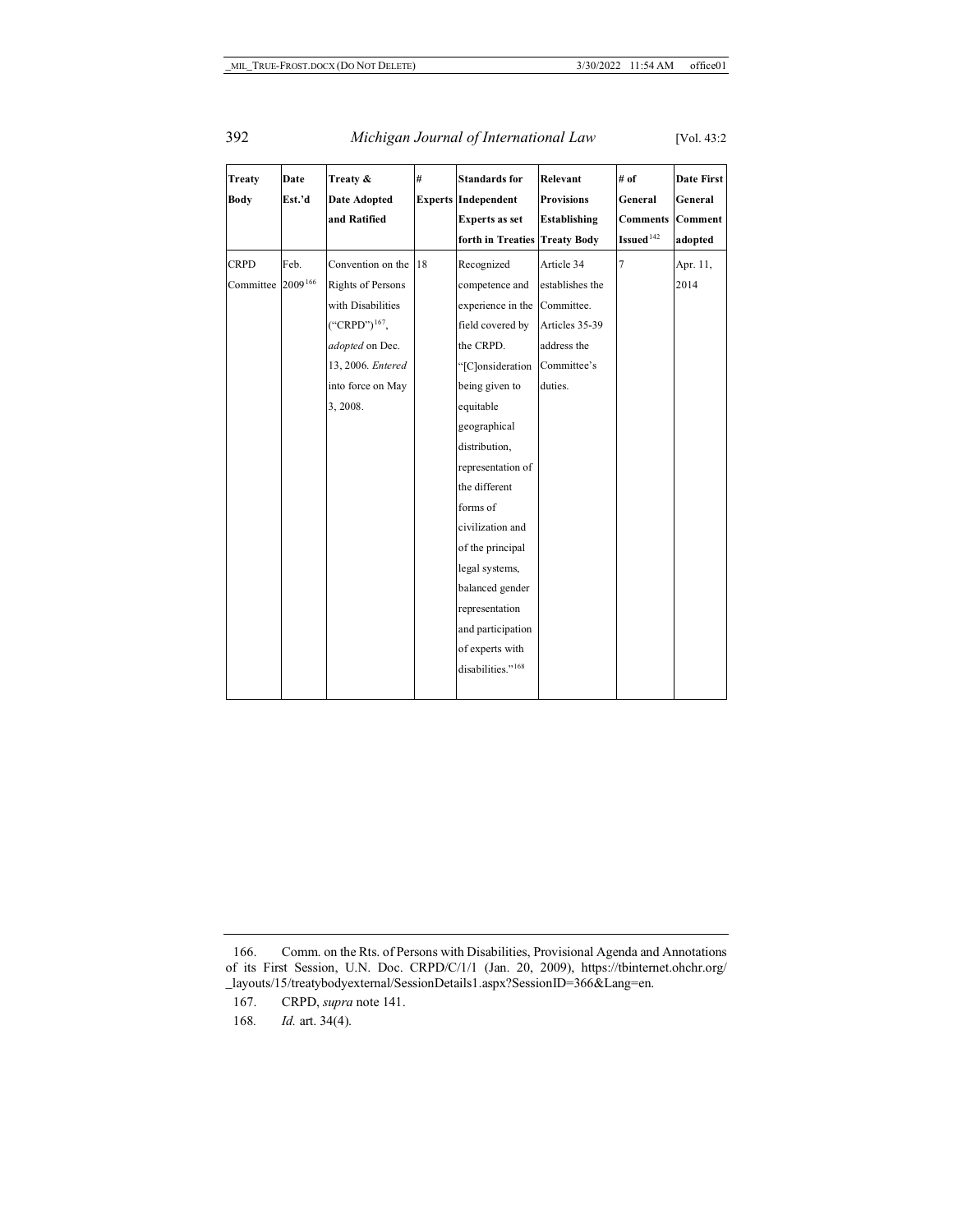<span id="page-33-2"></span>

| <b>Treaty</b><br><b>Body</b> | Date<br>Est.'d | Treaty &<br>Date Adopted<br>and Ratified                                                          | #  | <b>Standards for</b><br><b>Experts Independent</b><br><b>Experts as set</b>           | Relevant<br><b>Provisions</b><br><b>Establishing</b>                             | # of<br>General<br>Comments             | Date First<br>General<br>Comment |
|------------------------------|----------------|---------------------------------------------------------------------------------------------------|----|---------------------------------------------------------------------------------------|----------------------------------------------------------------------------------|-----------------------------------------|----------------------------------|
|                              |                |                                                                                                   |    | forth in Treaties Treaty Body                                                         |                                                                                  | Issued <sup>142</sup>                   | adopted                          |
| <b>CED</b><br>Committee      | 2011169        | International<br>Convention for the<br>Protection of All<br>Persons from<br>Enforced              | 10 | Persons of high<br>moral character<br>and recognized<br>competence in<br>the field of | Article 26, 31,<br>and 32 of the<br>Convention<br>establish the<br>Committee and | Cannot<br>issue<br>General<br>Comments. | None                             |
|                              |                | Disappearance 170,<br>adopted Dec. 20,<br>2006. <i>Entered</i> into<br>force on Dec. 23,<br>2010. |    | human rights.                                                                         | its reporting<br>procedures.                                                     |                                         |                                  |

<span id="page-33-0"></span><sup>169.</sup> U.N. OFF. OF THE HIGH COMM'R OF HUM. RTS., 10TH ANNIVERSARY OF THE INTERNATIONAL CONVENTION FOR THE PROTECTION OF ALL PERSONS FROM ENFORCED DISAPPEARANCE, https://www.ohchr.org/Documents/HRBodies/CED /Brochure10thAnniversaryCED\_EN.pdf (last visited Nov. 21, 2021).

<span id="page-33-1"></span><sup>170.</sup> International Convention for the Protection of All Persons from Enforced Disappearance, Dec. 20, 2006, 2716 U.N.T.S. 3.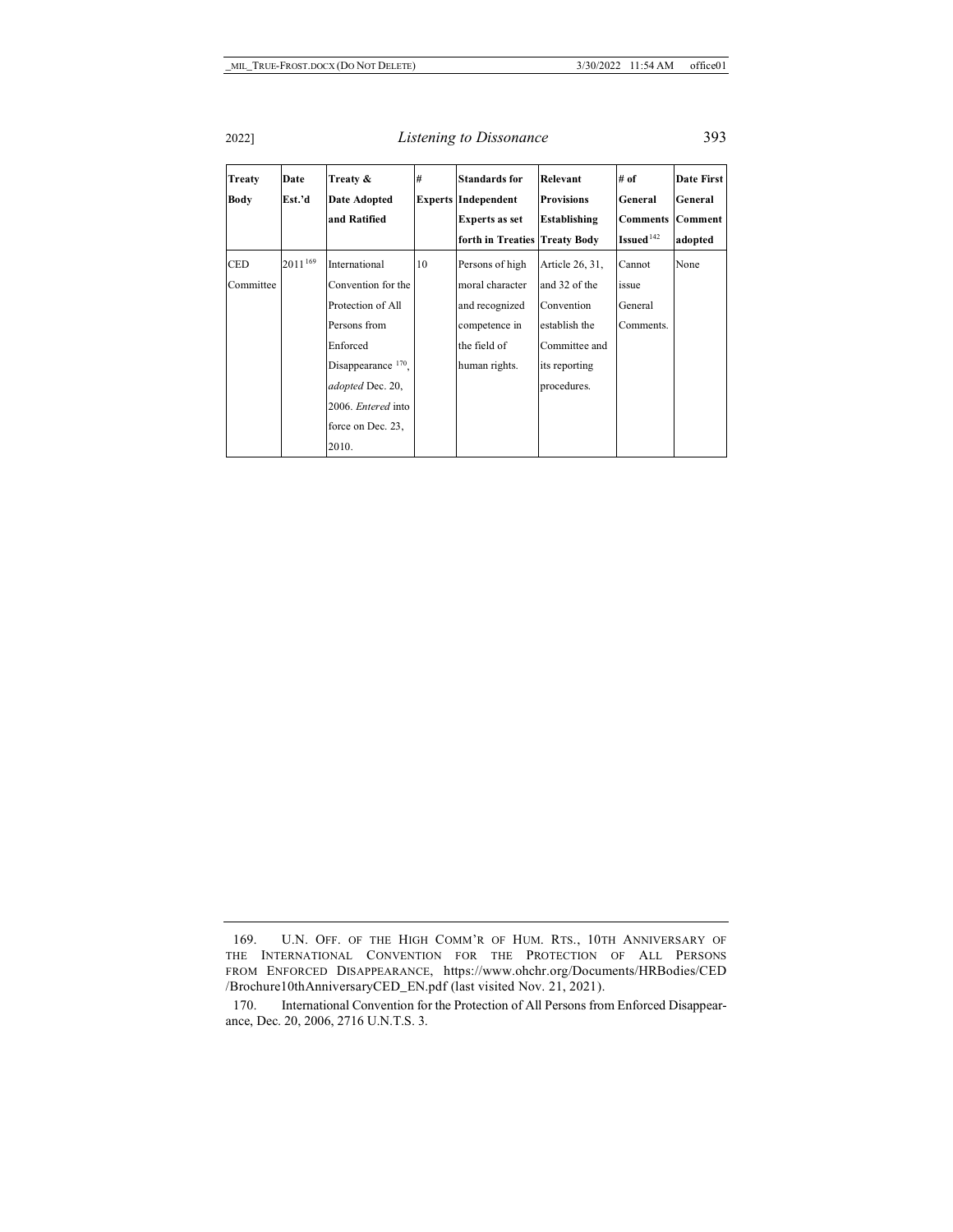## C. *Treaty Bodies' Interactions Within the "Strengthened" Specialized Human Rights Regime: Harmony and Discord*

To better understand why treaty bodies' interpretations might conflict, this sub-section sketches how treaty bodies currently interact with each other.[171](#page-34-0) From its initial humble beginnings, the treaty body system has grown in size and complexity. As noted in the introduction, there have been frequent calls for, and attempts at, reform as the system has grown more complex.<sup>172</sup> Along with calls for systemic reform of the UN human rights system, in recent years, there has been an increased focus on harmonization of Committees' practices and procedures[.173](#page-34-2) Conflicting and even varying interpretations of rights can place stress on the claims to universality of the system of human rights protection.<sup>[174](#page-34-3)</sup> The human rights system faces tremendous and unprecedented hostility from many states and non-state actors; such tensions can be difficult to reconcile.[175](#page-34-4)

<span id="page-34-2"></span>173*. See e.g.*, U.N. Secretary-General, *supra* not[e 99,](#page-19-2) at ¶34 ("Alignment or harmonization of working methods has been coordinated through the annual meeting of the Chairs, which is held once a year for one week  $\dots$  At the 31<sup>st</sup> meeting of the Chairs, in June 2019, the Chairs endorsed the elements of a common aligned procedure for the simplified reporting procedure to be offered to States Parties."). Calls for systemic reform of human rights have met with some success—see, e.g., the reshaping of the Human Rights Commission into the Human Rights Council and the system of universal periodic review. It is beyond the scope of this article to address these reforms in detail, except to the extent that conflicts between treaty body General Comments impact States' willingness or desire to comply with treaty body's recommendations and interpretations in Concluding Observations.

<span id="page-34-3"></span>174*. See, e.g.*, Navanethem Pillay (U.N. High Commissioner for Human Rights), *Are Human Rights Universal?*, U.N. CHRONICLE, https://www.un.org/en/chronicle/article/are-humanrights-universal (last visited Nov. 21, 2020) (noting how the poverty reduction and development's human rights approach exemplifies how the framework of the human rights institutions "help reduce disparities and foster cooperation. This approach helps mediate conflicting claims that inevitably arise through development processes.").

<span id="page-34-4"></span>175*. See, e.g.,* Colum Lynch, *U.N. Chief Faces Internal Criticism Over Human Rights*, FOREIGN POL'Y (Feb. 4, 2020)*,* https://foreignpolicy.com/2020/02/04/un-chief-antonio-guterres-internal-criticism-human-rights/; Human Rights Council, *supra* not[e 18](#page-4-5) (identifying frequent attacks on the Universal Declaration from many States, populists, violent extremists and U.N. officials); Press Release, U.N. High Comm'r for Hum. Rts., Statement by UN High Commissioner for Human Rights Zeid Ra'ad Al Hussein on the 25th Anniversary of the Vienna Declaration (May 22, 2018) (noting that "today is not a time for soporific complacency. Human rights are sorely under pressure around the world – no longer a priority: a pariah. The legitimacy of human rights principles is attacked. The practice of human rights norms is in retreat.").

<span id="page-34-0"></span><sup>171.</sup> Treaty bodies also interact with other entities within the UN human rights system, such as Special Procedures, the Secretariat, and organs of the UN, but these receive only limited treatment in this short article.

<span id="page-34-1"></span><sup>172.</sup> In late 2009, Navi Pillay, UN High Comm'r for Hum. Rts., called upon "all stakeholders to embark upon a process of reflection on ways to strengthen the treaty body system." At the end, what was "absolutely made clear through the process is that the approach of absorbing new mandates within existing resources is not sustainable." U.N. Off.of the High Comm'r for Hum. Rts., Strengthening the United Nations Human Rights Treaty Body System*,* U.N. Doc. A/66/860, at 9 (June 26, 2012).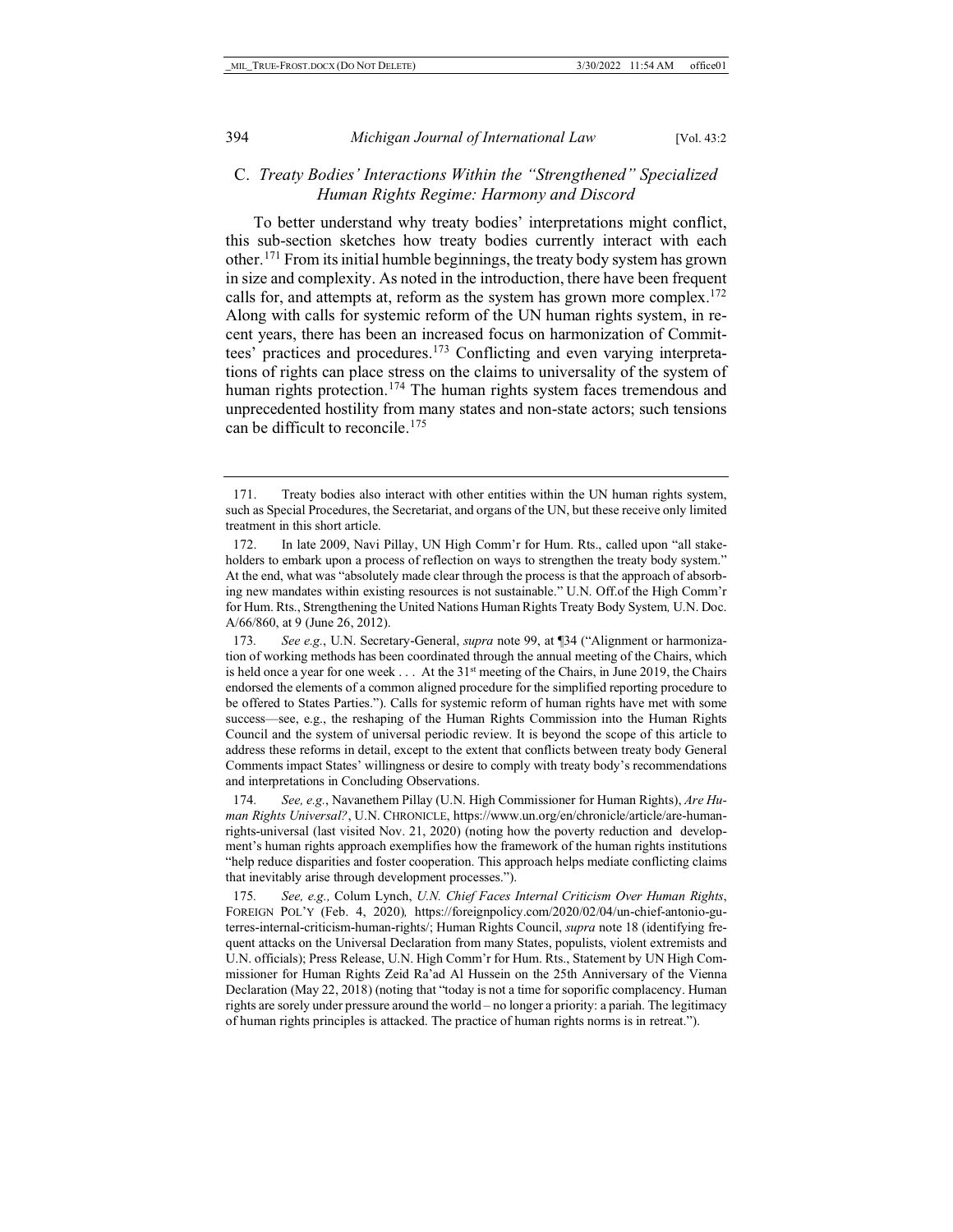Although every treaty body has its own distinct mandate, each also operates within the growing and increasingly beleaguered UN human rights system. The General Assembly's "Strengthening the Treaty Body System" report's recommendations helped evolve treaty bodies' communication with each other, with the primary focus of harmonization efforts being procedures, and not substance.[176](#page-35-0) The Chairs of the treaty bodies now meet every June to harmonize their methods and to address issues of common concern.<sup>[177](#page-35-1)</sup> In addition, the General Assembly adopted a resolution on strengthening and advancing the effective functioning of the human rights treaty body system in G.A. Res. 68/268.[178](#page-35-2) This resolution encourages the Chairs to "formulate conclusions on issues related to working methods and procedural matters, promptly generalizing good practices and methodologies among all treaty bodies, ensuring coherence across the treaty bodies, and standardizing working methods."[179](#page-35-3) That resolution was endorsed as the continuing framework for the treaty body system in the September 2020 report.<sup>[180](#page-35-4)</sup>

<span id="page-35-6"></span>As the examples below demonstrate, increasing harmonization between and among the treaty bodies means that Committees now also solicit views on draft General Comments from other treaty bodies, national human rights institutions, non-governmental organizations, and states before finalizing their General Comments. In June 2015, the Chairs of the Committees agreed on the common elements for the elaboration of, and consultation on, General Comment observations.[181](#page-35-5) Encouraging consultation helps avoid unnecessary

<span id="page-35-5"></span>181*. See* U.N. Secretary-General, *supra* note [115,](#page-21-8) at Annex XXI (as of December 31, 2017, every treaty body had adopted/endorsed the elements for the elaboration of and consultation on General Comments observations, except the Human Rights Committee and CAT Committee). The same two treaty bodies have not endorsed the framework for Concluding Observations, the CAT and the HRC Committees. *Id*., *see also* U.N. Secretary-General, *supra* note [110,](#page-21-9) at ¶91 ("On the basis of existing practices and with a view to developing an aligned consultation process for the elaboration of General Comments, ensuring coherence across the treaty bodies and standardizing working methods, the Chairs endorsed the following elements for the elaboration of and consultations on General Comments and recommended their generalization among all treaty bodies that issue General Comments:

(a) A General Comment could be adopted by one treaty body or more, jointly;

(b) The decision to draft a General Comment would be made in plenary;

(c) A note describing the consultation process for General Comments would be shared with States parties and made publicly available for other stakeholders (national human rights institutions, civil society, academia, international organizations);

<sup>176.</sup> G.A. Res. 68/268 (Apr. 9, 2014).

<span id="page-35-1"></span><span id="page-35-0"></span><sup>177.</sup> U.N. Off. of the High Comm'r for Hum. Rts., Handbook for Human Rights Treaty Body Members, U.N. Doc. HR/PUB/15/2, at 10 (2015).

<sup>178.</sup> G.A. Res. 68/268 (Apr. 9, 2014).

<sup>179</sup>*. Id*. ¶38.

<span id="page-35-4"></span><span id="page-35-3"></span><span id="page-35-2"></span><sup>180.</sup> U.N. President of the G.A., Report on the Process of the Consideration of the State of the UN Human Rights Treaty Body System, ¶10, (Sept. 14, 2020), https://www.ohchr.org /Documents/HRBodies/TB/HRTD/HRTB\_Summary\_Report.pdf.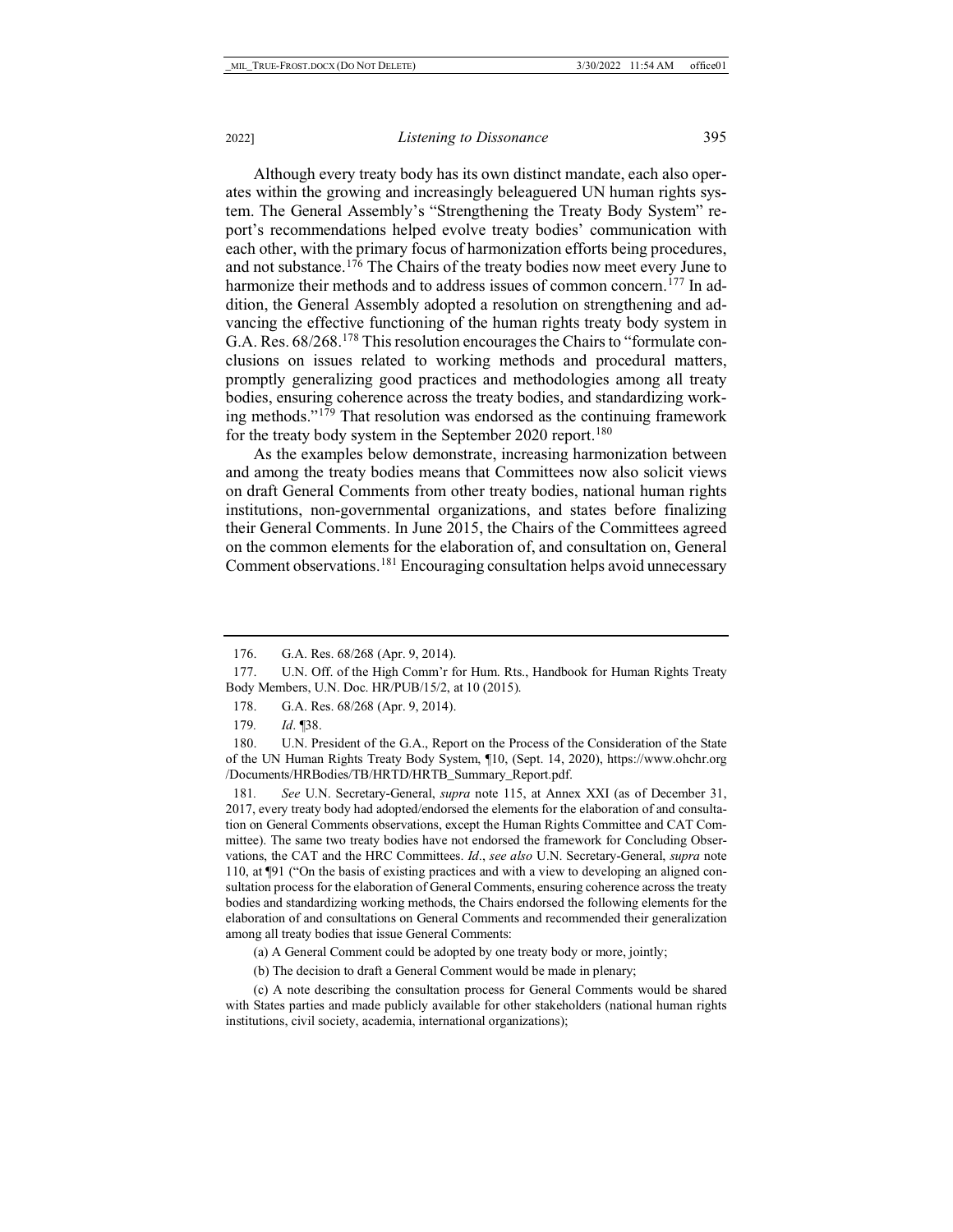and unforeseen conflict, as demonstrated when the CRPD Committee issued comments on some aspects of the HRC's draft General Comment 36 on Article 6 (the right to life), and the HRC made several of the requested changes.[182](#page-36-0)

<span id="page-36-4"></span>There have been attempts to create harmony in other aspects of the regime, such as developing the "UN Harmonized Guidelines for State Reporting of 2009," to set forth the purpose of state reporting, which not all states have followed.<sup>[183](#page-36-1)</sup> These include creating a coherent framework for a streamlined process, ensuring commitment to the human rights treaties, reviewing implementation at the national level, and establishing a basis for constructive dialogues at the international level between states and treaty bodies.<sup>[184](#page-36-2)</sup> As explained above, a central function of treaty bodies is receiving and reviewing state reports, and addressing practices and rights violations at the national  $level.<sup>185</sup>$  $level.<sup>185</sup>$  $level.<sup>185</sup>$ 

The content of the interpretations and observations of the treaty bodies are salient to state parties' fundamental, constitutional norms. The two bodies of international human rights and constitutional law overlap significantly. For example, freedom of movement is fundamental to most democratic constitutions, and is protected by international human rights law, including both in

(h) The treaty body would lead the consultation process and decide on the contents and adoption of the General Comment.")

<span id="page-36-0"></span>182. In the final draft of General Comment 36 – right to life, the Human Rights Committee removed language, located in paragraph 9, line 9 of the first draft, that permitted abortion on the grounds of fetal impairment, at the request of the Committee on the Rights of Persons with Disabilities. *See* U.N. Off, of the High Comm'r of Hum. Rts., Draft General Comment No. 36 on Article 6 of the International Covenant on Civil and Political Rights – Right to Life (July 14, 2015), https://www.ohchr.org/EN/HRBodies/CCPR/Pages/GC36-Article6Righttolife.aspx; *see also* U.N. Hum. Rts. Comm., General Comment No 36 on Article 6 of the International Covenant on Civil and Political Rights, U.N. Doc. CRPD/C/GC/36 (Oct. 30, 2018).

<span id="page-36-2"></span><span id="page-36-1"></span>183*. See* U.N. Secretary-General, *Compilation of Guidelines on the Form and Content of Reports to be Submitted by States Parties to the International Human Rights Treaties*, U.N. Doc. HRI/GEN/2/Rev.6 (Jun. 3, 2009).

185*. See* U.N. Secretary-General, *supra* not[e 110,](#page-21-9) at ¶ 2.

<sup>(</sup>d) Each time a treaty body initiated the drafting of a General Comment, a working group composed of treaty body members or a rapporteur would be appointed and entrusted with the process of drafting the General Comment;

<sup>(</sup>e) Advance versions of draft General Comments would be shared with other treaty bodies and relevant special procedures mandate-holders for input, comments or feedback, with a view to strengthening the coherence of treaty law interpretation;

<sup>(</sup>f) Advance versions of draft General Comments would be posted on the OHCHR website to make them accessible to States parties and a broad range of stakeholders;

<sup>(</sup>g) Input, comments or feedback received from States parties, special procedures, national human rights institutions, civil society organizations and other stakeholders would be given due consideration by the treaty body, as appropriate;

<span id="page-36-3"></span><sup>184.</sup> Kälin, *supra* not[e 7,](#page-2-9) at 38–39; *see also* U.N. Secretary-General, *supra* not[e 115.](#page-21-8)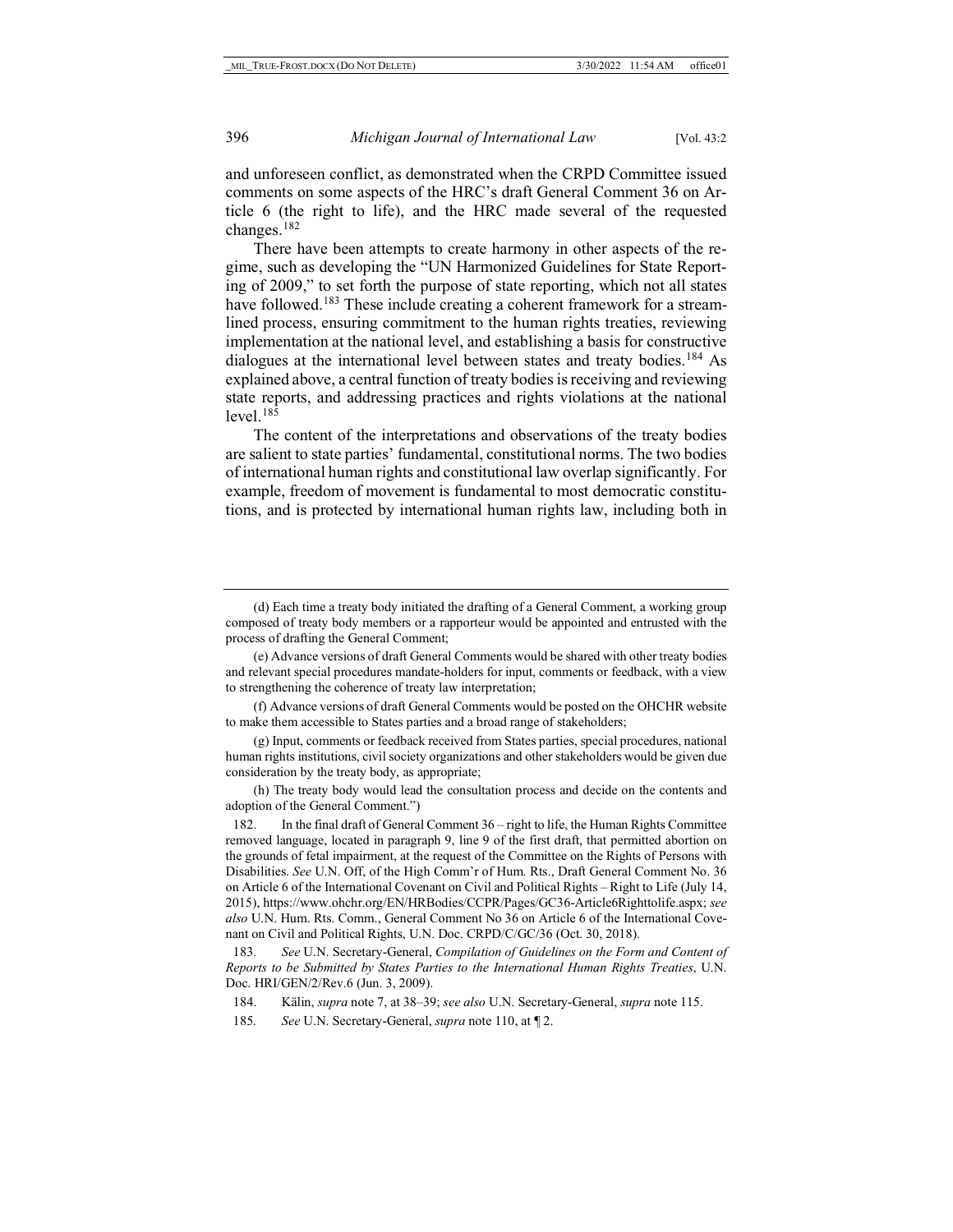the ICCPR<sup>186</sup> and the CRPD.<sup>[187](#page-37-1)</sup> Every lawyer understands the opportunity for conflict, tension, and discord between two rights provided within a single legal instrument, as depicted in Figure 1 below. Figure 2, however, depicts the types of variations and conflicting interpretations that are the focus of this article, i.e. those between two or more distinct treaties' provisions.

FIGURE 1 CONFLICTING RIGHTS WITHIN A SINGLE TREATY



## FIGURE 2: CONFLICTS AND VARIATIONS BETWEEN TREATIES' PROVISIONS DUE TO AUTHORITATIVE TREATY BODY INTERPRETATIONS



Figure 2 depicts three distinct treaties with similar provisions, which are thus subject to potential variation and conflicts between their distinct treaty bodies' interpretations of rights. But before delving into the examples of

<sup>186.</sup> International Covenant on Civil and Political Rights, *supra* not[e 2](#page-1-6)[147,](#page-27-6) at art. 12.

<span id="page-37-1"></span><span id="page-37-0"></span><sup>187.</sup> CRPD, *supra* not[e 141,](#page-25-4) at art. 18.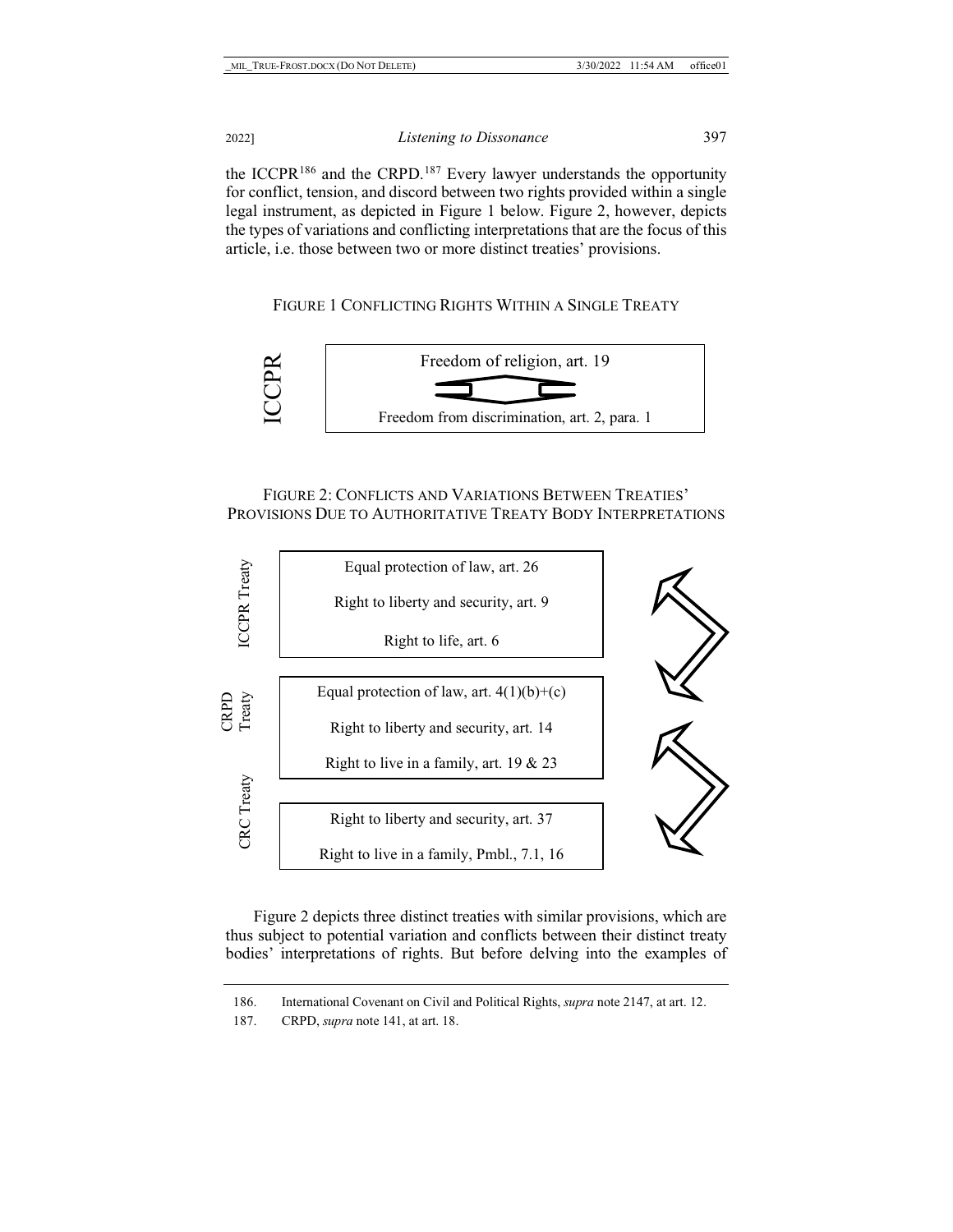Committees' varying and conflicting interpretations, it is worth noting that the occasional discord between human rights treaty bodies' interpretations is not entirely unique. All legal systems produce and manage potentially conflicting rules, standards, and decisions. Even in a dictatorship, there is a possibility that the decisions of various bodies and subsidiary authorities may conflict. However, in domestic legal systems non-normative hierarchies of authority, determining the weight of particular sources of law and setting forth jurisdictional competencies, often settle questions about how to resolve conflicts[.188](#page-38-0) Even with such rules in place to help resolve conflict and hierarchies, conflicting and overlapping decisions on similar issues persist within and across jurisdictions in domestic systems—whether between federal and state agencies, or simply between and amongst various states within federal systems.<sup>189</sup>

While the conflicting interpretations that persist in the treaty body system do not represent a unique pathology, their containment in the relatively new field of human rights presents specific challenges. Procedural rules and hierarchies within this specialized regime of international law are still evolving, thus limiting the potential to easily resolve these conflicts in the near term[.190](#page-38-2) State consent continues to play a central role in adopting legally binding treaties.

What follows are three examples of conflicting treaty body approaches. The first example demonstrates how treaty bodies collaborated to avoid an obvious potential conflict, the second a conflict about which collaboration was not successful in reaching resolution, and the third is an example of overlapping jurisdiction leading to a variation between two treaty body interpretations with the effect of undercutting the legally required protections available to disabled orphans.

#### IV. EXAMPLES

## A. *Communication and Collaboration: The Right to Life and its Intersection with Reproductive Freedom*

The question of whether abortion should be permitted in the case of "fetal impairment" raised a potential conflict between the positions of the HRC, CEDAW, and CRPD Committees. From 2015-18, after the HRC and CRPD Committees' disagreement over the standard for involuntary hospitalization,

<span id="page-38-0"></span><sup>188.</sup> This is not to say that conflict resolution is always a simple matter. *See, e.g.* Kermit Roosevelt III, *The Myth of Choice of Law: Rethinking Conflicts*, 97 MICH. L. REV. 2448 (1999).

<span id="page-38-1"></span><sup>189</sup>*. See, e.g*., SUP. CT. R. 10(a) (noting that the United States Supreme Court can review cases where "a United States court of appeals has entered a decision in conflict with a decision of another United States court of appeals on the same important matter.").

<span id="page-38-2"></span><sup>190.</sup> Christopher J. Borgen, *Resolving Treaty Conflicts*, 37 GEO. WASH. INT'L L. REV. 573, 605 (2005) (noting that a prominent solution to solving such conflicts in the past has been resolution "in ad hoc political bargains rather than by an application of blackletter principles.").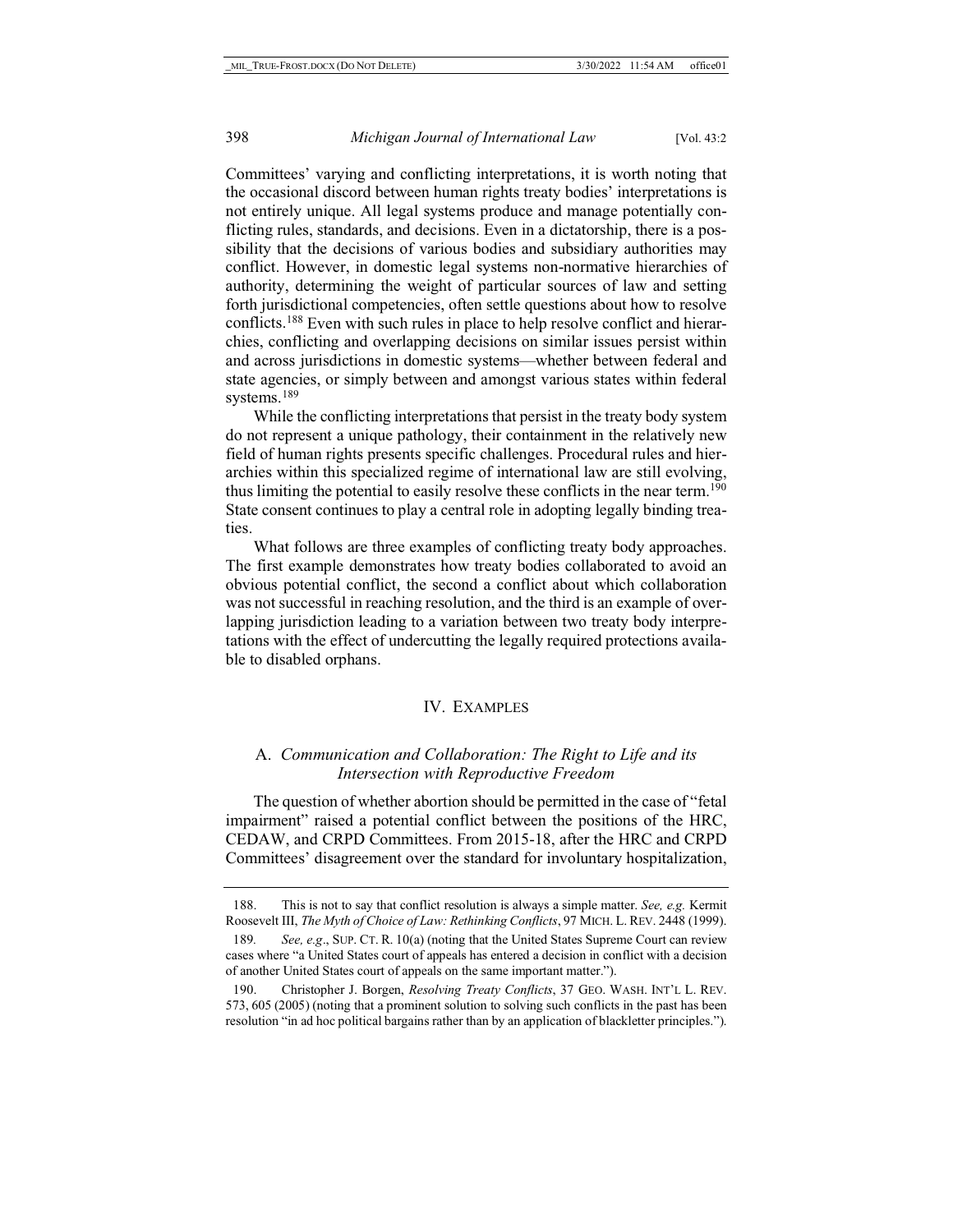described below, the fetal impairment question was presented during the HRC's drafting of its General Comment 36 on the right to life as defined in Article 6 of the ICCPR.<sup>[191](#page-39-0)</sup> Unlike the issue of involuntary hospitalization, this potential conflict was both partially resolved<sup>[192](#page-39-1)</sup> and partially avoided through the treaty bodies' interactions.[193](#page-39-2)

<span id="page-39-7"></span>The CEDAW Committee did not submit any formally recorded written comments to the HRC regarding General Comment 36.[194](#page-39-3) In March 2017, the CRPD Committee, however, raised its concerns to the HRC about the conflict with the CRPD in the draft General Comment, as the draft allowed for abortion in cases "when [the] foetus suffers from fatal impairment."[195](#page-39-4) The issue of "fatal impairment" arose when Ms. Mellet applied to the HRC in *Mellet v. Ireland*, as her fetus had Trisomy 18 and Ireland forbade abortion. The HRC ruled in favor of Ms. Mellet.<sup>196</sup>

During the HRC's drafting process of General Comment 36, the CRPD Committee submitted a list of recommended changes to the HRC. The final draft of General Comment 36, considered one such change. [197](#page-39-6) The CRPD Committee asserted that laws which "explicitly allow for abortion on grounds

193. U.N. Off. of the High Comm'r for Hum. Rts., *supra* not[e 182.](#page-36-4)

<span id="page-39-3"></span><span id="page-39-2"></span>194. U.N. Off. of the High Comm'r for Hum. Rts., General Comment No. 36 on Article 6 of the International Covenant on Civil and Political Rights – Right to Life (July 14, 2015), https://www.ohchr.org/en/hrbodies/ccpr/pages/gc36-article6righttolife.aspx.

195. Comm. on the Rights of Persons with Disabilities, *supra* not[e 182.](#page-36-4)

<span id="page-39-5"></span><span id="page-39-4"></span>196. Mellet applied to the HRC for relief in her challenging case, and the HRC found that Trisomy 18 was a fatal impairment. Mellet sought (and secured) relief from the HRC because of the mental anguish she endured by having to travel abroad for the termination, citing violations of Articles 2, 3, and 26 (equal protection and discrimination), Article 7 (cruel and degrading treatment), article 17 (right to privacy), and Article 19 (right to freedom of information). U.N. Hum. Rts. Comm., *Views Adopted by the Committee Under Article 5(4) of the Optional Protocol, Concerning Communication No. 2324/2013*, U.N. Doc. CCPR/C/116/D/2324/2013 (Mar. 31, 2016). The Trisomy 18 diagnosis straddles the line of what constitutes a fatal impairment versus what is a fetal impairment. For additional information on Trisomy 18. *See What is Trisomy 18*, TRISOMY 18 FOUND., https://www.trisomy18.org/what-is-trisomy-18/ (last visited Nov. 21, 2021) ("And although 10 percent or more may survive to their first birthdays, there are children with Trisomy 18 that can enjoy many years of life with their families, reaching milestones and being involved with their community. A small number of adults (usually girls) with Trisomy 18 have and are living into their twenties and thirties, although with significant developmental delays that do not allow them to live independently without full time caregiving.").

<span id="page-39-6"></span>197. U.N. Comm. on the Rts. of Persons with Disabilities, *supra* not[e 182.](#page-36-4)

<span id="page-39-0"></span><sup>191.</sup> The Human Rights Committee began the drafting process of General Comment 36 on the right to life, over three years before it was adopted in 2018. The Committee released a draft version on July 14, 2015. U.N. Off, of the High Comm'r for Hum. Rts., *supra* not[e 182.](#page-36-4)

<span id="page-39-1"></span><sup>192</sup>*. See infra* Part IV(A); *see also* U.N. Off. of the High Comm'r for Hum. Rts., Stop Regression on Sexual and Reproductive Rights of Women and Girls, UN Experts Urge (Sept. 5, 2018), https://www.ohchr.org/EN/NewsEvents/Pages /DisplayNews.aspx?NewsID=23503&LangID=E ("Rollback and regression on respect for international human rights norms threatens the sexual and reproductive health rights of women, including women with disabilities, UN human rights experts warned today.").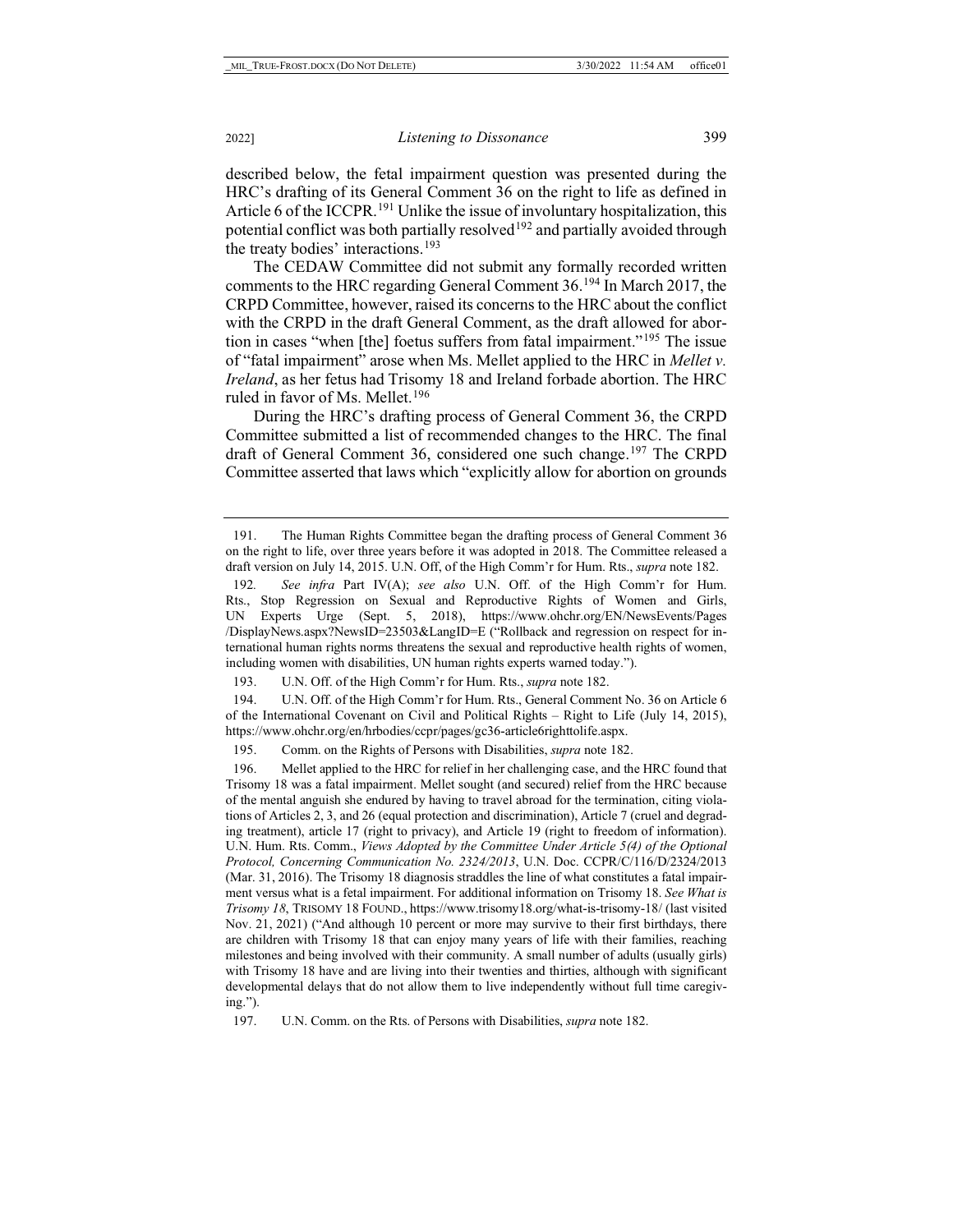<span id="page-40-0"></span>of impairment violate the CRPD (Arts. 4, 5  $\&$  8)."<sup>[198](#page-40-1)</sup> The CRPD Committee asserted that this assessment of impairment "perpetuates notions of stereotyping disability as incompatible with a good life."[199](#page-40-2) In the final draft of General Comment 36, the Human Rights Committee removed this language from paragraph 9, line  $9<sup>200</sup>$ 

The CEDAW Committee also had comments for the HRC. CEDAW Article 16 guarantees women equal rights in deciding "freely and responsibly on the number and spacing of their children and to have access to the information, education and means to enable them to exercise these rights."<sup>201</sup> CEDAW Article 10 also specifies that women's right to education includes access to information about family planning[.202](#page-40-5)

In July 2017, the CEDAW Committee issued its own General Recommendation 35 on gender-based violence against women, which covered sexual and reproductive health services.<sup>203</sup> In its General Recommendation 35, the CEDAW Committee twice considered abortion. First, the Committee deemed any state provisions "that criminali[ze] abortion," as a form of gender-based violence against women.[204](#page-40-7) Second, the CEDAW Committee declared:

<span id="page-40-11"></span>[F]urther violations of women's sexual and reproductive health and rights, include the criminali[z]ation of abortion, denial or delay of safe abortion and[/or] post-abortion care, forced continuation of pregnancy, [and] abuse and mistreatment of women and girls seeking sexual and reproductive health information . . . [all of which] are forms of gender-based violence that, depending on the circumstances may amount to torture or cruel, inhuman or degrading treatment.<sup>[205](#page-40-8)</sup>

In other words, the CEDAW Committee's statement remains silent on the issue of fetal impairment. Less than two months before the HRC adopted its final General Comment 36 on the right to life, the CRPD Committee issued a joint statement with the CEDAW Committee expressing concern about re-strictive access to safe and legal abortions worldwide.<sup>[206](#page-40-9)</sup> Finally, on October 30, 2018, the HRC adopted General Comment 36 on the right to life.<sup>[207](#page-40-10)</sup>

<sup>198</sup>*. Id.* 

<sup>199</sup>*. Id.*; *see* Table C.

<span id="page-40-4"></span><span id="page-40-3"></span><span id="page-40-2"></span><span id="page-40-1"></span><sup>200.</sup> The Human Rights Committee declined some of the requested changes by the CRPD. However, this is a subject the author explores in a work in progress.

<sup>201.</sup> CEDAW, *supra* not[e 82](#page-15-4)[153,](#page-28-4) at art. 16.

<sup>202</sup>*. Id.* art. 10.

<span id="page-40-7"></span><span id="page-40-6"></span><span id="page-40-5"></span><sup>203.</sup> Comm. on the Elimination of All Forms of Discrimination against Women, *General Recommendation No. 35 on Gender-Based Violence against Women: Updating General Recommendation*, U.N. Doc. CEDAW/C/GC/35, ¶ 18 (July 26, 2017).

<span id="page-40-8"></span><sup>204</sup>*. Id.* ¶ 31(a).

<sup>205</sup>*. Id.* ¶ 18.

<span id="page-40-9"></span><sup>206.</sup> U.N. Off. of the High Comm'r for Hum. Rts., *supra* not[e 192.](#page-39-7) 

<span id="page-40-10"></span><sup>207.</sup> U.N. Hum. Rts. Comm., *supra* not[e 182.](#page-36-4)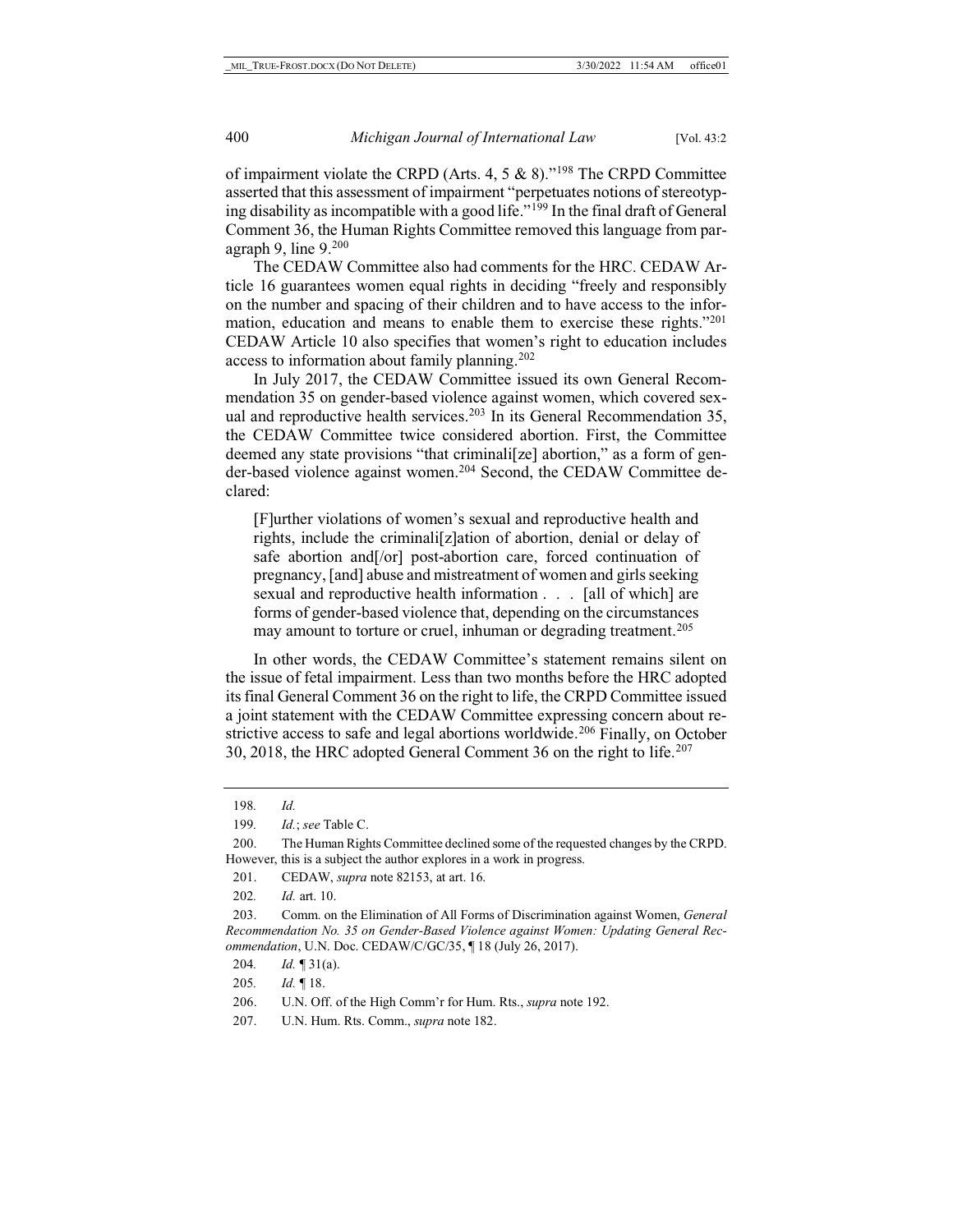The HRC took three years to draft the final version of General Comment 36.[208](#page-41-0) First, in paragraph 8, the HRC allows state parties to "adopt measures designed to regulate voluntary terminations of pregnancy . . . [b]ut the restrictions on the ability of women or girls to seek abortion must not, *inter alia,* jeopardize their lives, subject them to physical or mental pain or suffering.["209](#page-41-1) Later in paragraph 8, the HRC declares that state parties "may not regulate pregnancy or abortion in all other cases . . . that run contrary to their duty to ensure that women and girls do not have to undertake unsafe abortions.["210](#page-41-2) In addition, state parties "should not introduce new barriers and should remove existing barriers that deny effective access by women and girls to safe and legal abortion."[211](#page-41-3)

In September 2018, the CRPD and CEDAW Committees issued a joint statement on international human rights norms and the reproductive rights of women, showing that disability rights and gender equality do not need to con-tradict each other.<sup>[212](#page-41-4)</sup> The Committees focused on the idea that access to sexual and reproductive health services is a "prerequisite for safeguarding [women's] human rights to life, health, equality before the law and equal protection . . . non-discrimination . . . and freedom from torture and ill treatment."[213](#page-41-5)

<span id="page-41-7"></span>In the joint statement, both Committees cautioned that advocates against sexual and reproductive health services use the argument advancing disability rights as an excuse to curb access to sexual and reproductive health for women.[214](#page-41-6) The CRPD Committee Chairperson at the time, Theresia Degener, dismissed these efforts as "constitut[ing] a misinterpretation of the Convention on the Rights of Persons with Disabilities" because disability and gender

210*. Id.*

<span id="page-41-0"></span><sup>208.</sup> U.N. Off. of the High Comm'r for Hum. Rts., UN Human Rights Committee Publishes New General Comment on the "Right to Life" (Nov. 1, 2018), https://www.ohchr.org/EN /NewsEvents/Pages/DisplayNews.aspx?NewsID=23809&LangID=E (noting that "The general comment the Committee just issued on the right to life has been in the works for more than three years…").

<sup>209.</sup> U.N. Hum. Rts. Comm., *supra* not[e 182,](#page-36-4) ¶8.

<span id="page-41-3"></span><span id="page-41-2"></span><span id="page-41-1"></span><sup>211</sup>*. Id.* Tension is clearly possible between the HRC's position regarding regulation and the Convention on the Elimination of Discrimination Against Women ("CEDAW") Committee's position, creating uncertainty for rights claimants and states. The CEDAW Committee believes any "denial or delay of safe abortion and post-abortion care . . . [is a] form[s] of genderbased violence that . . . may amount to torture or cruel, inhuman or degrading treatment." Comm. on the Elimination of All Forms of Discrimination against Women, *supra* not[e 203,](#page-40-11) at ¶18.

<sup>212.</sup> U.N. Off. of the High Comm'r for Hum. Rts., *supra* not[e 192,](#page-39-7) at 2.

<span id="page-41-5"></span><span id="page-41-4"></span><sup>213.</sup> CRPD Comm. & CEDAW Comm., *Joint Statement Guaranteeing Sexual and Reproductive Health and Rights for All Women, in particular Women with Disabilities: Joint statement by the Committee on the Rights of Persons with Disabilities (CRPD) and the Committee on the Elimination of All Forms of Discrimination Against Women (CEDAW*) 1 (Aug. 29, 2018), *available at* ohchr.org/EN/HRBodies/CRPD/Pages/CRPDStatements.aspx. [hereinafter *CRPD & CEDAW Joint Statement*]

<span id="page-41-6"></span><sup>214.</sup> Off. of the High Comm'r for Hum. Rts., *supra* note 192, at 2.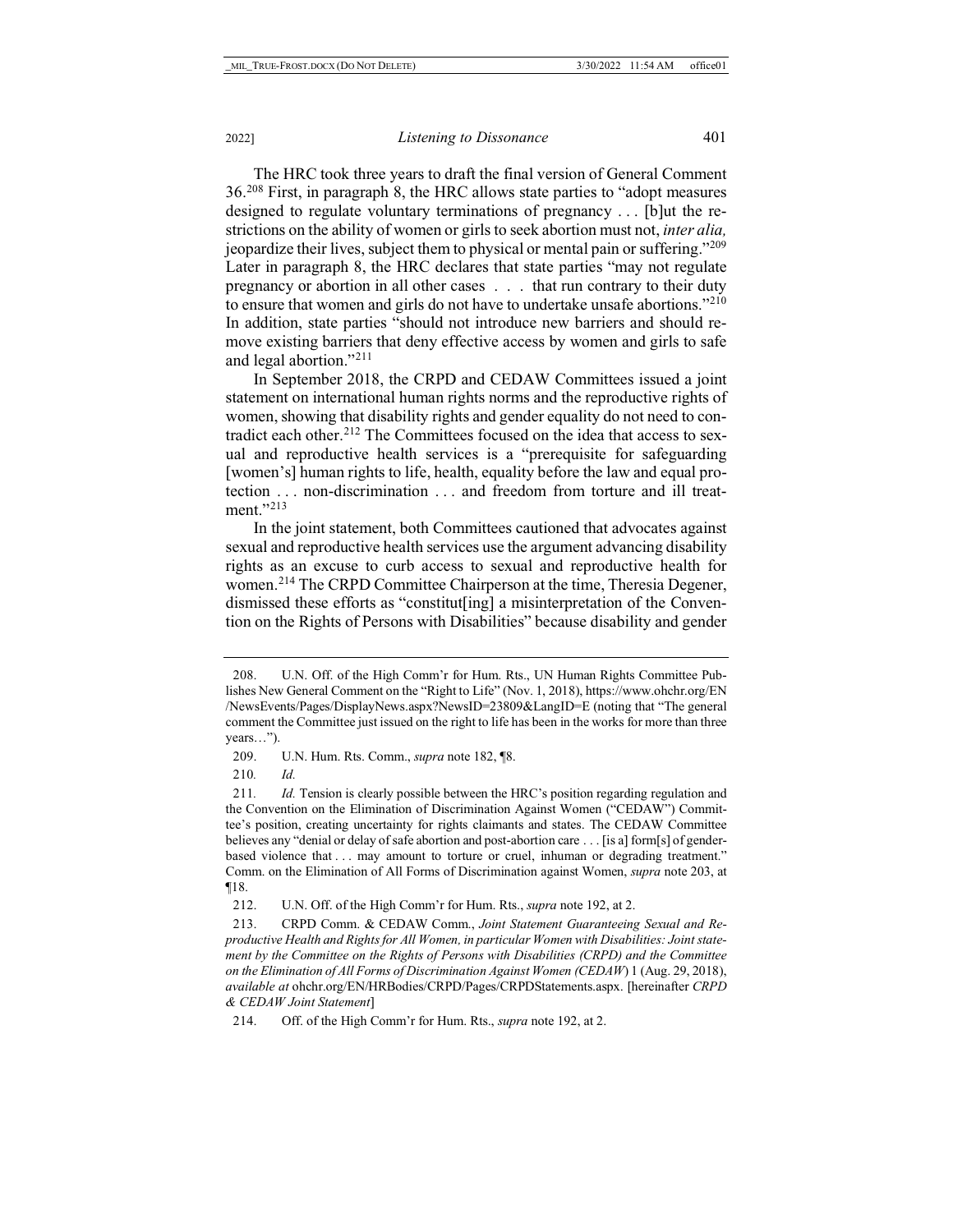equality are two components of the same human rights standard that should not be construed as conflicting.[215](#page-42-1) The Committees also advised state parties that they must "enable women, including women with disabilities, to make autonomous decisions about their sexual and reproductive health and ensure that women have access to evidence-based and unbiased information."[216](#page-42-2)

This example demonstrates how potential disagreements and conflicts have been at least partially addressed and resolved through the consultation process that the treaty bodies have developed, as in the case of the HRC deleting the language about fetal impairments from General Comment 36 after receiving the CRPD Committee's objection. However, the possibility of conflict still looms, as the three Committees have not yet reached agreement about the legality of regulations permitting abortion in the case of fetal impairments. But, in their joint statement, the CEDAW and CRPD Committees recognized the interconnectedness and dependency between the rights they safeguard, particularly as those rights affect women with disabilities.<sup>[217](#page-42-3)</sup>

## <span id="page-42-7"></span>B. *Conflict After the Strengthening of the System: Involuntary Hospitalization and the Right to Liberty and Security*

Should involuntary hospitalization always be considered an impermissible form of detention and forbidden by the right to liberty? Two treaty bodies have disagreed on the answer to this question and have been unable to resolve or to avoid this disagreement.

<span id="page-42-0"></span>The roots of the conflict regarding involuntary hospitalization run deep,<sup>[218](#page-42-4)</sup> but during the drafting process of the HRC's General Comment 35 on the right to liberty and security in Article 19 of the ICCPR, the HRC and the CRPD Committee disagreed directly in numerous exchanges[.219](#page-42-5) In May 2014, the CRPD Committee issued its first General Comment, focusing on Article 12, equal recognition before the law, and directing state parties to ensure that people with disabilities are not divested of their legal capacity, as has historically been the case under international law as well as under many domestic laws.[220](#page-42-6) Additionally, the CRPD Committee predicated deprivation

<span id="page-42-5"></span>219. U.N. Special Rapporteur on Disability, Urgent Request to Amend the Human Rights Committee's Draft version of General Comment No. 35 (CCPR/C/107/R.3) on Article 9 (Right to Liberty and Security of Person) Bringing it in Line with the U.N. Convention on the Rights of Persons with Disabilities (May 27, 2014), https://www.ohchr.org/Documents/HRBodies /CCPR/GConArticle9/Submissions/SRDisability.doc.

<span id="page-42-6"></span>220. Comm. on the Rts. of Persons with Disabilities, General Comment No. 1 (2014), Article 12: Equal Recognition Before the Law, U.N. Doc. CRPD/C/GC/1 (Apr. 11, 2014). Note, however, that "Thirteen States parties to the Convention have issued reservations and

<span id="page-42-8"></span><sup>215</sup>*. Id.*

<span id="page-42-1"></span><sup>216</sup>*. Id.*

<sup>217</sup>*. CRPD & CEDAW Joint Statement*, *supra* not[e 213.](#page-41-7)

<span id="page-42-4"></span><span id="page-42-3"></span><span id="page-42-2"></span><sup>218</sup>*. See, e.g.*, Gerard Quinn & Theresia Degener, *Human Rights and Disability: The Current Use and Future Potential of United Nations Human Rights Instruments in the Context of Disability*, U.N. Doc. HR/PUB/02/1 (2002).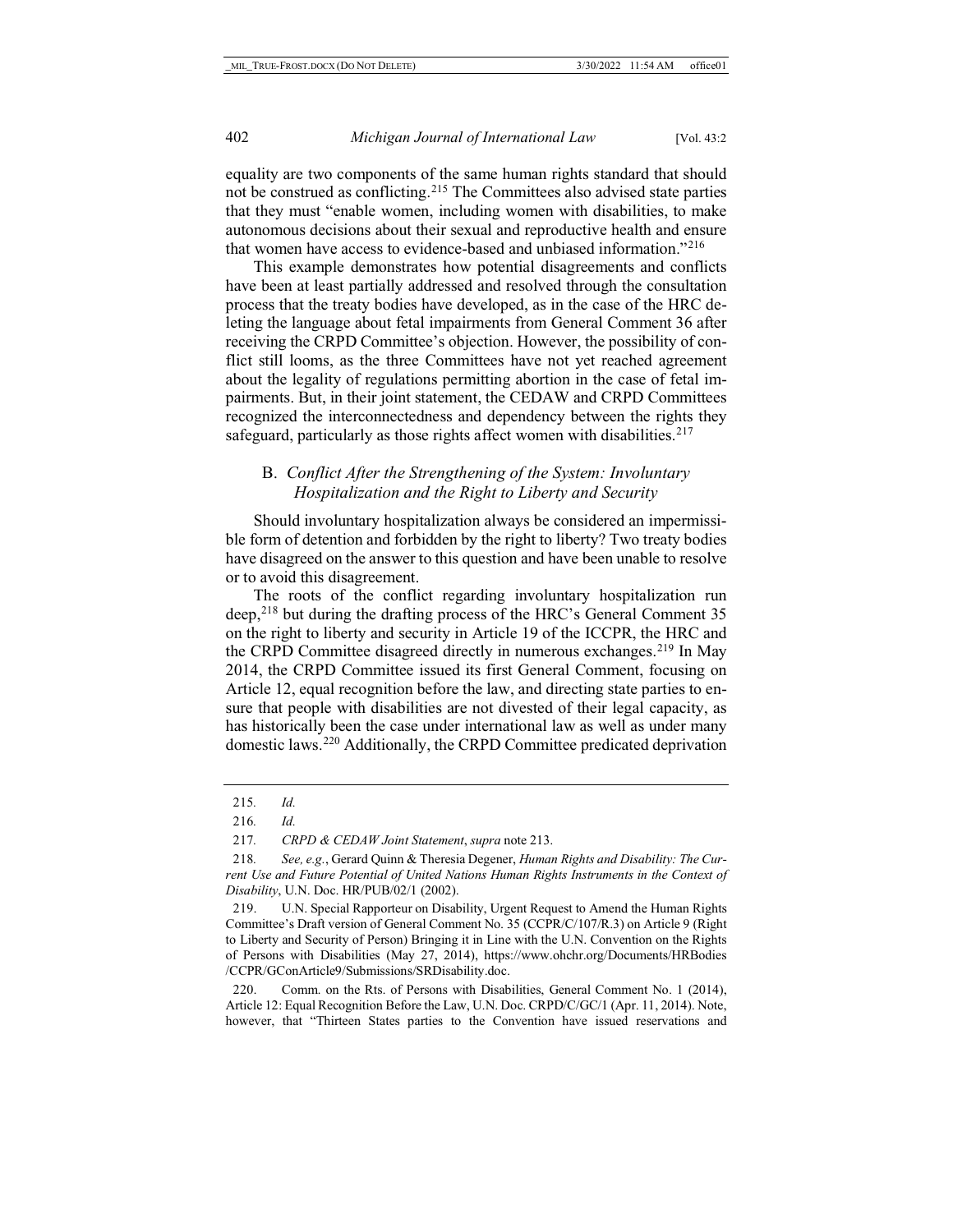of liberty and security under Article 14 of the CRPD on the consent of either the individual or their supportive decision maker.<sup>[221](#page-43-0)</sup> The CRPD "does not focus on the limitations of the individual [with a disability] but on the barriers that society creates to full participation."[222](#page-43-1)

<span id="page-43-4"></span>Yet in paragraph 19 of the draft of the HRC's General Comment 35, states are permitted to compel a person to be involuntarily detained without criminal charge, for the purpose of protecting the person "in question from harm or preventing injury to others," so long as the deprivation of liberty is "necessary and proportionate."[223](#page-43-2) In most states, consent of the putative patient is required for treatment of people without disabilities, except in select cases[.224](#page-43-3)

<span id="page-43-0"></span>221. Comm. on the Rights of Persons with Disabilities, *Rep. of the Committee on the Rights of Persons with Disabilities*, U.N. Doc. A/72/55, at 22 (2017).

<span id="page-43-1"></span>222*. See* Rosenthal, *supra* note [26,](#page-5-9) at 102. ("The CPRD is changing the way people with disabilities are portrayed in society and how people with disabilities are responding to their new roles in society as rights holders rather than passive recipients of services."); Arlene Kanter, *Do Human Rights Treaties Matter: The Case for the United Nations Convention on the Rights of People with Disabilities*, 52 VAND.J. TRANSNAT'L L. 577, 596–97 (2019) ("[H]undreds of men and women with disabilities . . . explained that what causes their exclusion from society is often not their disability but rather the physical, attitudinal, and legal barriers that prevent them from fully participating as equal members of society.").

<span id="page-43-2"></span>223. Hum. Rts. Comm., *supra* not[e 24.](#page-5-10) In Communication No. 754/1997, A. v. New Zealand, the HRC found that treatment in a psychiatric institution against the will of the author constituted a deprivation of liberty under Art. 9. *See* Hum. Rts Comm., Communication No. 754/1997, U.N. Doc. CCPR/C/66/D/754/1997 (Aug. 3, 1999). In dicta in Fijalkowska v. Poland, the "Committee acknowledges that circumstances may arise in which an individual's mental health is so impaired that so as to avoid harm to the individual or others, the issuance of a committal order, without assistance or representation sufficient to safeguard her rights, may be unavoidable." *See* Hum. Rts. Comm., Communication No. 1061/2002, U.N. Doc. CCPR/C/84 /D/1061/2002 (Aug. 4, 2005).

<span id="page-43-3"></span>224. For examples of circumstances when medical treatment may be given without consent in the United States, see, e.g., Bryan A. Liang, *Informed Consent: Know Rules and Exceptions, When they Apply*, ED LEGAL LETTER (Aug. 1, 2003), https://www.reliasmedia.com/articles/29540-informed-consent-know-rules-and-exceptions-when-they-apply (noting that "[i]nformed consent is a legal requirement applicable to all medical care. Physicians who provide services to patients are compelled, ethically and morally, to allow patients to make their own health care decisions based upon all material information available," but also offering that a physician is not required to obtain informed consent when the cost of doing so "would

declarations upon ratification or accession, with the intention of limiting the implementation of article 12 and other related articles. According to article 19 of the Vienna Convention on the Law of Treaties and article 46 of the Convention itself, reservations and declarations incompatible with the object and purpose of the Convention are not permitted. Given the centrality of article 12 to the enjoyment and exercise of all rights set out in the Convention, such restrictions clearly contradict the object and purpose of the Convention, as they hinder and/or deny the full and equal enjoyment of all human rights and fundamental freedoms by all persons with disabilities. In that regard, the Special Rapporteur urges the States parties concerned to withdraw all their reservations and declarations." Catalina Devandas (Special Rapporteur on the Rights of Persons with Disabilities), *Rep. of the Special Rapporteur on the Rights of Persons with Disabilities*, U.N. Doc. A/HRC/37/56, ¶ 37 (Dec. 12, 2017).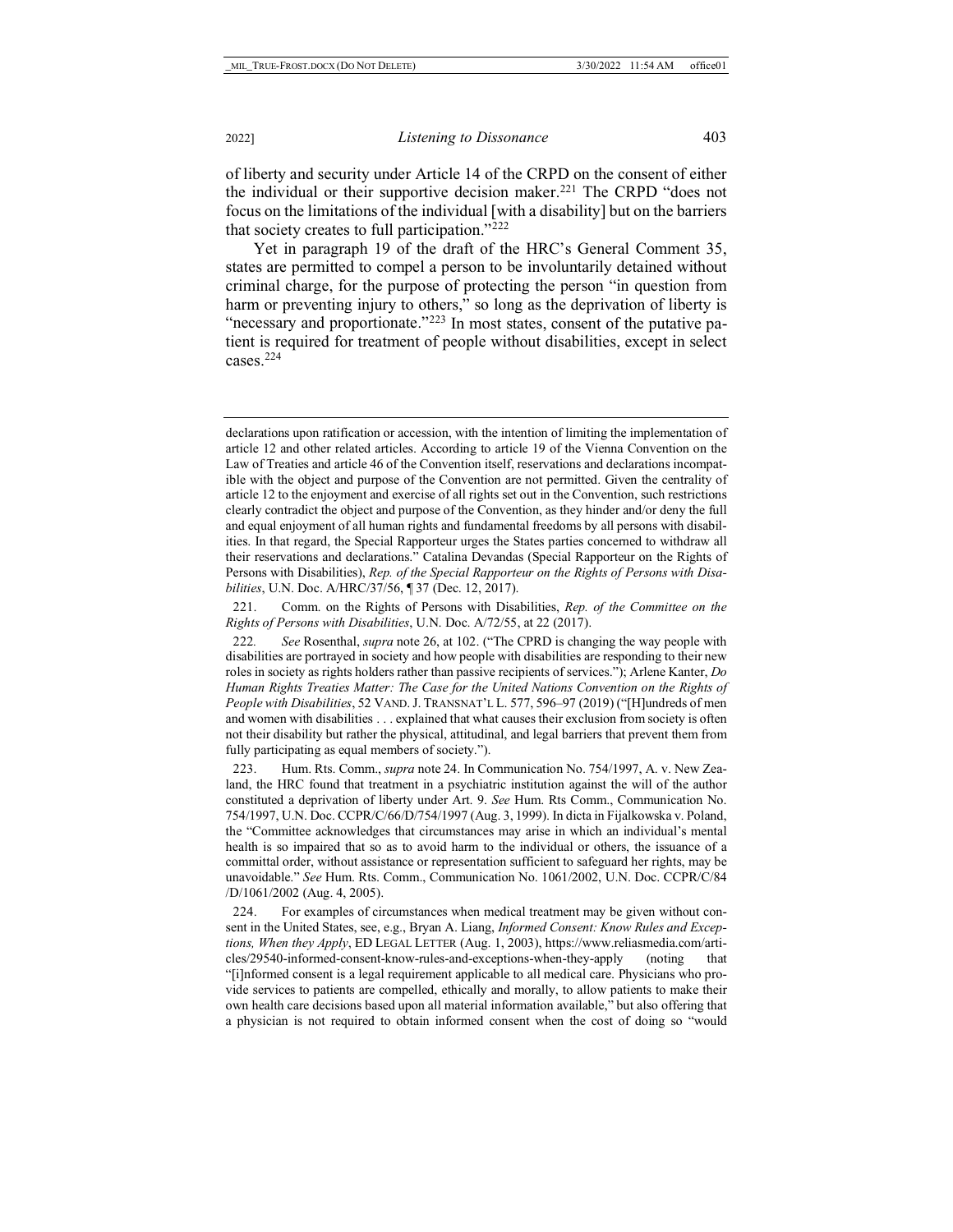<span id="page-44-5"></span>According to both the Special Rapporteur on Disability and the CRPD Committee, a state may not compel an individual to receive treatment, or involuntarily commit the person without criminal conviction, and thus "mental health services must be based on the free and informed consent of the person concerned."[225](#page-44-0) The CRPD seeks, in part, to address the legacy and after-effects of the prolonged history of people with disabilities being pathologized and viewed through a medical model, including being institutionalized without consent.[226](#page-44-1) Therefore, in the context of hospitalizations and mental health services, the free and informed consent of the person with disabilities must be procured.<sup>[227](#page-44-2)</sup> The CRPD Committee believes that if a person with disabilities is to properly enjoy the right of liberty and security of person, then laws and policies must be put in place and enforced to guarantee that all mental health services are provided based on the free and informed consent of the person concerned.[228](#page-44-3)

It is beyond the scope of this article to examine closely the interrelationship between disability and involuntary detention and incarceration, but further study into this particular conflict is warranted for those interested in selfdetermination, autonomy, and the limitations of conventional discrimination law[.229](#page-44-4) Indeed, as Liat Ben-Moshe notes, "[while there is a] prevalence of

<span id="page-44-2"></span>227. "The right to enjoyment of the highest attainable standard of health (art. 25) includes the right to health care on the basis of free and informed consent. States parties have an obligation to require all health and medical professionals (including psychiatric professionals) to obtain the free and informed consent of persons with disabilities prior to any treatment." Comm. on the Rts. of Persons with Disabilities, *supra* not[e 219,](#page-42-7) at ¶ 41.

<span id="page-44-3"></span>228. For work on the relevance of supported decision-making to self-determination, see, e.g., Anna Arstein-Kerslake, Joanne Watson, Michelle Browning, Jonathan Martinis & Peter Blanck, *Future Directions in Supported Decision-Making*, 37 DISABILITY STUD. Q, 2017, https://dsq-sds.org/article/view/5070/4549.

<span id="page-44-4"></span>229. It is beyond the scope of this article to engage the merits of this involuntary hospitalization debate in depth. Involuntary detention and involuntary treatment are intertwined topics. For a discussion on the complex problem of involuntary treatment, see, e.g., Piers Gooding & Eilionóir Flynn, *Querying the Call to Introduce Mental Capacity Testing to Mental Health Law: Does the Doctrine of Necessity Provide an Alternative?*, 4 LAWS 245 (2015) (discussing compulsory mental health treatment in the context of the CRPD); Faraaz Mahomed, Janos Fiala-Butora & Michael Ashley Stein, *Anna Nilsson's Compulsory Mental Health Interventions and the CRPD: Minding Equality*, 43 HUM. RTS. Q. 616 (2021).

seriously undermine the health, safety, and life of any patient who requires emergency treatment but cannot provide informed consent for it.").

<sup>225.</sup> U.N. Special Rapporteur on Disability, *supra* note [218.](#page-42-0)

<span id="page-44-1"></span><span id="page-44-0"></span><sup>226</sup>*. See* LIAT BEN-MOSHE, DECARCERATING DISABILITY: DEINSTITUTIONALIZATION AND PRISON ABOLITION 3 (2020) (The U.S. population of "people with I/DD labels living in institutions decreased by 80 percent from 1977-2015 while the number of people living in small residences (six or fewer people) increased by greater than 1900 percent over same time period. In the last twenty years, the number of people with I/DD who receive support and services from the state while living in home of family member increased by 135 percent. As a result, by 2014, fourteen U.S. states had closed all their state-operated institutions for people with I/DD… [These states] have just learned how to accommodate their needs outside institutional framework.").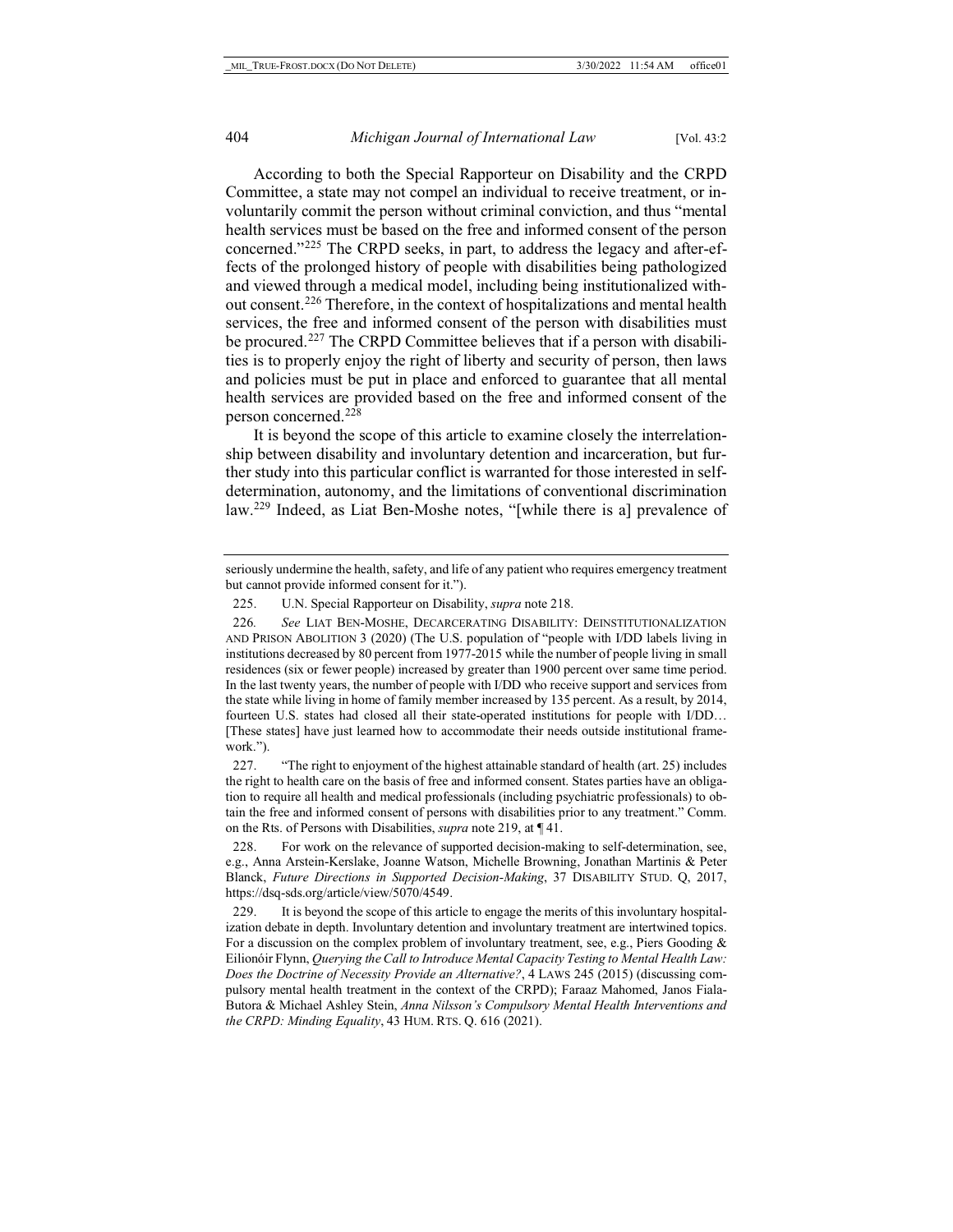disability/madness in carceral locales, [-] it is often missing from *analysis* of these sites and logics."[230](#page-45-0) Yet, the institutions themselves can disable in multiple ways.[231](#page-45-1) According to Ben-Moshe, "[c]entering disability and mental difference" can lead to deeper understanding/analysis of the phenomena of in /de-carceration.[232](#page-45-2)

The fears and concerns of non-disabled people about the erratic conduct and behavior of people with psychosocial disabilities are well-known. Such concerns and fears are reflected in three states' reservations "to article 14 (on the liberty and security of the person) of the otherwise widely ratified CRPD, animated in part by concern about a lack of appropriate support for people with psychiatric disabilities."<sup>[233](#page-45-3)</sup> As they ratified the CRPD, Ireland, the Netherlands, and Norway lodged reservations to permit the state to maintain the power to require compulsory care of people with "mental illness."[234](#page-45-4) While "[s]ecurity and safety are [classically] protected aims of the state,"[235](#page-45-5) many states have historically considered a mere diagnosis of a psychosocial disability to be sufficient to constitute a potential for harm, sufficient to justify involuntary treatment or institutionalization.[236](#page-45-6) The HRC would allow the

<span id="page-45-2"></span><span id="page-45-1"></span>232. BEN-MOSHE, *supra* note [226,](#page-44-5) at 9; SIMI LINTON, CLAIMING DISABILITY: KNOWLEDGE AND IDENTITY 2 (1998) ("Disability studies takes for its subject matter not simply the variations that exist in human behavior, appearance, functioning, sensory acuity, and cognitive processing but, more crucially, the meaning we make of those variations.").

<span id="page-45-3"></span>233. As of 2021, there are 183 ratifying states parties to the CRPD. Among these 183 ratifying states parties, however, are innumerable reservations, understandings and declarations. *See Declarations and Reservations to the Convention on the Rights of Persons with Disabilities*, United Nations Treaty Collection, https://treaties.un.org/Pages /ViewDetails.aspx?src=IND&mtdsg\_no=IV-15&chapter=4 (last visited Nov. 21, 2021).

<span id="page-45-4"></span>234*. Id*. As Ireland's Declaration and Reservation to Article 12 notes, "To the extent article 12 may be interpreted as requiring the elimination of all substitute decision making arrangements, Ireland reserves the right to permit such arrangements in appropriate circumstances and subject to appropriate and effective safeguards." The Netherlands, meanwhile, declared that "the Kingdom of the Netherlands declares its understanding that the Convention allows for supported and substitute decision-making arrangements in appropriate circumstances and in accordance with the law. The Kingdom of the Netherlands interprets Article 12 as restricting substitute decision-making arrangements to cases where such measures are necessary, as a last resort and subject to safeguards." Lastly, Norway noted that it "declares its understanding that the Convention allows for the withdrawal of legal capacity or support in exercising legal capacity, and/or compulsory guardianship, in cases where such measures are necessary, as a last resort and subject to safeguards."

<span id="page-45-5"></span>235. ICCPR, *supra* not[e 2,](#page-1-6) at art. 4 ("In time of public emergency which threatens the life of the nation and the existence of which is officially proclaimed, the States Parties to the present Covenant may take measures derogating from their obligations under the present Covenant to the extent strictly required by the exigencies of the situation"); *see also id.* art. 6 ("Every human being has the inherent right to life. This right shall be protected by law.").

<span id="page-45-6"></span>236. U.N. Hum. Rts. Comm., Thematic Study by the Office of the United Nations High Commissioner for Human Rights on Enhancing Awareness and Understanding of the Convention on the Rights of Persons with Disabilities, U.N. Doc. A/HRC/10/48, ¶ 48 (Jan. 26, 2009)

<span id="page-45-0"></span><sup>230.</sup> BEN-MOSHE,*supra* not[e 226,](#page-44-5) at 9; *see also*, Peter Blanck, *Disability in Prison*, 26 S. CAL. INTERDISC. L. J. 309 (2017).

<sup>231</sup>*. See* Kanter, *supra* not[e 222,](#page-43-4) at 594.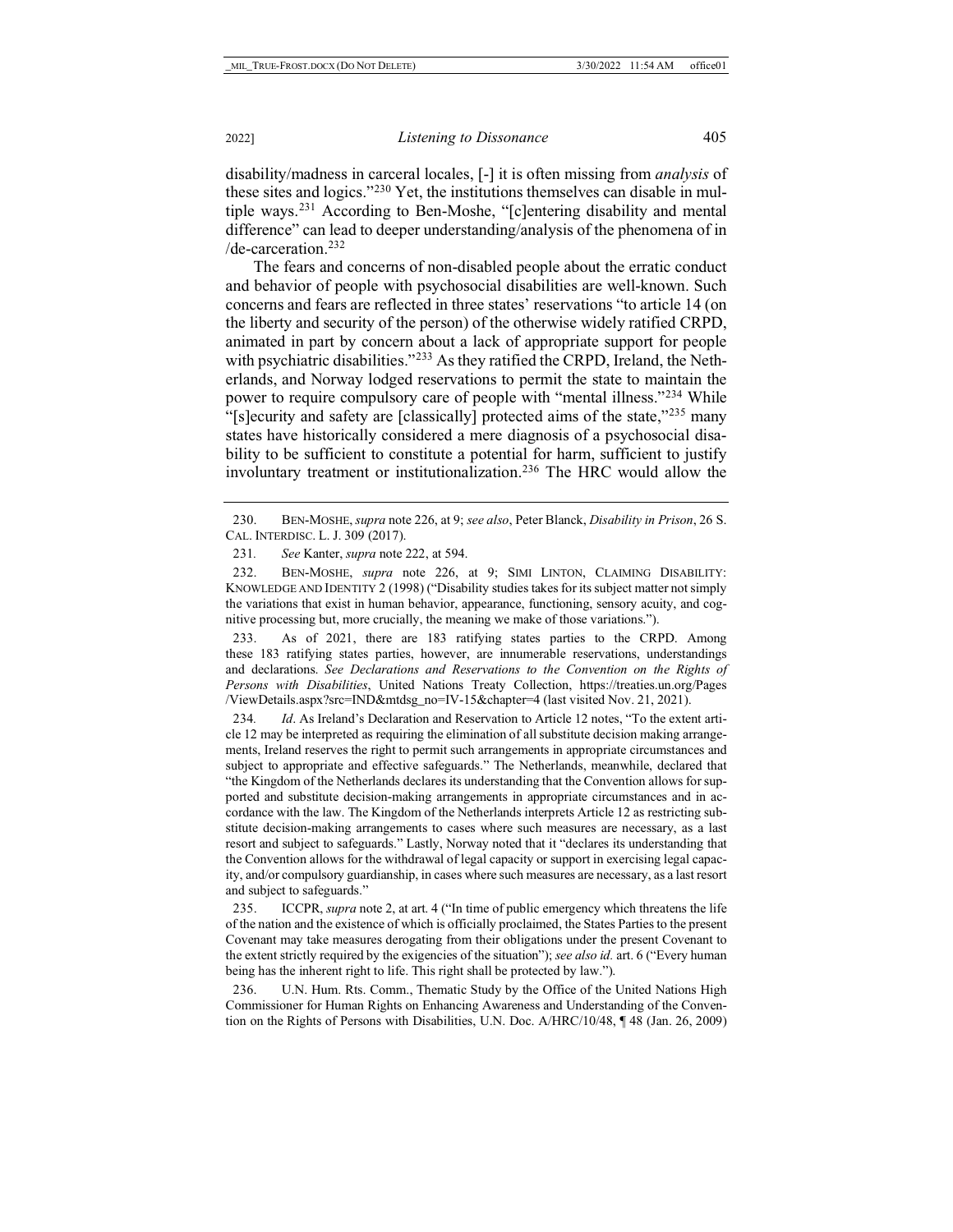state to demonstrate, in a case of absolute necessity, that the person in question might present a "potential for harm" sufficient to justify hospitalizing that person without their consent.[237](#page-46-0) Despite its exchanges with the CRPD Committee, the HRC did not accept the CRPD's position that the state must secure the consent of the person or charge them criminally prior to their institutionalization.[238](#page-46-1) In its finalized General Comment, therefore, the HRC does not require the accompanying procedural protections, non-deferential court review of medical determinations, or support model requested by the CRPD Committee.[239](#page-46-2)

As mentioned above, the UN Special Rapporteur on the Rights of Persons with Disabilities also took issue with the HRC permitting involuntary detention of people with psychosocial disabilities in cases of absolute necessity in draft General Comment 35[.240](#page-46-3) However, upon receiving these concerns and submissions from the CRPD Committee and the Special Rapporteur, and after multiple exchanges, the HRC refused to omit the conflicting interpretation from the final version of General Comment 35.[241](#page-46-4) According to Professor Neuman, who was an independent expert on the Committee at the time, although the HRC worked with the CRPD Committee to address its concerns, the two Committees' positions ultimately remained far apart. He related that:

The CRPD Committee takes an absolutist approach to differential treatment on the basis of disability, which it always considers to be discrimination forbidden by the Convention, without any possibility of justification. The Human Rights Committee, in contrast, applies the same concept of discrimination that it applies with regard to other bases of unequal treatment . . . and differential treatment will not be considered prohibited discrimination under the ICCPR without inquiry into its objective justification.[242](#page-46-5)

238*. Id.*

240. U.N. Special Rapporteur on Disability, *supra* note [218.](#page-42-0)[220](#page-42-8)

<span id="page-46-4"></span><span id="page-46-3"></span>241. The Human Rights Committee kept language permitting deprivation of liberty when it is necessary and proportionate. *See* Hum. Rts, Comm., *supra* note [24](#page-5-10) ("The existence of a disability shall not in itself justify a deprivation of liberty but rather any deprivation of liberty must be necessary and proportionate, for the purpose of protecting the individual in question from serious harm or preventing injury to others.").

<span id="page-46-5"></span>242. Neuman, *supra* note [6,](#page-2-10) at 9. Professor Neuman also raised concerns to the CRPD Committee about avoiding an "absolutist" position regarding disability discrimination again during the drafting of CRPD General Comment on art. 4. Neuman, *supra* not[e 45.](#page-9-3)

<sup>(&</sup>quot;Prior to the entrance into force of the Convention, the existence of a mental disability represented a lawful ground for deprivation of liberty and detention under international human rights  $law$ ").

<sup>237.</sup> U.N. Special Rapporteur on Disability, *supra* note [218.](#page-42-0)

<span id="page-46-2"></span><span id="page-46-1"></span><span id="page-46-0"></span><sup>239.</sup> For an overview of the drafting history of art. 14, and the view that the history reflects a desire to ensure that disability and additional factors such as dangerousness or the need for care or treatment do not suffice to justify a deprivation of liberty, see ARLENE KANTER, THE DEVELOPMENT OF DISABILITY RIGHTS UNDER INTERNATIONAL LAW: FROM CHARITY TO HUMAN RIGHTS 124–36 (2015).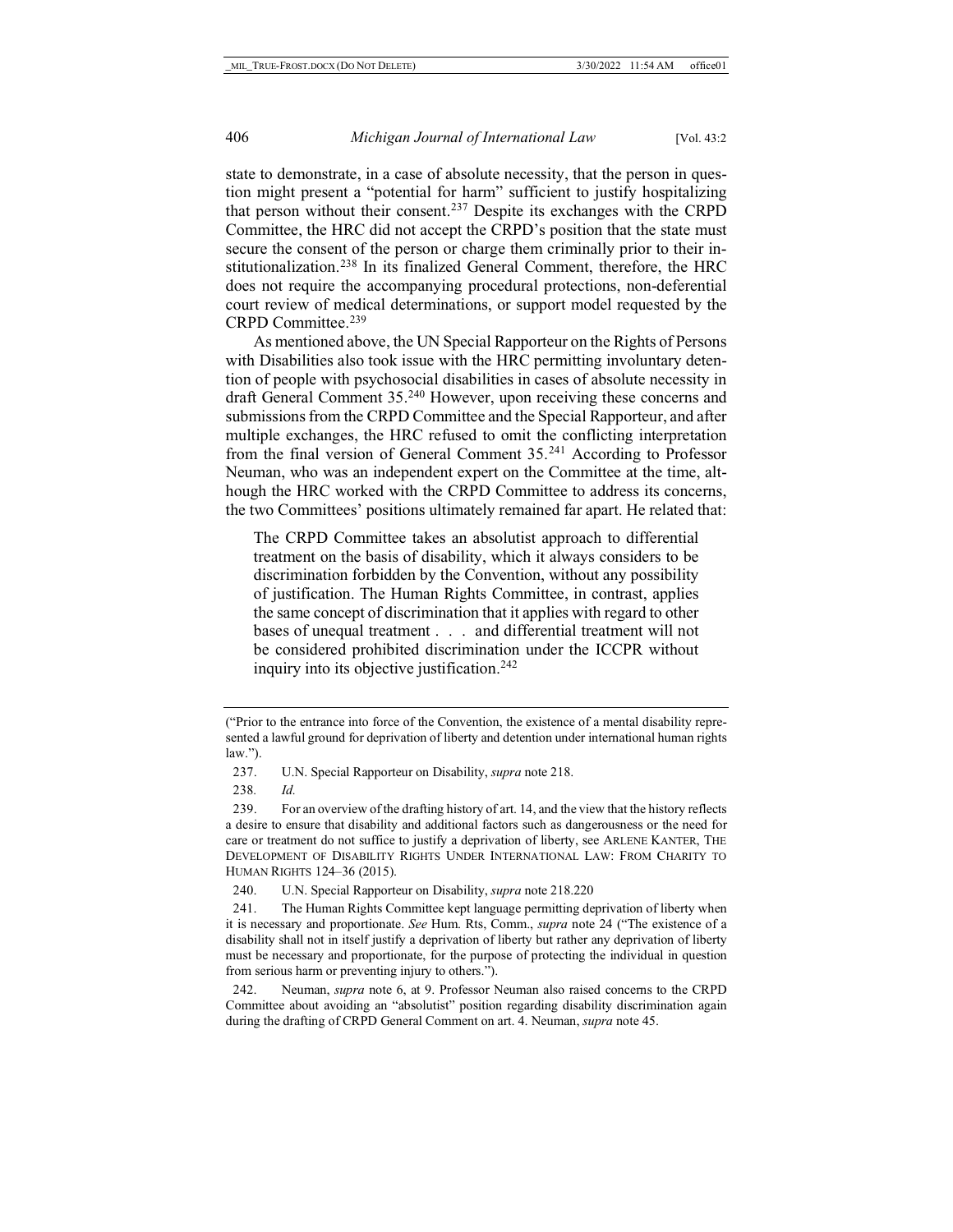A handful of treaty bodies issued General Comments on non-discrimination, as indicated by Table C. The CRPD Committee's General Comment 6 in 2018 explains that the medical model of disability leads to discrimination against individuals with disabilities, often divesting them of agency without adequate process or supports.<sup>[243](#page-47-0)</sup> It specifically addresses involuntary hospitalization in Article 14 of the treaty, stating that "States Parties must take all appropriate measures, to provide protection from and prevent all forms of exploitation, violence, and abuse against persons with disabilities. Forced corrective disability treatments should be prohibited."[244](#page-47-1) The CRPD Committee further calls on state parties to ensure that non-discrimination legisla-tion forbids institutionalization and forced mental health treatments.<sup>[245](#page-47-2)</sup>

| <b>Treaty Body</b>                    | <b>General Comment Date of</b> |                 | <b>Document Symbol</b> |
|---------------------------------------|--------------------------------|-----------------|------------------------|
|                                       |                                | <b>Adoption</b> |                        |
| Human Rights                          | General Comment                | Nov. 21, 1989   | IU.N. Doc. CCPR/C/21   |
| Committee                             | 18 Non-                        |                 | /Rev.1/Add.1           |
|                                       | discrimination <sup>246</sup>  |                 |                        |
| Committee on                          | General Comment                | July 2, 2009    | E/C.12/GC/20           |
| Economic, Social                      | $20$ Non-                      |                 |                        |
| and Cultural Rights discrimination in |                                |                 |                        |
|                                       | economic, social,              |                 |                        |
|                                       | and cultural                   |                 |                        |
|                                       | rights <sup>247</sup>          |                 |                        |

#### **TABLE C: TREATY BODY GENERAL COMMENTS ON NON-DISCRIMINATION AND EQUAL PROTECTION OF THE LAW**

<span id="page-47-0"></span>243*. See* U.N. Comm. on the Rts. of Persons with Disabilities, General Comment No. 6 (2018) on Equality and Non-Discrimination, U.N. Doc. CRPD/C/GC/6 (Apr. 26, 2018).

<sup>244</sup>*. Id.* ¶ 56.

<sup>245</sup>*. See id.* ¶ 73(c).

<span id="page-47-3"></span><span id="page-47-2"></span><span id="page-47-1"></span><sup>246.</sup> Hum. Rts. Comm., General Comment No. 18: Non-Discrimination, U.N. Doc. CCPR /C/21/Rev.1/Add.1 (Nov. 12, 1989).

<span id="page-47-4"></span><sup>247.</sup> ESCOR, General Comment No. 20, Non-Discrimination in Economic, Social and Cultural Rights (art. 2, para. 2 of the International Covenant on Economic, Social and Cultural Rights),,U.N. Doc. E/C.12/GC/20 (July 2, 2009).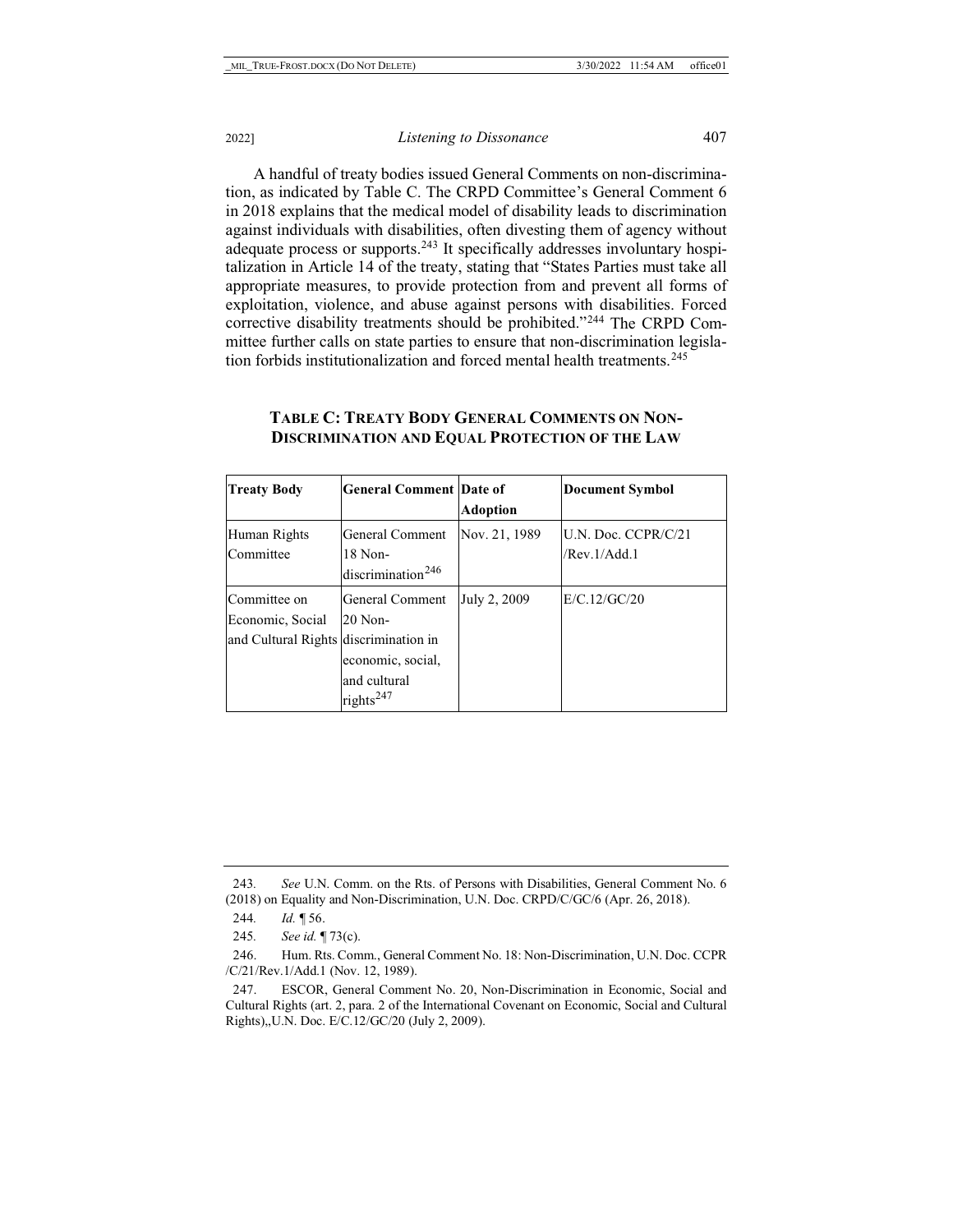| Committee on                         | General Comment                         | December 21. | E/C.12/GC/21 |
|--------------------------------------|-----------------------------------------|--------------|--------------|
| Economic, Social                     | 21 Right of                             | 2009         |              |
| and Cultural Rights everyone to take |                                         |              |              |
|                                      | part in cultural<br>life <sup>248</sup> |              |              |
| Committee on the                     | General Comment 6 April 26, 2018        |              | CRPD/C/GC/6  |
| <b>Rights of Persons</b>             | Equality and non-                       |              |              |
| with Disabilities                    | discription <sup>249</sup>              |              |              |

The HRC's General Comment 35, with language regarding involuntary detention that conflicts with the position of the CRPD Committee, was final-ized by the HRC in October 2014.<sup>[250](#page-48-2)</sup> This was the same year that the General Assembly took action to strengthen the treaty body system, but before har-monizing measures were put in place.<sup>[251](#page-48-3)</sup> This conflict in interpretation still has not been resolved.<sup>[252](#page-48-4)</sup>

## C. *Conflict Predating the Strengthening of the Treaty Body System: The Right to Live in a Family and Institutionalization*

Must state parties provide alternatives to orphanages and institutions to families of children and parents with disabilities?<sup>[253](#page-48-5)</sup> Might failure to do so amount to torture? Three treaty bodies have offered varying responses to these questions, providing an example of conflict that mostly predates the General Assembly's strengthening the treaty body system reforms.

Since the CRC's ratification in 1990, the CRC Committee, perhaps more than any other Committee prior to the adoption of the CRPD, has paid atten-tion to disability-based discrimination.<sup>[254](#page-48-6)</sup> Yet its General Comment 9 now conflicts with the position of the CRPD.<sup>[255](#page-48-7)</sup> The CRC treaty was the first to

254*. See* VANDENHOLE, *supra* not[e 119,](#page-22-6) at 170.

<span id="page-48-0"></span><sup>248.</sup> ESCOR, General Comment No. 21, Right of Everyone to Take Part in Cultural Life (art. 15, ¶ 1 (a), of the International Covenant on Economic, Social, and Cultural Rights), U.N. DOC. E/C.12/GC/21 (Dec. 21, 2009).

<sup>249.</sup> U.N. Comm. on the Rts. of Persons with Disabilities, *supra* not[e 166.](#page-32-3)

<span id="page-48-2"></span><span id="page-48-1"></span><sup>250.</sup> Hum. Rts. Comm., *General Comment No. 35, Article 9 (Liberty and Security of Person)*, U.N. Doc. CCPR/C/GC/35 (Dec. 16, 2014).

<sup>251</sup>*. See* G.A. Res. 68/268, *supra* not[e 130.](#page-23-10)

<span id="page-48-4"></span><span id="page-48-3"></span><sup>252.</sup> The sources of conflict in the interpretations of the Committees in this example run deep, with the CRPD Committee advancing a unique definition of discrimination. See *infra* for a note on the conflicting views of the appropriate definition of discrimination. The issue of involuntary detention is further exacerbated and complicated by the pandemic and a new wave of mental health issues. *See, e.g.*, Peter Blanck, *On the Importance of the Americans With Disabilities Act at Thirty*, J. DISABILITY POL'Y STUD. (forthcoming).

<span id="page-48-6"></span><span id="page-48-5"></span><sup>253.</sup> For a thorough analysis of this issue, and an argument that human rights law should require states to provide all children the right to live in a family, *see* Rosenthal, *supra* not[e 26.](#page-5-9)

<span id="page-48-7"></span><sup>255</sup>*. See* Rosenthal, *supra* not[e 26,](#page-5-9) at 67.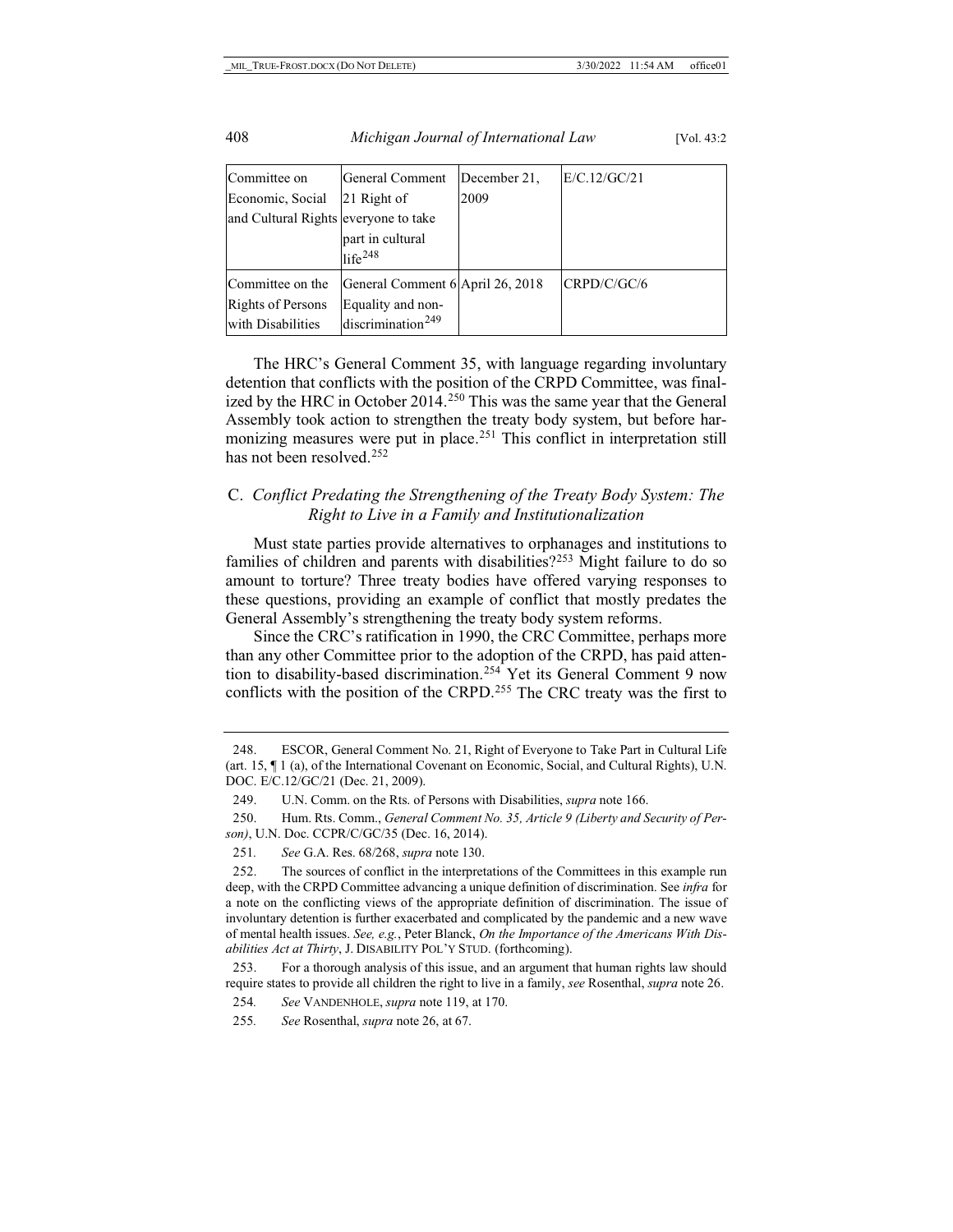explicitly include disability as a prohibited ground of discrimination.<sup>[256](#page-49-0)</sup> Under Article 23 of the CRC treaty, "States Parties recognize that a mentally or physically disabled child should enjoy a full and decent life, in conditions which ensure dignity, promote self-reliance and facilitate the child's active participation in the community."[257](#page-49-1) In addition, state parties must ensure that a child with disabilities has the "the fullest possible social integration and individual development."[258](#page-49-2)

Encouraging children's social integration and participation in the community arguably means that all children, including those with disabilities, should be raised in a family setting as opposed to an institution.<sup>[259](#page-49-3)</sup> In its General Comment 9 from 2006, however, the CRC offers a "last resort" exception for children with disabilities to be placed into institutions or residual care facilities. The General Comment urges states to only use institutionalization "when it is absolutely necessary and in the best interests of the child."<sup>260</sup> States Parties have wide latitude to determine when a last resort or "absolute necess[ity]," exists, as the Comment does not define either term. Obviously, without more specificity and necessary support, for some states, this "last re-sort" could become the most frequently utilized option.<sup>[261](#page-49-5)</sup>

In addition, through its call for reform of standards for such institutions, the CRC implicitly endorses their continued use by the state parties only for children with disabilities.[262](#page-49-6) CRC General Comment 9 urges state parties to engage in "transforming existing institutions, with a focus on small residential care facilities . . . [and] developing national standards for care in institutions." $263$ 

Contradicting the CRC's position, the CRPD treaty body's position, as set forth in its General Comment 5 adopted in 2017, is that institutionalization

<span id="page-49-4"></span>260. U.N. Comm. on the Rts, of the Child, General Comment No. 9 (2006), The Rights of Children with Disabilities, U.N. Doc. CRC/C/GC/9, ¶ 47 (Feb. 27, 2007).

<span id="page-49-5"></span>261*. See generally* Madeleine M. Plasencia, *The Torture of Children and Adolescents Living and Dying in Guatemala's Institutions*, 25 U.C. DAVIS J. INT'L L. & POL'Y 37 (2018) (examining the legal context of treatment of children with disabilities in Guatemala who live in institutionalized environments); Rosenthal, *supra* not[e 26,](#page-5-9) at 65 (discussing the institutionalization of children with disabilities within the framework of the CRPD and the CRC).

<span id="page-49-7"></span><span id="page-49-6"></span>262*. See* Rosenthal, *supra* not[e 26,](#page-5-9) at 115 –16.

263*. Id.* at 116.

<span id="page-49-0"></span><sup>256</sup>*. Id.* at 70; *see also* Arlene S. Kanter, *The Right to Inclusive Education for Students with Disabilities Under International Human Rights Law*, *in* THE RIGHT TO INCLUSIVE EDUCATION IN INTERNATIONAL HUMAN RIGHTS LAW 24 (G. de Beco, S. Quinlivan & J. E. Lord eds., 2019); Arlene S. Kanter & Carla Villarreal López, *A Call for an End to Violence Against Women and Girls with Disabilities Under International and Regional Human Rights Law*, 10 NE. U. REV. 118, 147 (2018).

<sup>257.</sup> CRC, *supra* not[e 157,](#page-29-4) at art. 23.

<sup>258</sup>*. Id.*

<span id="page-49-3"></span><span id="page-49-2"></span><span id="page-49-1"></span><sup>259</sup>*. See generally* Rosenthal, *supra* not[e 26](#page-5-9) (making the case that the protections recognized by the CRPD apply to all children and that governments are under an obligation to create the range of supports needed to ensure that children are with families who can be support their development and community-based needs).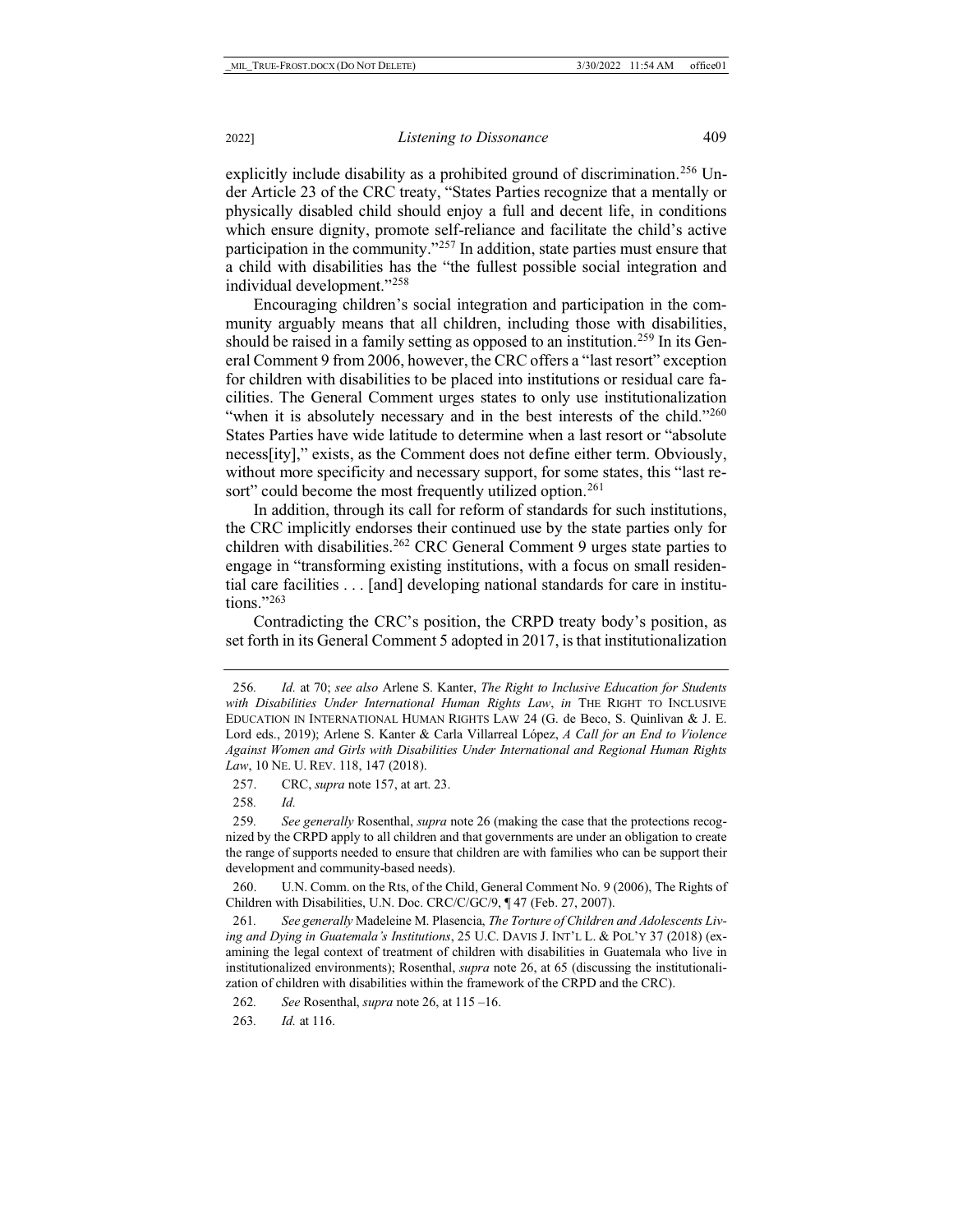of children with disabilities in any institution, whether it be a large orphanage or a smaller group home, violates the child's rights under the CRPD.<sup>[264](#page-50-0)</sup> According to the CRPD Committee, Articles 19 and 23 of the CRPD, like Article 23 of the CRC treaty, call on States Parties to ensure the social integration of children within their community and ensure the child's right to live with a family rather than in an institution.<sup>[265](#page-50-1)</sup>

When the CRC adopted its General Comment 9 in February 2009, the CRPD had only been in effect since May 2008.[266](#page-50-2) Given the position that the language of the CRPD takes on institutions, the CRC General Comment drafters did not allow themselves to be influenced by those parties involved with the CRPD.[267](#page-50-3) The CRPD treaty itself, drafted fifteen years after the CRC and partially in response to the CRC,<sup>[268](#page-50-4)</sup> explicitly addresses treatment of children with disabilities. It holds States Parties responsible for removing obstacles to the full integration of children with disabilities into society and to providing necessary resources to support them as well as to support children whose par-ents have disabilities.<sup>[269](#page-50-5)</sup> Article 23 of the CRPD sets forth how states should protect a child with a disability's right to live in a family, stating clearly that disability should not be a factor in the decision to remove a child from their family.[270](#page-50-6) It stipulates that states must use "every effort to provide alternative care within the wider family, and failing that, within the community in a

<span id="page-50-2"></span>266. Comm. on the Rts. of the Child, General Comment No. 9 (2006), The Rights of Children with Disabilities, U.N. Doc. CRC/C/GC/9 (Feb. 27, 2007). Meanwhile, the CRPD opened for signature in March 2007, and took effect in May 2008. *10th Anniversary of the Adoption of the Convention on the Rights of Persons with Disabilities*, U.N. DEPT. OF ECON. AND SOC. AFFAIRS, https://www.un.org/development/desa/disabilities/convention-on-the-rights-ofpersons-with-disabilities/the-10th-anniversary-of-the-adoption-of-convention-on-the-rightsof-persons-with-disabilities-crpd-crpd-10.html (last visited Nov. 21, 2021).

<span id="page-50-3"></span>267. The CRPD Committee was not yet formed, so it could not submit comments to the CRC during the drafting process of CRC General Comment 9 (2006). *See Celebrating 10 years of the Convention on the Rights of Persons with Disabilities*, U.N. Hum. Rts. Off. High Comm'r (2016), https://www.ohchr.org/en/hrbodies/crpd/pages/crpd10.aspx (discussing the adoption of the CRPD, which occurred on December 13, 2006.).

268*. See* Rosenthal, *supra* not[e 26,](#page-5-9) at 73.

269*. See* CRPD, *supra* not[e 141,](#page-25-4) at art. 9.

<span id="page-50-6"></span><span id="page-50-5"></span><span id="page-50-4"></span>270*. See id.* art. 23(4) ("State parties shall ensure that a child shall not be separated from his or her parents against their will... and in no case shall a child be separated from parents on the basis of disability of either the child or one or both of the parents.").

<span id="page-50-0"></span><sup>264</sup>*. See* U.N. Comm. on the Rts. Of Persons with Disabilities, General Comment No. 5 on Living Independently and Being Included in the Community*,* ¶¶ 16 (c), 49, 57. U.N. Doc. CRPD/C/GC/5 (Oct. 27, 2017).

<span id="page-50-1"></span><sup>265</sup>*. Id.* ¶¶ 2, 3, 12. The CRPD's protections cover all children in a family involving disability, regardless of whether the child themselves has a disability or their parent has a disability. *See* Rosenthal, *supra* not[e 26,](#page-5-9) at 105. *See generally* Arlene S. Kanter, *Permanency Planning for Children with Disabilities: The Right to Live with a Family for Every Child,* 28 CHILD. LEGAL RTS. J. 1 (2008) (discussing how courts have begun to legitimate claims of "shared parenting" to expand on the concept of permanency planning for children with disabilities). The CRPD Committee has also engaged in debates regarding foster parents with disabilities.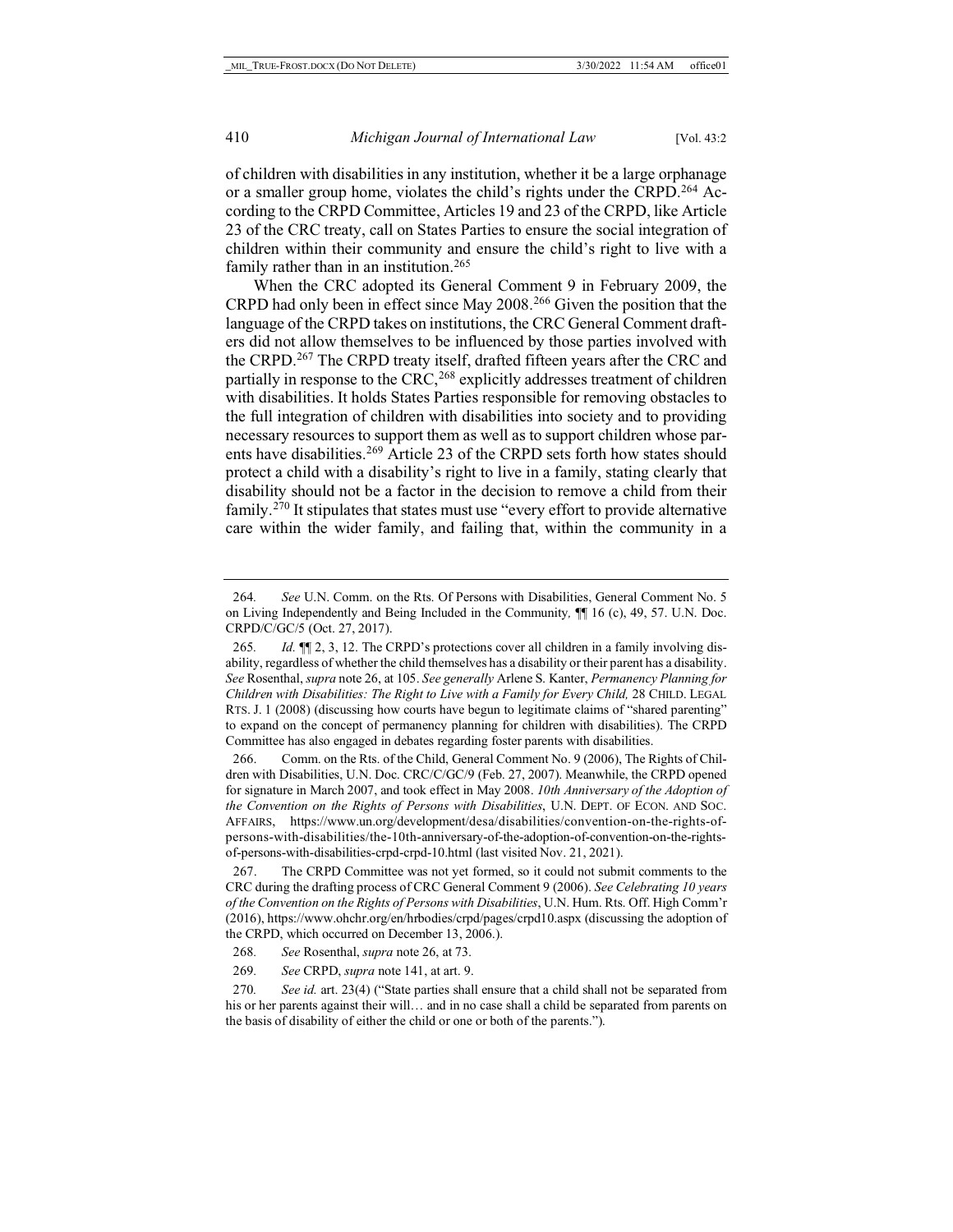family setting."[271](#page-51-0) According to Eric Rosenthal of Disability Rights International, Article 23's right to live in a family becomes even stronger when combined with article 19, which is the right to live independently and to be included in the community.[272](#page-51-1) Since Article 19 requires States Parties to allow people with disabilities to choose their residence within the community, the CRPD Committee has taken the position that state parties must ensure that all children with a disability, as well as children of parents with a disability, have the right to live with their family or in a family setting within the community. The logic of the CRPD dictates that state parties cannot force a child to live in an institution which would isolate them from their community and a family life. $273$ 

In addition, the Special Procedures of the UN human rights system have amplified the CRPD's position in certain instances. For instance, the Special Rapporteur on torture and other cruel, inhuman, or degrading treatment or punishment has affirmed that institutionalized children are in vulnerable positions, exposed to violence and abuse that can amount to torture.<sup>274</sup> As a result, depending on the weight of the Special Rapporteur's report, for the 170 state parties to the CAT, there is a potential legal conflict with the CRC's General Comment 9 exception allowing states to keep children with disabilities in institutions.

How then should the 183 states which are parties to both the CRPD, and the CRC manage the CRPD's prohibition of placement of any child in an institution with the CRC's position allowing institutional care when it is absolutely necessary and as a last resort? At present, states are left to choose to comply with the CRC's lower standard but not meet the CRPD's standard, or to comply with the CRPD's more universal standard, which would not violate the CRC's requirements, but exceed them[.275](#page-51-4) Children with disabilities seeking a home can only hope that their state will choose to follow the CRPD's interpretation of rights.

<sup>271</sup>*. Id.* art. 23(5).

<span id="page-51-1"></span><span id="page-51-0"></span><sup>272.</sup> Rosenthal, *supra* not[e 26,](#page-5-9) at 65 (noting that "The more recently adopted U.N. Convention on the Rights of Persons with Disabilities (CRPD) now creates stronger protections through a combination of Article 23 (respect for home and family) and Article 19 (living independently and being included in the community).").

<span id="page-51-2"></span><sup>273</sup>*. See, e.g.*, Olmstead v. L. C. *ex rel.* Zimring, 527 U.S. 581 (1999) (holding that unjustified segregation of people with disabilities constitutes discrimination in violation of Title II of the Americans with Disabilities Act.).

<span id="page-51-3"></span><sup>274</sup>*. See* Juan E. Mendez, *Report of the Special Rapporteur on Torture and Other Cruel, Inhuman or Degrading Treatment or Punishment*, U.N. Doc. A/HRC/28/68, ¶ 16 (Mar. 5, 2015) (noting that "[c]hildren deprived of their liberty are at a heightened risk of violence, abuse and acts of torture or cruel, inhuman or degrading treatment or punishment.").

<span id="page-51-4"></span><sup>275</sup>*. See supra* not[e 93](#page-17-4) and accompanying text. On the other hand, a state which chooses to hold itself to the higher standard between two competing treaties will of course find itself in compliance with the lower standard present in the other treaty.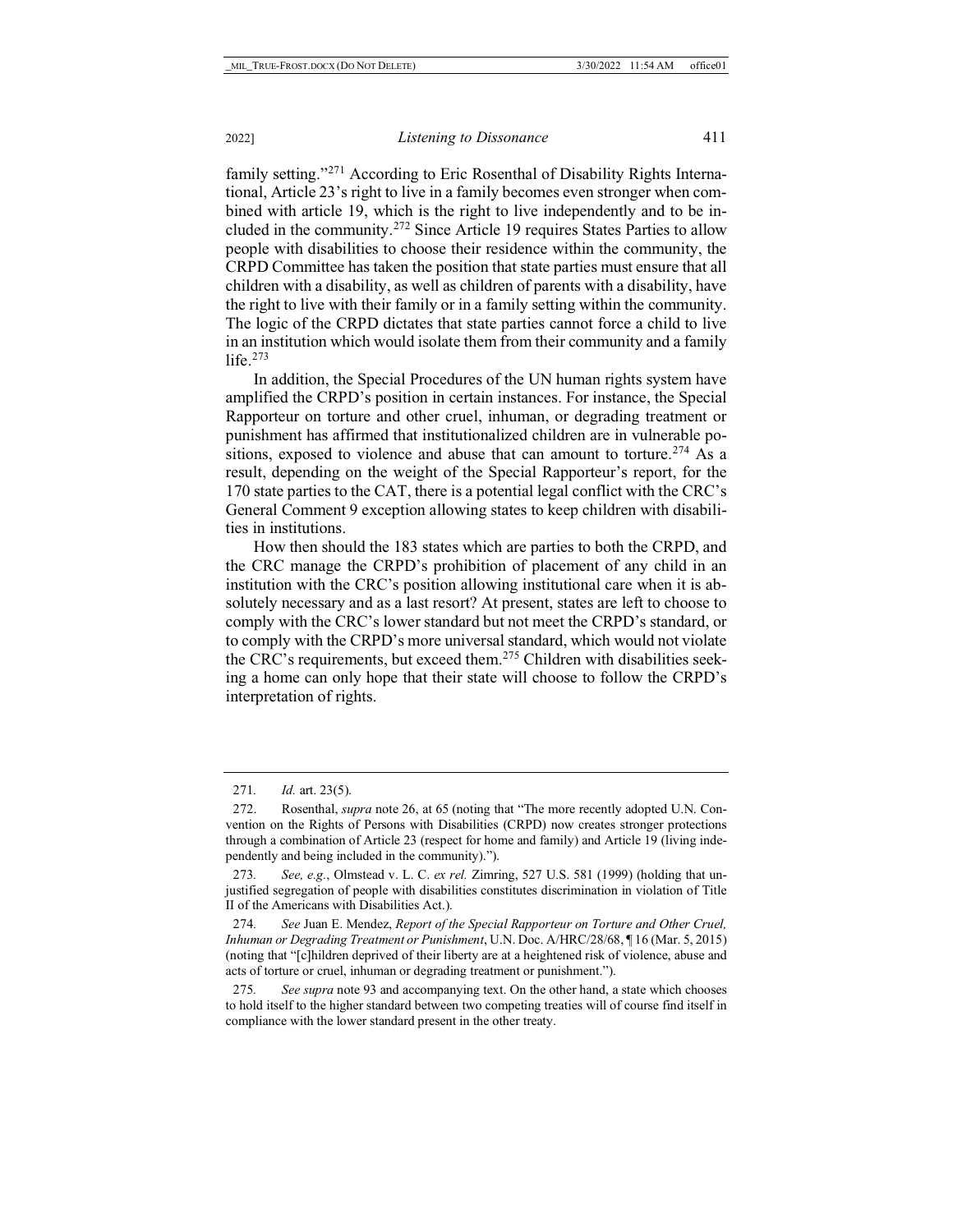#### V. IMPLICATIONS

#### A. *Secondary Rules as Solutions*

This sub-section takes a closer look at the effects of secondary rules of international law to resolve the conflicts of interpretation between the treaty bodies, before turning to recommendations for inter-institutional dialogue and context-specific analysis in the next sub-Part. Secondary legal rules alone such as those advocated by the Study Group are not sufficient to resolve the conflicts in the examples above. It is not the goal of this article to resolve each of the conflicts mentioned here, but rather to shed light on the incidence of these conflicts and a theme that underpins them. Tools include the general principle of systemic integration, the attempt to reconcile rules which otherwise conflict through interpretation, and doctrines such as *lex specialis* and *lex posterior*. [276](#page-52-0) The overlap of these rights demonstrates why applying a secondary rule of international law across all of these conflicts is unlikely to satisfactorily resolve these conflicts. Rather, context-specific analysis of each and expanded opportunities for inter-institutional dialogue is needed.

According to the ILC Report, drawing from a purposive understanding of general international law can help optimize legal certainty and equality of legal subjects.[277](#page-52-1) Beginning with the text, the VCLT specifies that when a treaty states that it should not be considered as incompatible with another treaty, the other treaty prevails[.278](#page-52-2) For the most part, the treaties in question here do not have provisions with text which obviously conflicts. Article 23 of CEDAW clarifies that its provisions are a floor, and that treaties and legislation may adopt provisions "more conducive to the achievement of equality between men and women,"[279](#page-52-3) but doing so is not a case of conflict. In Article 38(b), the CRPD stipulates that the "Committee . . . shall consult . . . other treaty bodies instituted by international human rights treaties . . . to [ensure] the consistency of . . . general recommendations, and [to avoid] . . . overlap in the performance of their function[s]."[280](#page-52-4) The text of the CRPD requires

<span id="page-52-0"></span><sup>276</sup>*. See* ILC Report *supra* note [20,](#page-4-4) at ¶17 (discussing the principle of systemic integration); Vienna Convention on the Law of Treaties, *supra* not[e 11,](#page-2-8) at art. 31(3)(c) (discussing the relevant rules of IL applicable in relations between the parties). *See generally* ILC Report, *supra*  note [20](#page-4-4) (discussing the doctrines of *lex specialis* and *lex posterior*).

<sup>277.</sup> ILC Report, *supra* not[e 20,](#page-4-4) at ¶34.

<span id="page-52-2"></span><span id="page-52-1"></span><sup>278.</sup> Vienna Convention on the Law of Treaties, *supra* not[e 11,](#page-2-8) at art. 30(2). Similar provisions can be found in some of the UN human rights treaties. *See, e.g.*, CEDAW, *supra* note [82,](#page-15-4) at art. 23; International Convention for the Protection of All Persons from Enforced Disappearance, *supra* not[e 170,](#page-33-2) at art. 28.

<span id="page-52-3"></span><sup>279.</sup> CEDAW, *supra* not[e 82,](#page-15-4) at art. 23. In addition, the CMW and the ICESCR each have provisions preserving the responsibilities of the specialized agencies of the UN in case of conflict with the treaty provisions. *See e.g.,* CRMW, *supra* not[e 161,](#page-30-3) at art. 80; International Covenant on Economic, Social and Cultural Rights, *supra* not[e 2,](#page-1-6) at art. 24.

<span id="page-52-4"></span><sup>280.</sup> CRPD, *supra* not[e 141,](#page-25-4) at art. 38(b).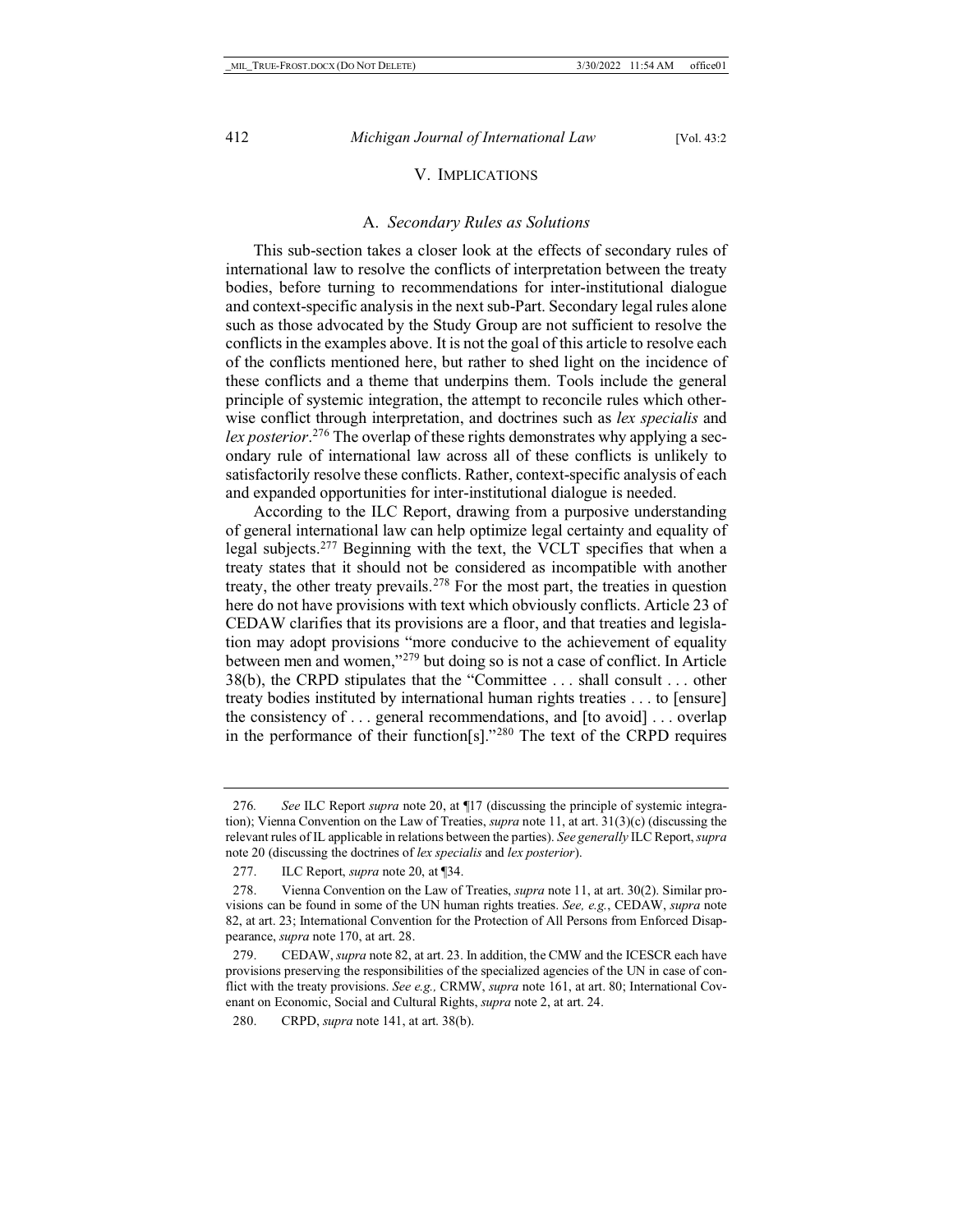consultation, not conformity. In the involuntary detention example above,  $281$ the CRPD Committee did consult with the HRC, and with the CEDAW Committee in the case on fetal impairment and right to life. Article 38(b)'s duty to consult is one that seeks to integrate the human rights system and can be interpreted as wise guidance by the CRPD Committee, but is not a requirement to cohere.<sup>[282](#page-53-1)</sup>

In cases of norm conflicts, the Study Group advocated applying the principle of systemic integration of the normative environment, wherever possible, and honoring a generally shared notion of public international law, to "protecting rights and enforcing obligations."<sup>[283](#page-53-2)</sup> How would the VCLT's concept of systemic integration of the various treaty bodies affect the content of the rights articulated by the human rights treaties?<sup>[284](#page-53-3)</sup> The principle of systemic integration seeks to resolve or minimize the so-called fragmentation of international law through rules and doctrine to achieve a harmonized international legal system. This demonstrates the need to carry out the interpretation to see the rules in view of some comprehensible and coherent objective, to prioritize concerns *that are more important* at the cost of less important objectives. Generally, the idea of systemic integration applies across functional areas of international law, but it can also be applied within the system of international human rights law and cases of conflict like those presented in the above examples.

If the treaty bodies seek a sense of coherence and meaningfulness, they might agree to apply rules of deference to a preceding decision based on a different treaty by a different treaty body*.* Yet in his exploration of the conflict regarding involuntary hospitalization, Professor Neuman says, "[t]he HRC has found the interpretations by other treaty bodies of their treaties informative, but it has not tried to emulate all their innovations. To maintain dynamic consistency would not only be taxing; it would also mean abandoning the HRC's own credibility as authoritatively interpreting the ICCPR."[285](#page-53-4) By contrast, Gauthier de Beco argues for greater collaboration and mainstreaming of intersectionality concerns through the work of the treaty bodies, despite the way doing so could potentially blur boundaries between the existing trea-ties.<sup>[286](#page-53-5)</sup> Article 31(c)(3) of the VCLT<sup>[287](#page-53-6)</sup> has a very limited use as a constitution

<span id="page-53-2"></span>284*. See* Vienna Convention on the Law of Treaties, *supra* note [11,](#page-2-8) at art. 31(3)(c).

285. Neuman, *supra* note [91,](#page-17-5) at 14.

<sup>281</sup>*. See* discussion related to involuntary detention *supra* text accompanying note 229.

<span id="page-53-1"></span><span id="page-53-0"></span><sup>282</sup>*. See* Michael A. Stein & Janet E. Lord, *Monitoring the Convention on the Rights of Persons with Disabilities: Innovations, Lost Opportunities, and Future Potential,* 32 (3) HUM. RTS. Q. 689, 716 (2010).

<sup>283.</sup> ILC Report, *supra* not[e 20,](#page-4-4) at ¶ 480.

<span id="page-53-5"></span><span id="page-53-4"></span><span id="page-53-3"></span><sup>286</sup>*. See generally* de Beco, *supra* note [28,](#page-5-7) at 657 (acknowledging that international human rights treaties may be ill-equipped to address intersectionality but that they may still have the capacity to do so).

<span id="page-53-6"></span><sup>287.</sup> Vienna Convention on the Law of Treaties, *supra* not[e 11,](#page-2-8) at arts. 31(3)(c), 32 ("Article 31, General Rule of Interpretation: 1. A treaty shall be interpreted in good faith in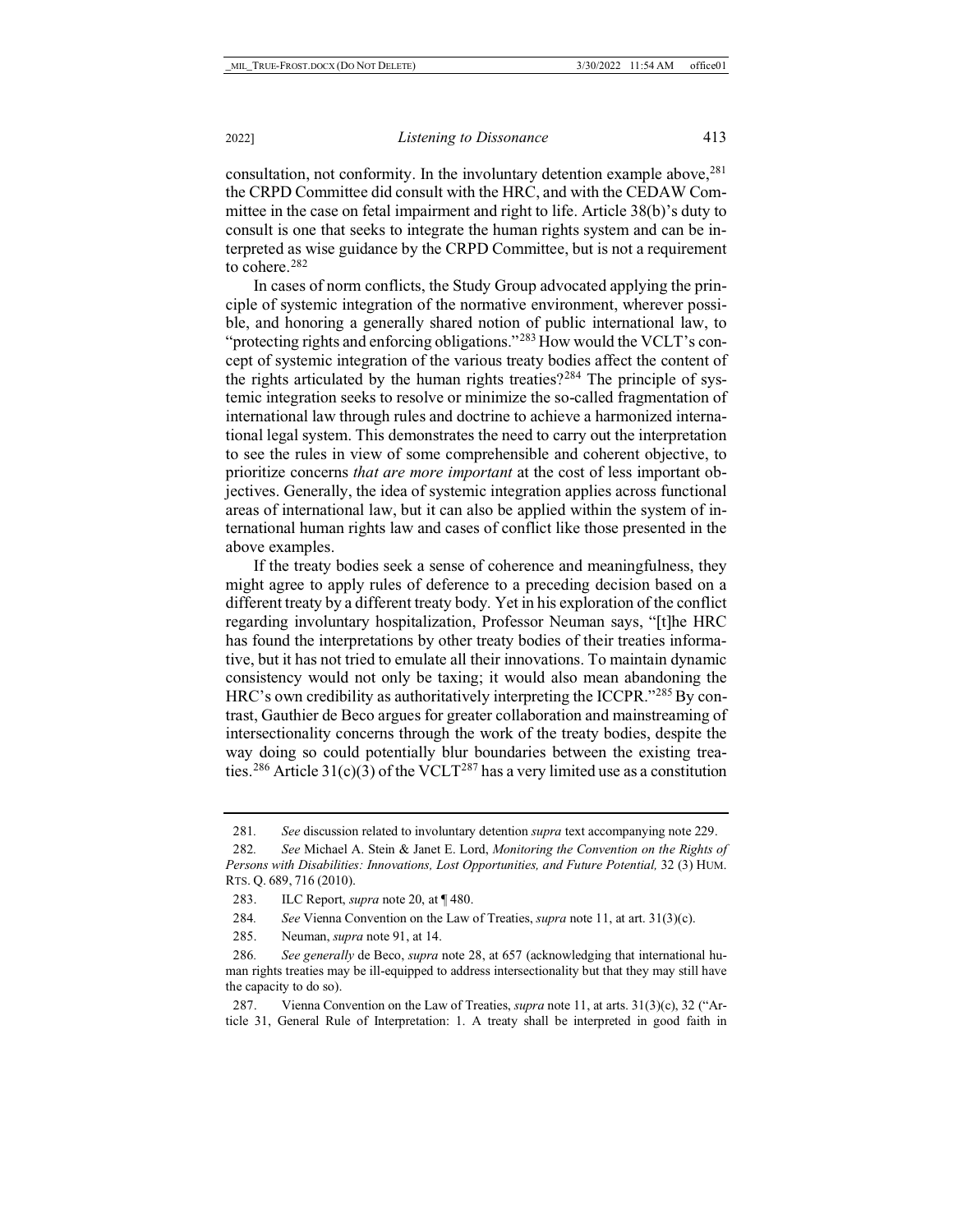for all of international law, particularly as it does not answer the question of which norm should prevail in cases of conflict. As Professor Koskenniemi, author of the ILC Study Report, points out, "the world can be grasped through a constitutional vocabulary, but this does not provide determinate answers to international problems."[288](#page-54-0) Therefore, constitutionalism is best "seen as a mindset—a tradition and a sensibility about how to act in a political world."<sup>[289](#page-54-1)</sup> The notion is that there are multiple legal authorities and that they should engage each other and take each other into consideration in interpretation. While further study is recommended, this analysis, based in part on the examples, preliminarily indicates that a minority-group sensitive perspective should question efforts at harmonization that push toward coherence at the expense of rigorous, context-specific analysis.[290](#page-54-2) Even with the confusion ongoing conflicts create, particularly those regarding the rights of minorities, interpretive conflicts may be preferable to a mainstream approach favoring uniformity and systemic integration which might otherwise absorb minority perspectives and "harmonize" them into a dominant understanding of "neu-tral" equality.<sup>[291](#page-54-3)</sup>

It is also worth recalling Rachovitsa's concern<sup>[292](#page-54-4)</sup> that systemic integration applied in an uncritical fashion raises serious problems, including yielding jurisdictional expansion of some legal decisionmakers, and "poorer and less diverse international law."[293](#page-54-5) From a pluralist theoretical perspective, disagreement is not necessarily negative, and can instead be viewed as dissonance that has the potential to beneficially highlight strengths and other

293*. Id.*

accordance with the ordinary meaning to be given to the terms of the treaty in their context and in the light of its object and purpose. 2. The context for the purpose of the interpretation of a treaty shall comprise, in addition to the text, including its preamble and annexes: (a) Any agreement relating to the treaty which was made between all the parties in connexion with the conclusion of the treaty; (b) Any instrument which was made by one or more parties in connexion with the conclusion of the treaty and accepted by the other parties as an instrument related to the treaty. 3. There shall be taken into account, together with the context: (a) Any subsequent agreement between the parties regarding the interpretation of the treaty or the application of its provisions; (b) Any subsequent practice in the application of the treaty which establishes the agreement of the parties regarding its interpretation; (c) Any relevant rules of international law applicable in the relations between the parties. 4. A special meaning shall be given to a term if it is established that the parties so intended."). In a separate work in progress, the author is examining in more detail the effects of applying *lex specialis* for the Convention on the Rights of Persons with Disabilities.

<span id="page-54-1"></span><span id="page-54-0"></span><sup>288.</sup> Martti Koskenniemi, *Constitutionalism as Mindset: Reflections on Kantian Themes About International Law and Globalization*, 8 THEORETICAL INQUIRIES L. 9 (2007) (arguing for a constitutionalist-mindset in building institutions).

<span id="page-54-2"></span><sup>289</sup>*. Id.*

<span id="page-54-3"></span><sup>290.</sup> U.N. Hum. Rts. Comm., *supra* not[e 15.](#page-3-6)

<sup>291</sup>*. See* discussion *supra* Part II.

<span id="page-54-5"></span><span id="page-54-4"></span><sup>292</sup>*. See* Rachovitsa, *supra* not[e 38,](#page-7-7) at 557.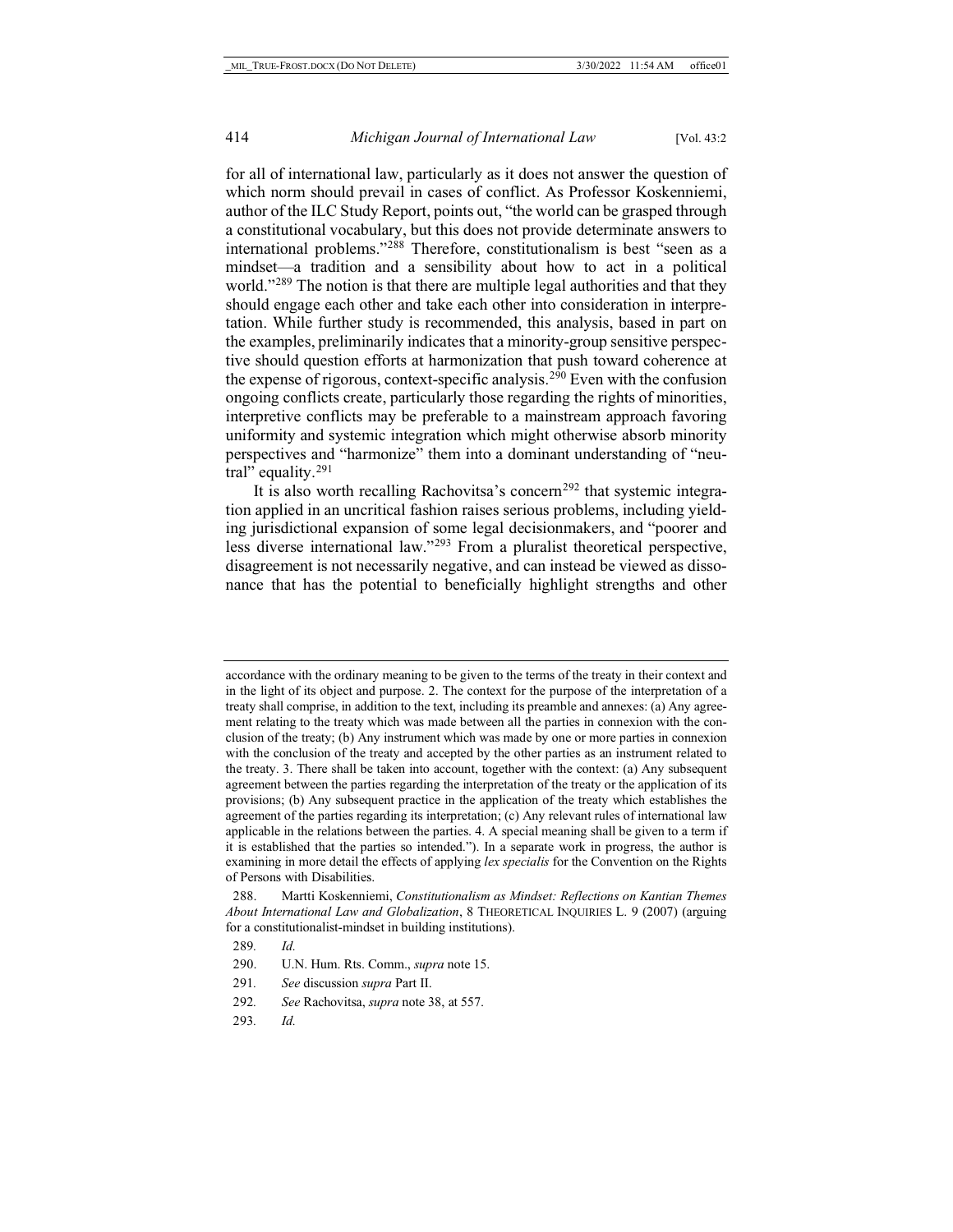harmonies within the various bodies of the regime.<sup>[294](#page-55-0)</sup> Berry's analysis demonstrates that even when a treaty offers a provision stating that another treaty should prevail, there are counter-majoritarian reasons to work to reconcile, rather than obviate one of the conflicting doctrines.[295](#page-55-1)

The doctrines of *lex specialis* and *lex posterior* are also common tools for reconciling conflicts. *Lex specialis* affords priority to the most specialized instrument in applying to a situation in which rules conflict.<sup>[296](#page-55-2)</sup> The examples above suggest that treaty bodies with mandates prioritizing the rights of historically vulnerable minorities emphasize specific applications of the nondiscrimination principles, focusing on the particular implications for the group that is the focus of the treaty.<sup>[297](#page-55-3)</sup> Relative to the ICCPR, which contains the only generalized non-discrimination clause, the treaties relating to

<span id="page-55-2"></span><span id="page-55-1"></span>296. ILC Report, *supra* not[e 20,](#page-4-4) at ¶ 56 (It is both a principle of legal interpretation and a method of resolving norm conflict).

<span id="page-55-3"></span>297. The limitations of the International Covenant on Economic, Social and Cultural Rights ("ICESCR") and the International Covenant on Civil and Political Rights ("ICCPR") when applied to specific minorities and groups is clearly shown from the *travaux preparatoire* of some treaty bodies. In the case of CEDAW, see, e.g., U.N. Comm'n on the Status of Women, 26th Sess., 634th mtg. ¶7, U.N. Doc. E/CN.6/SR.634 (Sept. 16, 1976) ("The protection of the rights of women should in principle have been ensured by the Universal Declaration of Human Rights and by the two instruments based on that Declaration, namely the International Covenant on Economic, Social and Cultural Rights and the International Covenant on Civil and Political Rights, which had entered into force in 1976. However, members had been agreed in recognizing that discrimination based on race and discrimination based on sex would require special attention. The United Nations had first elaborated the International Convention on the Elimination of All Forms of Racial Discrimination and the Commission might use that instrument as a basis, for example, with regard to article 1, which referred to restrictions or preferences based on race."). In the case of the CRC, see, e.g., U.N. Comm'n on Human Rights, 45th Sess., 55th mtg. ¶51, U.N. Doc. E/CN.4/1989/SR.55 (Mar. 20, 1989) ("Mr. Andres (Observer for Switzerland) said that his Government had always been in favour [sic] of the elaboration of international standards to improve the protection of certain groups of the most vulnerable persons, in particular persons deprived of liberty, refugees, women and children. His delegation had therefore participated as an observer in the meetings of the Working Group, which had resulted in a draft convention on the rights of the child."). Lastly, in the case of CRPD, *see, e.g.*, *Draft Article 10: Liberty and Secuity of the Person*, U.N. ENABLE, n.35, https://www.un.org/esa/socdev/enable /rights/ahcstata14wgtext.htm (last visited Nov. 21, 2021) ("The jurisprudence of the Human Rights Committee (see, for example, General Comment No. 8) notes that States interpret deprivation of liberty too narrowly, so that it applies only to the criminal justice system. The right to liberty and security of persons, however, applies to all deprivations of liberty, whether in criminal cases or in other cases such as, for example, mental illness or intellectual disability, vagrancy, drug addiction, educational purposes or immigration control. The Ad Hoc Committee may wish to consider: (a) whether civil and criminal cases should be dealt with separately; (b) whether the text needs further elaboration on civil cases of deprivation of liberty; and (c) whether, for criminal cases, the clauses in this text dealing with procedural matters need strengthening (see also article 9 of the International Covenant on Civil and Political Rights.)").

<span id="page-55-0"></span><sup>294</sup>*. See, e.g.*, Paul Schiff Berman. *Global Legal Pluralism: A Jurisprudence of Law Beyond Borders*. Cambridge: Cambridge University Press, 2012; Michael Rosenfeld, *Rethinking constitutional ordering in an era of legal and ideological pluralism*, 6 INT'L J. CONST. L. 415 (Oct. 1, 2008).

<sup>295</sup>*. See* Berry, *supra* note [75,](#page-14-8) at 228.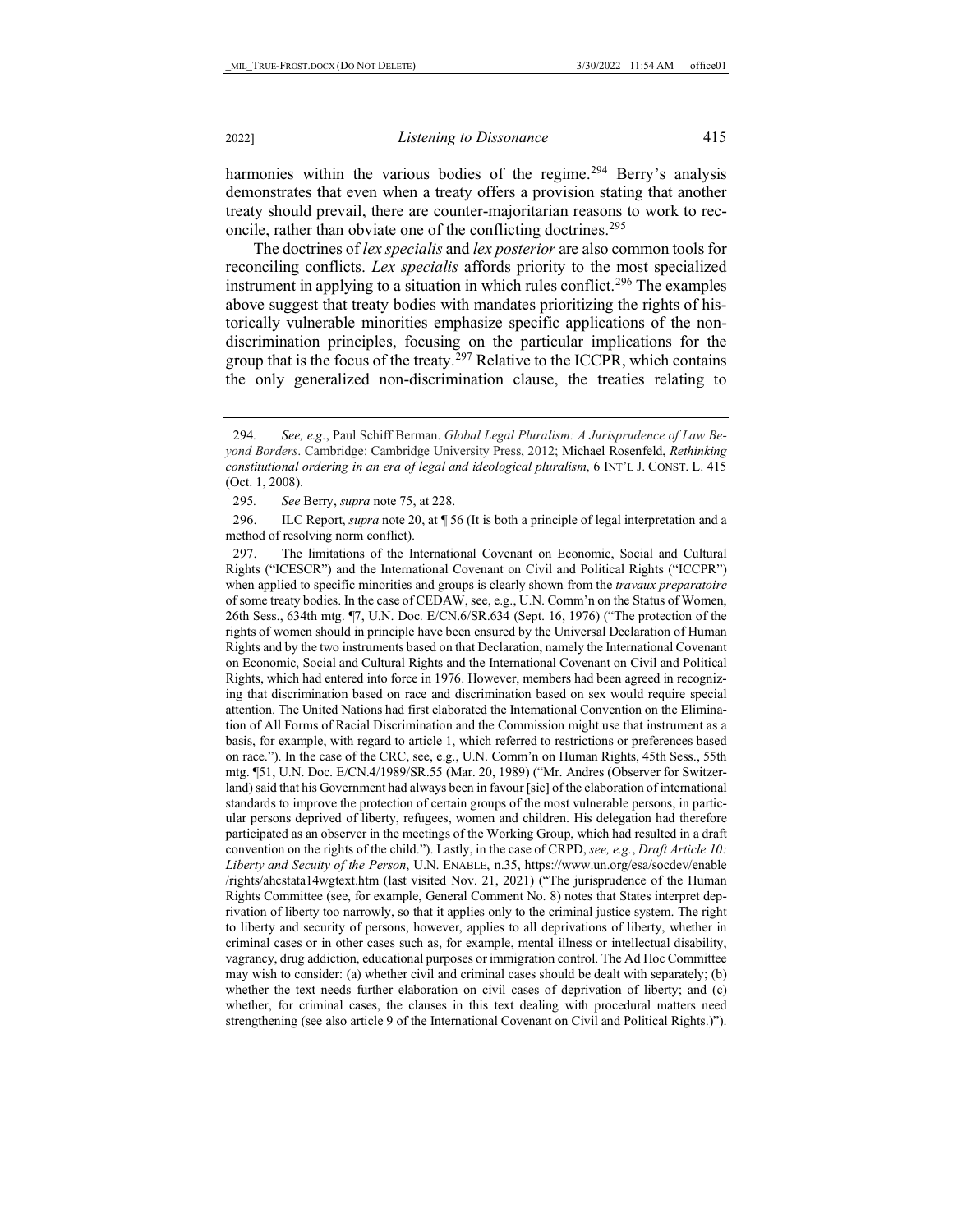vulnerable minority groups might be viewed as *lex specialis*. But it will matter in what context we are applying the principle of *lex specialis*, and what the text of the treaties in that conflict says, as well as what the interpretation by the treaty body says. As the debate regarding the coexistence of humanitarian law and human rights law, or as human rights law's displacement demonstrates, the application of *lex specialis* does not resolve all conflicts.<sup>298</sup>

Further, regarding conflicts between the specialized treaties, it is even less clear what constitutes *lex specialis*. For example, in the case of a child with a disability, is the CRPD or the CRC the specialized law? Does it depend on the conflict, so that if the status of being disabled would afford more protections, it should displace the CRC interpretation? In the case of a Black woman with disabilities, is CEDAW or CERD or CRPD the most specialized treaty, and are they mutually exclusive?

As for *lex posterior*, as a broad analysis, the most recent human rights treaty, the law of the CRPD treaty, could be argued to displace earlier treaties' standards. But according to the HRC, it is not their responsibility to apply the interpretations of the CRPD Committee; it has jurisdiction over only its own treaty. Another question that would arise would be whether the most recent interpretation of a particular Committee should count as the most recent law, especially since such interpretations are not binding, but only authoritative? Again, the point here is not to apply this analysis for each case, but to demonstrate that secondary rules raise conflicts of meaning that might more beneficially be dealt with directly.

## B. *Pragmatic Recommendations to Address Inevitable Discord Without Silencing It*

This sub-section offers practical recommendations for listening to and honoring the sources of dissonance between treaty body interpretations. Given the limitations of existing doctrine to resolve conflicts within the treaty body system, pragmatic recommendations hold some promise for managing conflicts. First, treaty body experts should continue to coordinate and collaborate with each other and with stakeholders, including before issuing General Comments regarding their own treaties. In 2012, the High Commissioner for Human Rights, in consultation with stakeholders including the treaty bodies themselves, advanced measures to strengthen many aspects of the system.<sup>299</sup> As a result, the treaty bodies have developed soft administrative procedures for commenting on and coordinating their work. For example, they now post draft comments to solicit feedback from stakeholders in an attempt to

<span id="page-56-0"></span><sup>298</sup>*. See, e.g.*, Cassimatis, *supra* not[e 10;](#page-2-7) *see also* Tomuschat, *supra* not[e 10;](#page-2-7) Ohlin, *supra*  note [10.](#page-2-7) 

<span id="page-56-1"></span><sup>299.</sup> U. N. High Comm'r for Hum. Rts., United Nations Reform: Measures and Proposals, U.N. Doc. A/66/860, at 11 (June 16, 2012).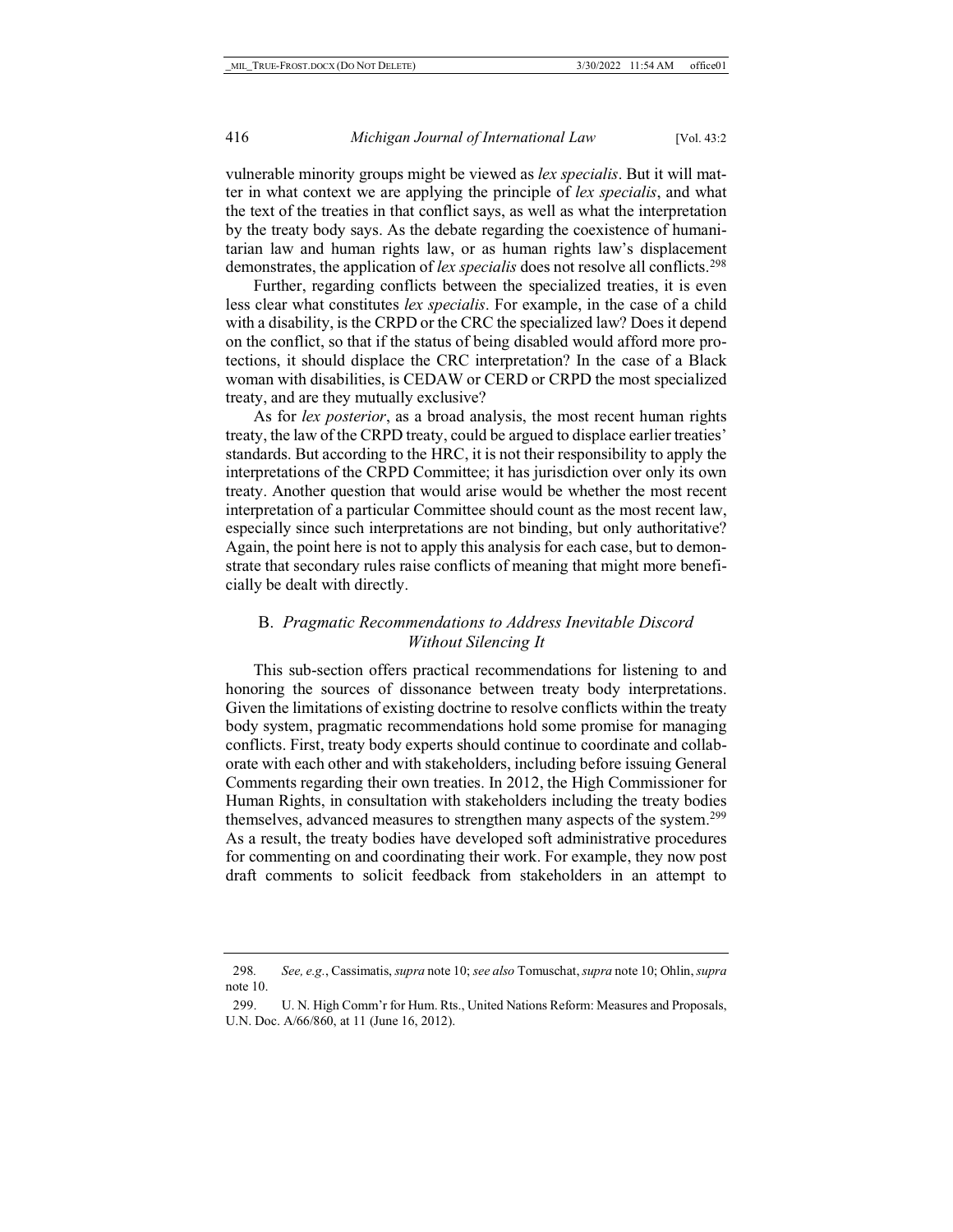<span id="page-57-5"></span>minimize conflict in advance of finalizing the comments.<sup>300</sup> In their recent letter, the Chairs of the treaty body system agreed to coordinate issues during state reviews so as not to "raise substantively similar questions [with States Parties] in the same time period."[301](#page-57-1) The treaty bodies face real constraints in this regard, as their sessions are staggered, and as noted above, the backlogs of work are substantial.

Yet, the right to reproductive freedom example above demonstrates how informal coordination and collaboration can work to treaty bodies' advantage by strengthening shared agreement where there might otherwise be conflict. The reproductive freedom example also demonstrates the value of building and emphasizing consensus within the human rights system wherever possible. This may mean deciding to leave some important human rights issues, like whether fetal impairment is a permissible reason for abortion, unaddressed.[302](#page-57-2)

Secondly, as a substantive matter, treaty bodies' independent experts should remain mindful of the limits of their authority, hewing closely to the legal jurisdiction and mandates of their treaty body. All independent experts should be offered (not mandated to take) $303$  expanded legal training on international law and how the treaties interact with each other, including, for example, training in areas where rights often conflict, such as the right to freedom of expression and racial incitement,<sup>304</sup> or the examples mentioned above, to offer broader context before experts begin their Committee work. Independent experts can be reminded that while their Committee has significant authority, treaty bodies lack the capacity to coerce states, so there is value in persuading states in the current system. In short, Committee members should be trained on the dynamics of compliance with international law. Important measures by UN human rights entities such as the treaty bodies or Special Procedures have incurred costs to the authority of the bodies. Such measures

<span id="page-57-0"></span><sup>300.</sup> U.N. Int'l Hum. Rts. Instruments, Other Activities of the Human Rights Treaty Bodies and Participation of Stakeholders in the Human Rights Treaty Body Process, U.N. Doc. HRI /MC/2013/3, ¶17 (Apr. 22, 2013) (noting that "[m]ost committees circulate draft general comments to a selected number of experts, including those from other treaty bodies, for comments, with some adopting the practice of calling for comments on the text of the general comment from other treaty bodies. Some treaty bodies request that draft general comments be posted on the OHCHR website to allow for wider input.").

<span id="page-57-1"></span><sup>301.</sup> U.N. Secretary-General, *Position Paper of the Chairs of the Human Rights Treaty Bodies on the Future of the Treaty Body System*, U.N. Doc. A/74/256 Annexes, Annex III (June 28, 2019).

<span id="page-57-2"></span><sup>302.</sup> Of course, Committees may be forced to engage an issue when faced with a communication from a possible victim of a rights violation. This recommendation should not be interpreted to advise avoiding resolving an issue before the Committee.

<span id="page-57-3"></span><sup>303.</sup> This article does not recommend mandated training because of the wide variation in expertise of the independent experts. Some trainings will be neither helpful nor necessary for some members, a wide variety of trainings could be stored online.

<span id="page-57-4"></span><sup>304</sup>*. See generally* Payandeh, *supra* note [28](#page-5-7) (discussing how "[p]roblems are not caused by incompatible substantive provisions of human rights treaties but by colliding institutional preferences and structural biases of the different human rights treaty bodies.").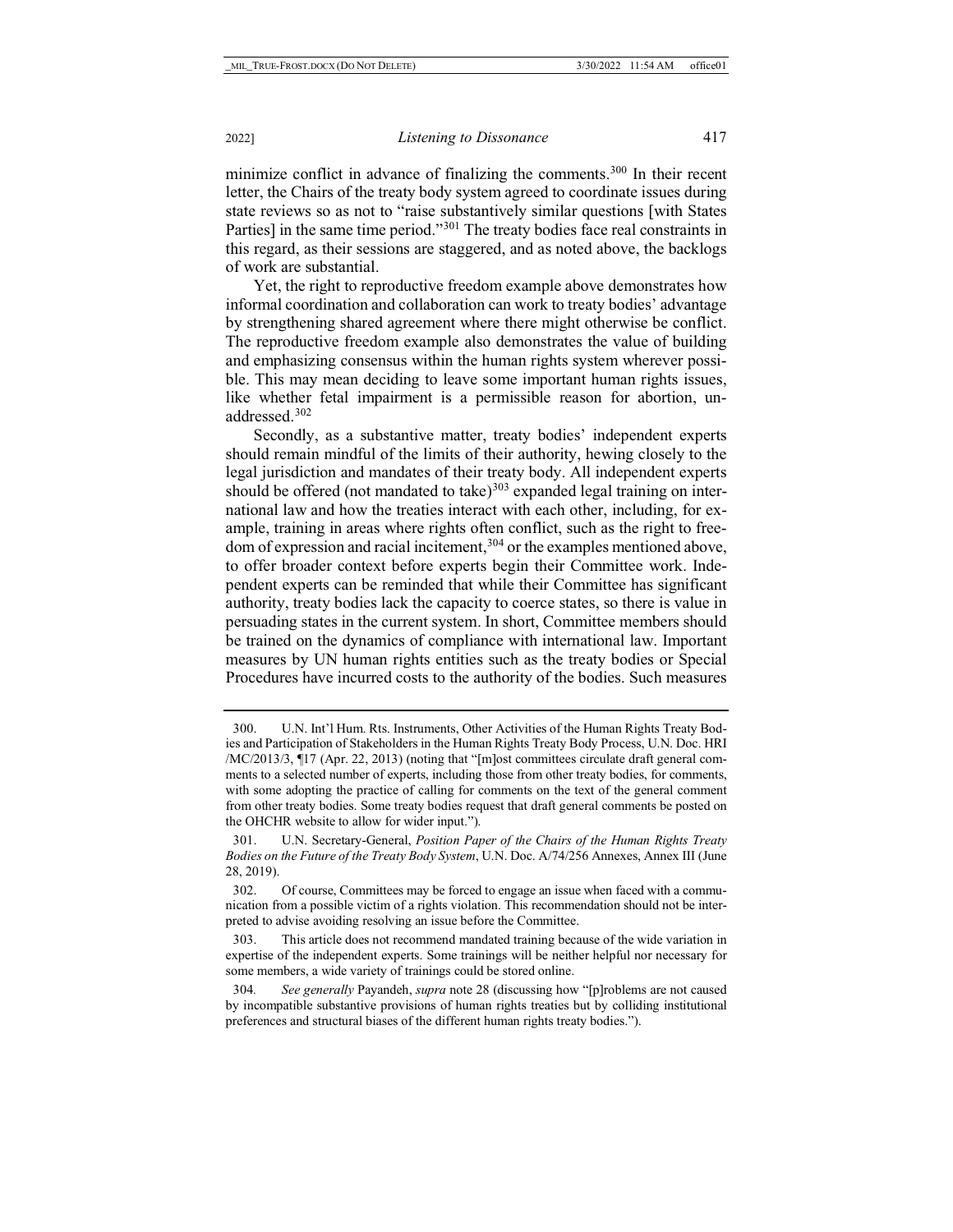include purporting to sever reservations<sup>[305](#page-58-0)</sup> and denying the ability of states to withdraw from treaties;<sup>[306](#page-58-1)</sup> these were vital steps to maintaining the integrity of human rights treaties that also strained the authority of treaty bodies. Although the human rights system may be weakened by recent attacks,  $307$  states still have difficulty exiting these legal regimes. States instead draw down funding and delay reporting to avoid compliance.<sup>308</sup> Treaty body experts must remain mindful of overreaching and losing credibility as they expand determinations beyond the clear terms of their mandates.

Proffered training and encouraged dialogue should thus seek to increase experts' willingness to see themselves as vital shapers of a broad body of international human rights law, not just in their area of expertise on women's, children's, or disability rights. Yet another goal could be to broaden Committee members' understanding of the compounded and perhaps even intersectional harms associated with different minority statuses and further exploration of the norm against which discrimination claims are being measured.

In short, on-point legal and institutional training may help mitigate what Payandeh calls the "structural bias" of independent experts on treaty bodies, further broadening experts' awareness of the institutional and legal considerations on the other side of the balance[.309](#page-58-4) Doing so could in turn enhance how treaty body experts interact with one another. If such training motivates more harmonious decisions, respectful of the treaty bodies' individual jurisdictions, the treaty bodies' credibility vis-à-vis States Parties<sup>310</sup> might also be enhanced, even as some advocacy groups may be disappointed in the near-term. While potentially valuable, increased dialogue and trainings are not costfree[.311](#page-58-6) Such initiatives may be time-consuming within an already burdened system. In addition, they are not intended to impinge on or limit the independence of the experts, rather they should ideally broaden the context of the experts' understandings of their roles. Given the practical constraints of the treaty bodies' calendars, it is unlikely that a Committee will be able to reliably communicate its position to another Committee during its busy sessions

<span id="page-58-4"></span>309*. See* Payandeh, *supra* note [28;](#page-5-7) *see, e.g.*, de Beco, *supra* note [28](#page-5-7) (recommending the mainstreaming of intersectionality).

310*. See* Payandeh, *supra* not[e 28.](#page-5-7)

<span id="page-58-0"></span><sup>305</sup>*. See, e.g.*, U.N. Hum. Rts. Comm., General Comment No 2: Reporting Guidelines, U.N. Doc. HRI/GEN/1/Rev.6 (2003); Kasey L. McCall-Smith, *Severing Reservations*, 63(3) INT'L & COMP. L.Q. 599 (2014).

<span id="page-58-1"></span><sup>306.</sup> U.N. Hum. Rts. Comm., General Comment 26, Art. 40 on issues relating to the continuity of obligations to the International Covenant on Civil and Political Rights, U.N. Doc. CCPR/C/21/Rev.1/Add.8/Rev.1 (1997).

<sup>307.</sup> Hum. Rts. Council, *supra* not[e 18.](#page-4-5)

<span id="page-58-3"></span><span id="page-58-2"></span><sup>308</sup>*. See, e.g.*, Ed Bates, *Avoiding Legal Obligations Created by Human Rights Treaties*, 57(4) INT'L & COMP. L.Q. 751 (2008); Oona A. Hathaway, *Do Human Rights Treaties Make a Difference?*, 111 YALE L.J. 1935 (June 2002).

<span id="page-58-6"></span><span id="page-58-5"></span><sup>311</sup>*. See* U.N. Info. Servs., Comprehensive Cost Review of the Human Rights Treaty Body System (Apr. 2013), https://www.ohchr.org/Documents/HRBodies/TB/HRTD /ComprehensiveCostReview.pdf.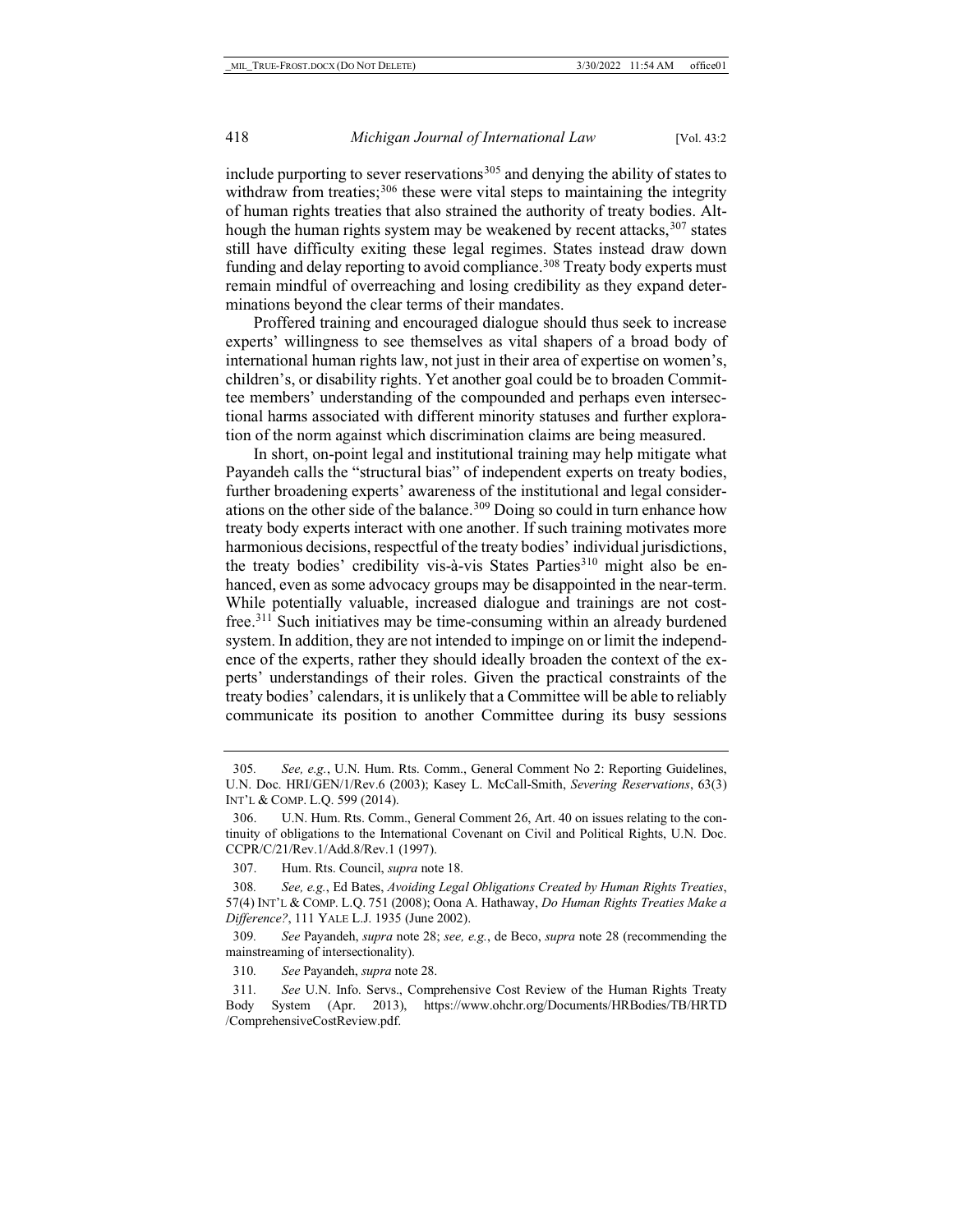which last just a few weeks and very likely do not overlap with those of the other Committee. However, the treaty body can communicate possible conflicts within the administrative structure of the OHCHR to heighten awareness and enable it to produce further research.

Third, treaty bodies could create more formal opportunities for discussion, outside of the reporting processes, between themselves and states on select controversial issues, much as they sometimes do with General Days of Discussion or as the UN Security Council does by hosting open debates for states on particular topics such as children in armed conflict.<sup>[312](#page-59-0)</sup> Such open discussions, if informed by data, might foster greater understanding and perhaps even voluntary convergence among stakeholders, including independent experts. Data about various methods, tests, decisionmakers, and measures of capacity, as well as circumstances that have been held to constitute absolute necessity, may be analyzed and discussed during such debates.<sup>313</sup> Such debates could provide more opportunities for engagement and discovery than the current process of comment submission in advance of finalizing General Comments. Cross-treaty body dialogues with various stakeholders on controversial issues require significant expenditure, which is of course difficult to procure during a time when the treaty body system has been under tremendous strain.

The devotion of greater resources to the treaty body system is also necessary as states ratify more optional protocols and the treaty bodies receive an increasing number of individual communications,  $314$  developing a significant body of treaty law while also straining their capacity and creating a backlog.[315](#page-59-3) Discussions continue about devolving some treaty body deliberations to the regional level, a move which might enable closer examination of comparative context[.316](#page-59-4)

Fourth, as was widely recognized during the recent pandemic, working methods matter. The recent "Strengthening the System" report wisely recommends enhancing digital communications and centralizing the administration of the individual communications system as well as setting clear admissibility criteria to help Committees manage the cases.[317](#page-59-5) All Committees should be

<span id="page-59-0"></span><sup>312</sup>*. See, e.g.*, Committee on the Rights of the Child, Days of General Discussion, https://www.ohchr.org/en/hrbodies/crc/pages/discussiondays.aspx (last visited Nov. 21, 2021); SCOR, Open Debate on Women, Peace and Security, https://www.un.org/peacebuilding/news /security-council-open-debate-women-peace-and-security (last visited Nov. 21, 2021).

<span id="page-59-1"></span><sup>313.</sup> Of course, data will only be useful to Committee members to the extent they are open in their understanding of possible and varying interpretations of the applicable standards.

<span id="page-59-2"></span><sup>314.</sup> U.N. Secretary-General, *supra* not[e 99,](#page-19-2) at ¶¶ 16–18. ("For the present report . . . the average number of individual communications received (prorated for the last two months of 2019) increased to 540.1 per year. This represents an increase of 80 percent").

<span id="page-59-4"></span><span id="page-59-3"></span><sup>315</sup>*. Id.* ¶ 18 ("The backlog of communications that have been received and are awaiting review by the relevant Committees was 1,587 as of 31 October 2019, representing an increase of 62.4 percent compared with the backlog of 977 communications as of 31 December 2017.").

<span id="page-59-5"></span><sup>316</sup>*. Id.* ¶ 61.

<sup>317.</sup> U.N. President of the G.A., *supra* not[e 180,](#page-35-6) at ¶ 21.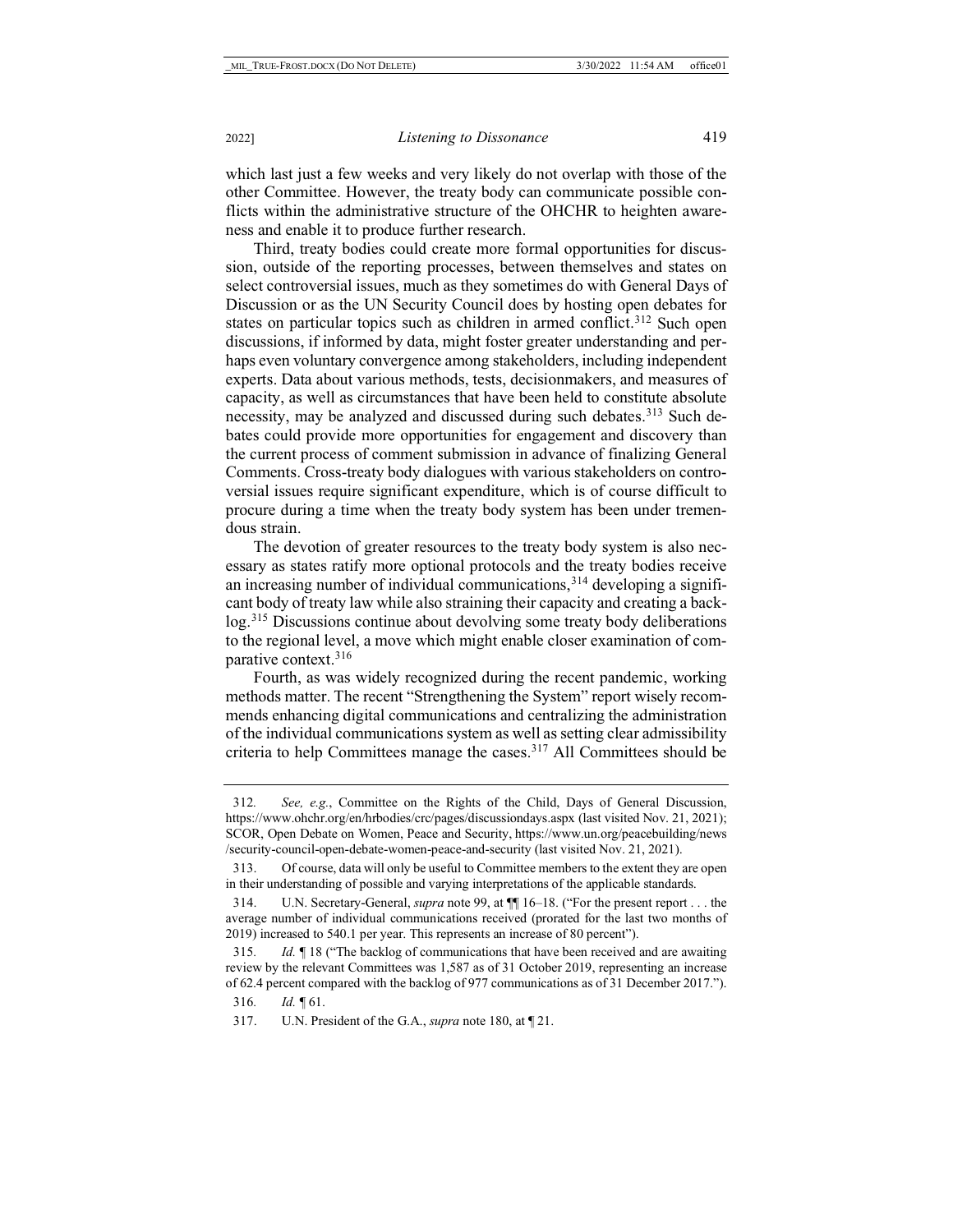made fully disability-accessible immediately and continue to welcome flexible participation arrangements, as the CEDAW and CRPD Committees have been doing for some time. Conducting videoconference meetings with stakeholders, as necessary, will reduce costs while increasing participation and coordination, though concerns might be raised by permitting states to participate via videoconference.[318](#page-60-0) Ensuring that work methods are made more accessible can lead to more diverse representation on all Committees, which in turn may mitigate some of the homogeneity of expertise.<sup>[319](#page-60-1)</sup>

Fifth, to promote resolution of conflicting interpretations within the system, treaty bodies should continue to work with other UN entities, such as Special Procedures, to explain their respective interpretations and help develop the research, science, and policy related to these contested issues. An example can be found in the interaction between the Special Rapporteur on the rights of persons with disabilities 2019 report and CRPD Committee, when the Special Rapporteur helped promote the standards advanced by the CRPD relating to children with disabilities having a right to live with a family.[320](#page-60-2) This is not to say that Special Procedures are neutral arbiters of standards, of course, they too are subject to a form of the structural bias Payandeh describes. The hope would be that more information would help to resolve or at least clarify the nature of some of the conflicts, so as not to rely on pure ideology, on the one hand, or on a purely technical legal solution, on the other hand.

Sixth, in addition to working with various actors in the system, treaty bodies can encourage domestic level review of issues and invite debates over meaning, encouraging greater transparency at the national level, where states will need to implement Committee decisions. State review offers a mechanism for clear comments to be delivered from the international level to the domestic level.

Finally, as a substantive matter, it would be helpful for the treaty bodies to explicitly recognize divergent interpretations in their own General Comments, much as Gerald Neuman did in an article regarding the drafting of the General Comment on liberty.<sup>[321](#page-60-3)</sup> It is worth Committees' consideration to do

<span id="page-60-3"></span>321*. See* Gerald L. Neuman, *Submission to the Committee on the Rights of Persons with Disabilities Regarding Draft General Comment on Article 5, Equality and non-discrimination*,

<sup>318.</sup> U.N. Secretary-General, *supra* not[e 301,](#page-57-5) at ¶33.

<sup>319.</sup> U.N. Secretary-General, *supra* not[e 110,](#page-21-9) at ¶68.

<span id="page-60-2"></span><span id="page-60-1"></span><span id="page-60-0"></span><sup>320</sup>*. See* Hum. Rts. Council, *Rep. of the Special Rapporteur on the Rights of Persons with Disabilitie*s, U.N. Doc. A/HRC/37/56 (Dec. 12, 2017); Hum. Rts. Council, *Rights of the Child: Empowering Children with Disabilities for the Enjoyment of their Human Rights, Including Through Inclusive Education*, U.N. Doc. A/HRC/40/L.20/Rev.1, ¶ 16 (Mar. 20, 2019) (in this regard this report encourages States to replace institutionalization with appropriate measures to support family and community-based services and, where the immediate family is unable to care for a child with disabilities, undertake every effort to provide alternative care within the wider family and, failing that, within the community in a family setting, bearing in mind the best interests of the child and taking into account the child's will and preferences).